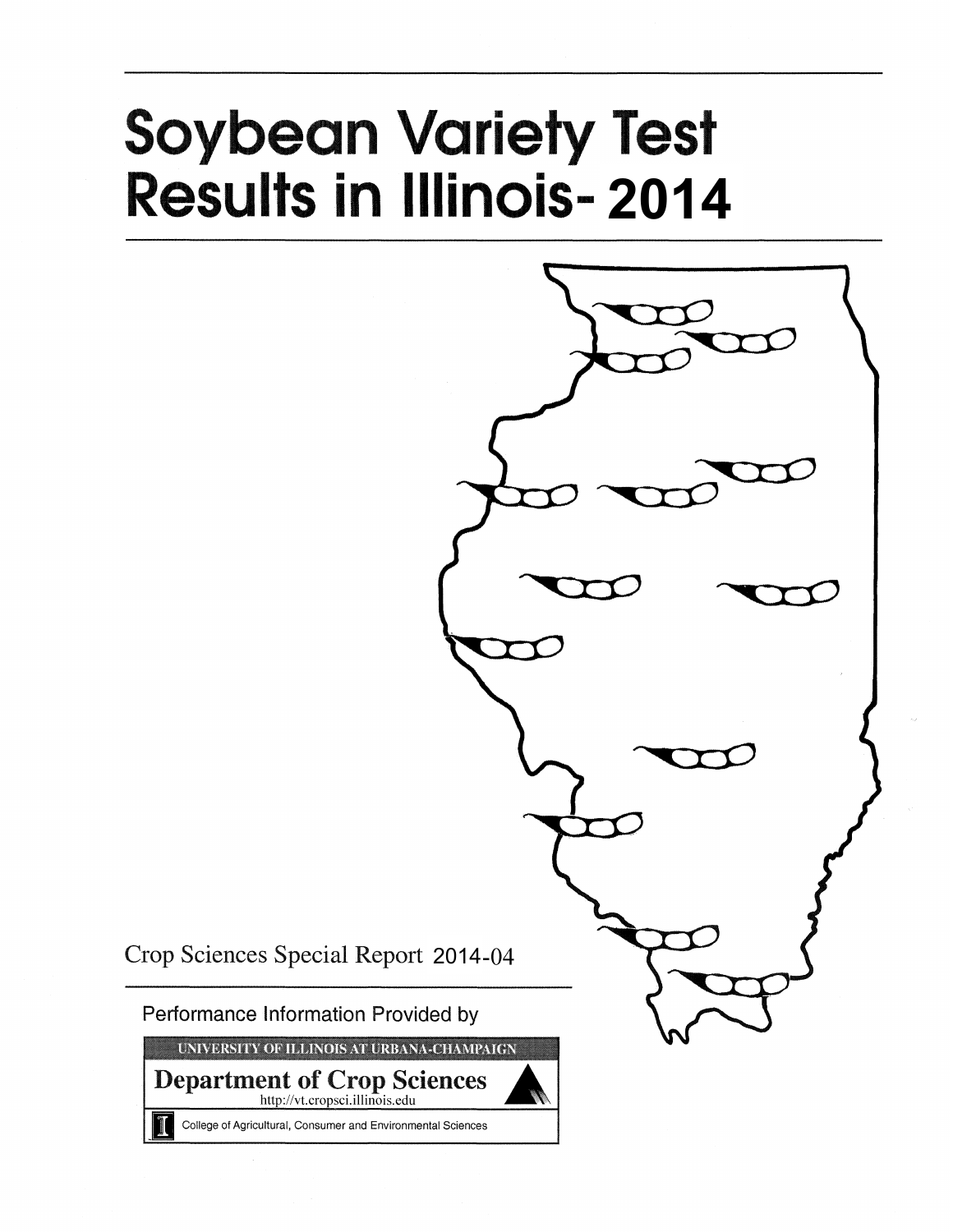## **CONTENTS**

# Roundup Resistant Trials

| Region 1: |  |
|-----------|--|
| Region 2: |  |
| Region 3: |  |
| Region 4: |  |
| Region 5: |  |

Conventional Trials

# Please visit our website for additional copies of these results **http://vt.cropsci.illinois.edu/**

This circular was prepared by D. K. Joos, Principle Research Specialist; R. W. Esgar, Agronomist; B. R. Henry, Research Specialist; and E. D. Nafziger, Extension Agronomist. phone: 217-333-1194, e-mail: joos@illinois.edu.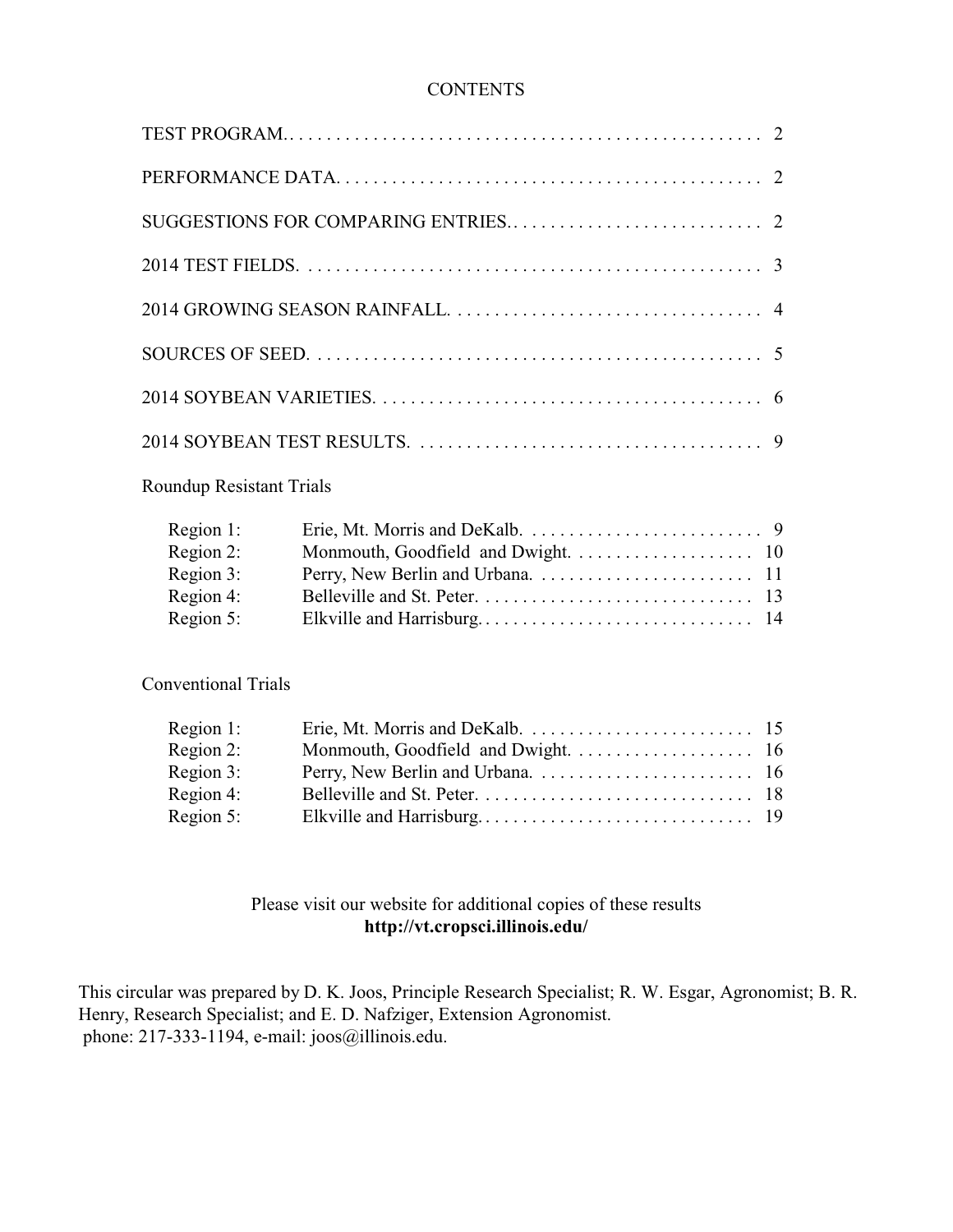# **PERFORMANCE OF COMMERCIAL SOYBEANS IN ILLINOIS**

**THE UNIVERSITY OF ILLINOIS** commercial soybean testing program was started in 1969 as a result of requests by seedsmen that their private varieties be tested. There were 110 conventional and 254 roundup resistant varieties from 32 seed companies tested in 2014.

The purpose of this commercial soybean testing program is to provide unbiased, objective, and accurate testing of all varieties entered. The tests are conducted on as uniform a soil as is available in the testing area. Small plots are used to reduce the chance of soil and climatic variations occurring between one variety plot and another.

The results of these tests should help you judge the merits of varieties in comparison with other private and public varieties. Because your soils and management may differ from those of the test location, you may wish to plant variety strips of the higher-performing varieties on your farm. The results printed in this circular should help you decide which varieties to try.

#### **TEST PROGRAM**

**Selection of entries**. Seed companies in Illinois and surrounding states were invited to enter soybean varieties, brands, or blends in the 2014 Illinois soybean performance trials. Entrants were required to enter all nonirrigated, 30-inch-row-width trials on a regional basis. To finance the testing program, a fee of \$90 per location was charged for each variety entered by the seed company. Most of these varieties, brands, or blends are commercially available, but some experimental varieties were also entered. A total of 1,631 entries were tested in 2014.

**Number and location of tests**. In 2014, tests were conducted at 13 locations in the state (see map). These sites represent the major soils and maturity zones of the state.

Nonirrigated, 30-inch-row-width trials, conventional and roundup resistant, were conducted on a regional basis. The regions are as follows:

> Region 1 Erie, Mt. Morris and DeKalb Region 2 Monmouth, Goodfield and Dwight Region 3 Perry, New Berlin and Urbana Region 4 St. Peter and Belleville Region 5 Elkville and Harrisburg

**Field plot design**. Entries of each test were replicated three times in a randomized complete block or alpha lattice design. The 30-inch-row trial plots consisted of four rows, each 21 feet long. The center two rows of each plot were harvested to measure yield.

**Fertility and weed control**. All test locations were at a high level of fertility. Herbicides were used at all test locations for weed control. Weed control for the roundup resistant trials consisted of post-emergence application of Roundup following a preemergence foundation herbicide application. Plots were also weeded by hand if needed.

**Method of planting and harvesting**. The 30-inch-row variety trials were planted with a modified bean planter at 166,000 ppa. Harvesting was done with a small-plot combine. No allowances

were made for soybeans that may have been lost as a result of combining or shattering.

## **PERFORMANCE DATA**

**Yield.** Soybean yield was measured in bushels (60 pounds) per acre at a moisture content of 13 percent. An electronic moisture monitor was used on the combine for all moisture readings.

**Maturity.** Maturity was stated as the date when approximately 95 percent of the pods were ripe.

**Lodging**. The amount of lodging was rated at harvest time. The following scale was used:

- 1 Almost all plants erect
- 2 All plants leaning slightly or a
	- few plants down

 $3$  - All plants leaning moderately (45 $\degree$ ), or 25 to 50 percent of the plants down

- 4 All plants leaning considerably, or 50 to 80 percent of the plants down
- 5 Almost all plants down

**Height.** Height was measured shortly before harvest as the average length of plants from the ground to the tip of the main stem.

**Shattering**. The percentage of open pods was estimated at harvest time. The following scale was used:

- 1 No shattering
- 2 1 to 10% of pods open
- 3 10 to 25% of pods open
- 4 25 to 50% of pods open
- 5 Over 50% 0f pods open

Shattering was not significant at any location.

## **SUGGESTIONS FOR COMPARING ENTRIES**

It is impossible to obtain an exact measure of performance when conducting any test of plant material. Harvesting efficiency may vary, soils may not be uniform, and many other conditions mayproduce variability. Results of repeated tests are more reliable than those of a single year or a single-strip test. When one variety consistently out yields another at several test locations and over several years of testing, the chances are good that this difference is real and should be considered in selecting a variety. However, yield is not the only indicator. You should also consider maturity, lodging, plant height and shattering.

As an aid in comparing soybean varieties, brands, and blends within a single trial, certain statistical tests have been devised. One of these tests, the least significant difference (L.S.D.), when used in the manner suggested by Carmer and Swanson<sup> $\frac{1}{1}$ </sup> is quite simple to apply and is more appropriate than most other tests. When two varieties are compared and the difference between them is greater than the tabulated L.S.D. value, the varieties are judged to be "significantly different."

The L.S.D. is a number expressed in bushels per acre and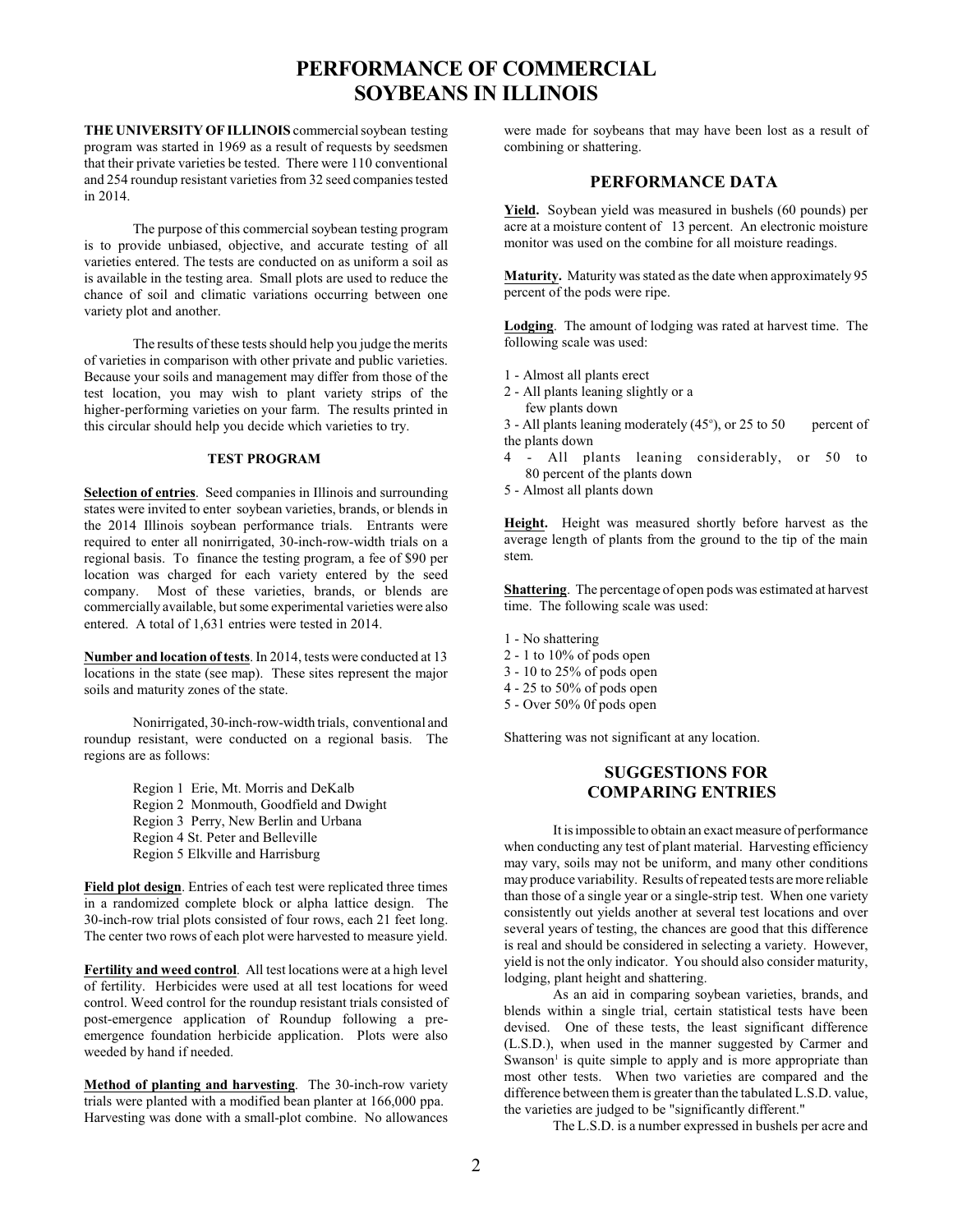presented following the average yield for each location. An L.S.D. level of 25% is shown. Find the highest yielding soybean variety within the regional table or single location table of interest, subtract the 25% L.S.D. value from the highest yielding variety, every variety with a greater yield than the resulting number is 'statistically the same' as the highest yielding variety. Consider the merits of the varieties in this group when making varietal selections.

In a study of the frequencies of occurrence of three types of statistical errors and their relative seriousness, Carmer<sup>2</sup> found strong arguments for an optimal significance level in the range  $\alpha$  $= 0.20$  to 0.40, where  $\alpha$  is the Type I statistical error rate for comparisons between means that are really equal. Herein, a value of  $\alpha$  = 0.25 is used in computing the L.S.D. 25-percent level shown in the tables.

To make the best use of the information presented in this circular and to avoid any misunderstanding or misrepresentation of it, the reader should consider an additional caution about comparing varieties. Readers who compare varieties in different trials or row spacings should be extremely careful, because no statistical tests are presented for that purpose. Readers should note that the difference between a single varieties performance at one location or row spacing and its performance at another is caused primarily by environmental effects and random variability. Furthermore, the difference between the performance of variety A in one trial or row spacing and the performance of variety B in another trial or row spacing is the result not only of environmental effects and random variability, but of genetic effects as well.

<sup>1</sup>Carmer, S.G. and M.R. Swanson. "An Evaluation of Ten Pairwise Multiple Comparison Procedures by Monte Carlo Methods." Journal of American Statistical Association 68:66-74. 1973.

 ${}^{2}$ Carmer, S.G. "Optimal Significance Levels for Application of the Least Significant Difference in Crop Performance Trials." Crop Science 16:95-99, 1976.

### **2014 TEST FIELDS**

**Erie**

Location: Slaymaker Farm, Whiteside county, west of Rock Falls, northwestern Illinois. Soil Type: Beaucoup silty clay loam. Cooperator: Robert Slaymaker. Planting Date: May 22. Harvest Date: Oct. 11. Herbicide: Pre-AuthorityFirst, Dual. Post-CV-FirstRate, Select; RR-RoundUp, Select. Tillage: fall- Disk-ripper, spring- field cultivate.

#### **Mt. Morris**

Location: Nelson Farm, Ogle county, North of Mt. Morris, north central Illinois. Cooperator: Rick Nelson. Soil type: Muscatine silt loam. Planting Date: May 23. Harvest Date: Oct 11. Herbicide:Pre-AuthorityFirst, Dual. Post-CV-FirstRate, Select; RR-RoundUp, Select. Tillage: fall- vertical till, spring- field cultivate.

#### **2014 SOYBEAN LOCATIONS**



#### **DeKalb**

Location: University of Illinois, Northern Illinois Agronomy Research Center, DeKalb County, southwest of DeKalb. Soil type: Flanagan silt loam. Cooperators: Greg Steckel, agronomist; Dave Lindgren, farm foreman. Planting Date: May 23. Harvest Date: Oct. 10. Herbicide: Pre-AuthorityFirst, Dual. Post-CV-FirstRate, Select. RR- RoundUp,Select. Tillage: fall-chisel, spring- soil finisher.

#### **Monmouth**

Location: Universityof Illinois, Northwestern Illinois Agricultural Research and Demonstration Center, Warren County, northwest of Monmouth. Soil type: Sable silty clay loam. Cooperators: Brian Mansfield, agronomist; Martin Johnson, farm foreman. Planting Date: May 22. Harvest Dates: Sept. 26 & Oct. 8. Herbicide:Pre-AuthorityFirst, Cinch, Durango. Post-CV- Select Max. RR- RoundUp. Tillage: fall-disk-ripper, spring- field cultivate.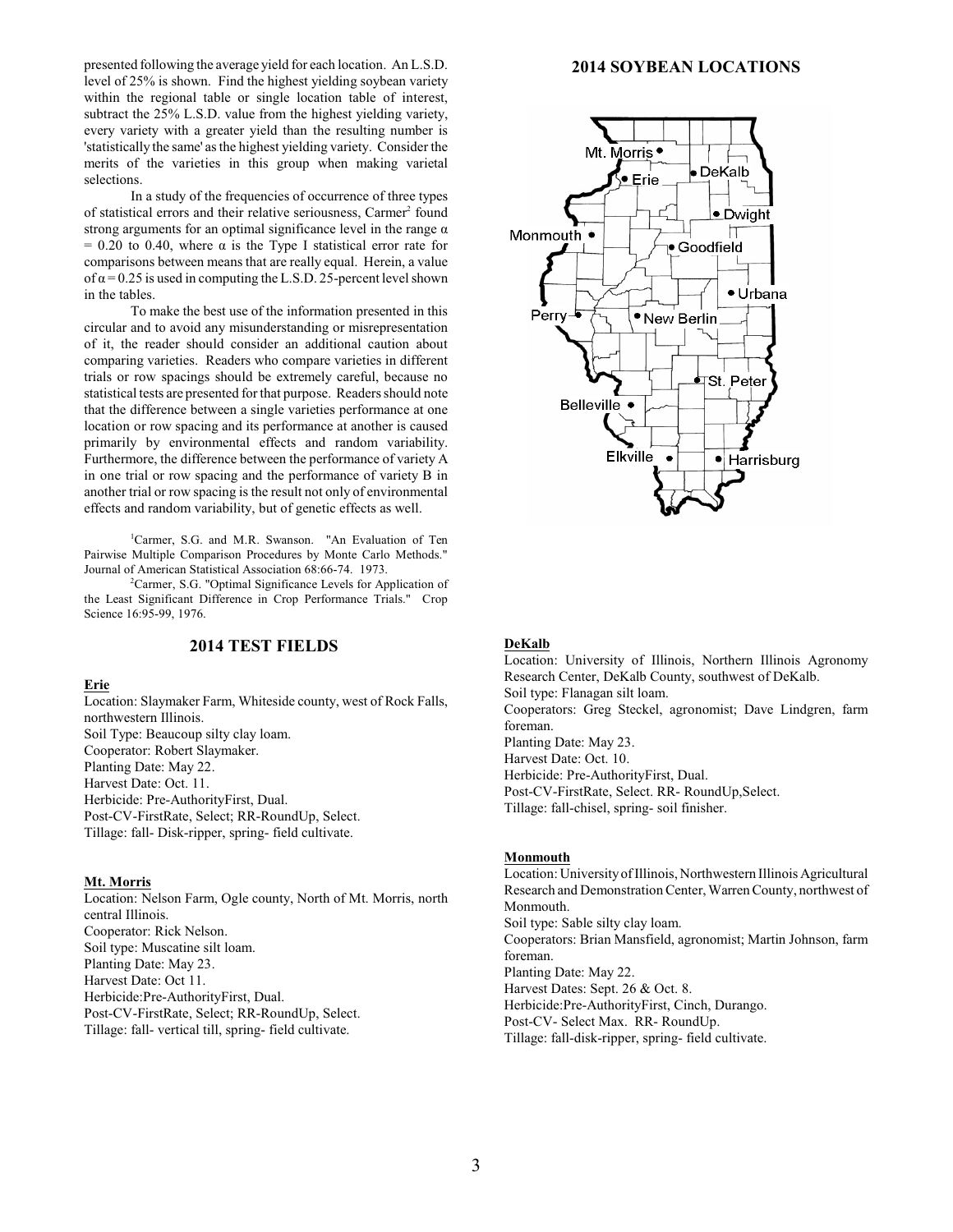#### **Goodfield**

Location: Wurmnest Farm, Woodford county, north of Goodfield, central Illinois. Cooperator: Mike Wurmnest. Soil Type: Ipava silt loam. Planting Date: May 22. Harvest Dates: Sept. 29 & Oct 6. Herbicide: Pre-AuthorityFirst, Dual. Post-CV-FirstRate, Select; RR-RoundUp, Select. Tillage: fall- chisel, spring-field cultivate.

#### **Dwight**

Location: Grundy County, Hoffman Farm. Soil type: Reddick silty clay loam. Cooperator: Allen Hoffman. Planting Date: May 23. Harvest Dates: Sept. 29 & Oct. 12. Herbicide: Pre-AuthorityFirst, Dual. Post-CV-FirstRate, Select; RR-RoundUp, Select. Tillage: fall- chisel, spring-field cultivate.

#### **Perry**

Location: Pike County, Emerson Farm, west central Illinois. Soil type: Herrick silt loam Cooperator: Mike Vose, farm foreman. Planting Date: May 27. Harvest Dates: Oct. 20. Herbicide: Pre-AuthorityFirst, Dual. Post-CV- Select Max; RR-RoundUp, Select Max. Tillage: spring- Disk, Dyna-Drive.

#### **New Berlin**

Location: Bennett Farm, Sangamon county, north of New Berlin, Central Illinois. Cooperator: Leahy Bennett. Soil type: Sable silty clay loam. Planting Date: May 12. Harvest Dates: Sept. 26 & Oct. 21. Herbicide:Pre-AuthorityFirst, Dual. Post-CV-FirstRate, Select; RR-RoundUp, Select. Tillage: fall-V ripper, spring-vertical finisher.

#### **Urbana**

Location: University of Illinois, Crop Sciences Research & Education Center, Champaign County, east central Illinois. Soil type: Flanagan silt loam. Cooperators: Robert Dunker, farm manager; Jeff Warren, farm foreman. Planting Date: May 19. Harvest Dates: Oct. 8 & 12. Herbicide:Pre-AuthorityFirst, Dual. Post-CV-FirstRate, Select; RR-RoundUp, Select. Tillage: fall-chisel, spring-soil finisher.

#### **St. Peter**

Location: Magnus Farm, Fayette County, west of St. Peter, south central Illinois. Soil type: Hoyleton silt loam. Cooperator: Torrey Magnus. Planting Date: May 28. Harvest Date: Oct 22. Herbicide:Pre-AuthorityFirst, Dual. Post-CV-FirstRate, Select; RR-RoundUp, Select. Tillage: spring-disk, field cultivate.

#### **Belleville**

Location: Southern Illinois University Research Center, east of Belleville, St. Clair County. Soil type: Ebbert silt loam. Cooperator: Ron Krausz, field manager. Planting Date: May 20. Harvest Dates: Sept. 30 & Oct. 24. Herbicide: Pre-AuthorityFirst, Dual. Post-CV-Flexstar, Select; RR-RoundUp, Select. Tillage: spring-disk, field cultivate, cultimulch.

#### **Elkville**

Location: Funk farm, North of Carbondale, Jackson County, extreme southern Illinois. Soil type: Okaw silt loam. Cooperator: Trent Funk. Planting Date: May 21. Harvest Dates: Oct. 1 & 24. Herbicide:Pre-AuthorityFirst, Dual. Post-CV-FirstRate, Select. RR-RoundUp, Select. Tillage: fall-chisel, spring-soil finisher.

#### **Harrisburg**

Location: Wintizer farm, Saline County, extreme southern Illinois. Soil type: Harco silt loam. Cooperator: Kevin Wintizer. Planting Date: May 21. Harvest Dates: Oct. 1 & 23. Herbicide:Pre- Valor. Post-CV- Cobra, Select. RR-RoundUp, Select. Tillage: fall-disk, spring-disk, field cultivate.

## **GROWING SEASON RAINFALL, 2014**

| Location          | May  | June | July | Aug  | Sept |
|-------------------|------|------|------|------|------|
| Erie              | 1.85 | 10.3 | 1.55 | 3.20 | 4.70 |
| Mt. Morris        | 3.89 | 9.44 | 2.28 | 3.39 | 2.93 |
| DeKalh            | 3.42 | 9.46 | 2.78 | 4.84 | 2.97 |
| Monmouth          | 2.27 | 8.43 | 4.10 | 4.49 | 6.19 |
| Goodfield         | 2.07 | 8.77 | 2.43 | 6.56 | 3.25 |
| Dwight            | 4.03 | 9.21 | 3.58 | 6.82 | 3.33 |
| Perry             | 2.35 | 8.27 | 2.53 | 5.26 | 6.76 |
| New Berlin        | 2.88 | 6.89 | 1.69 | 4.79 | 5.54 |
| Urbana            | 6.85 | 9.52 | 7.18 | 2.67 | 4.03 |
| St. Peter         | 3.62 | 4.17 | 2.29 | 6.58 | 5.28 |
| <b>Belleville</b> | 2.34 | 5.22 | 1.45 | 6.57 | 3.47 |
| Elkville          | 5.67 | 6.09 | 3.28 | 4.31 | 1.67 |
| Harrisburg        | 2.97 | 5.69 | 3.49 | 3.98 | 3.02 |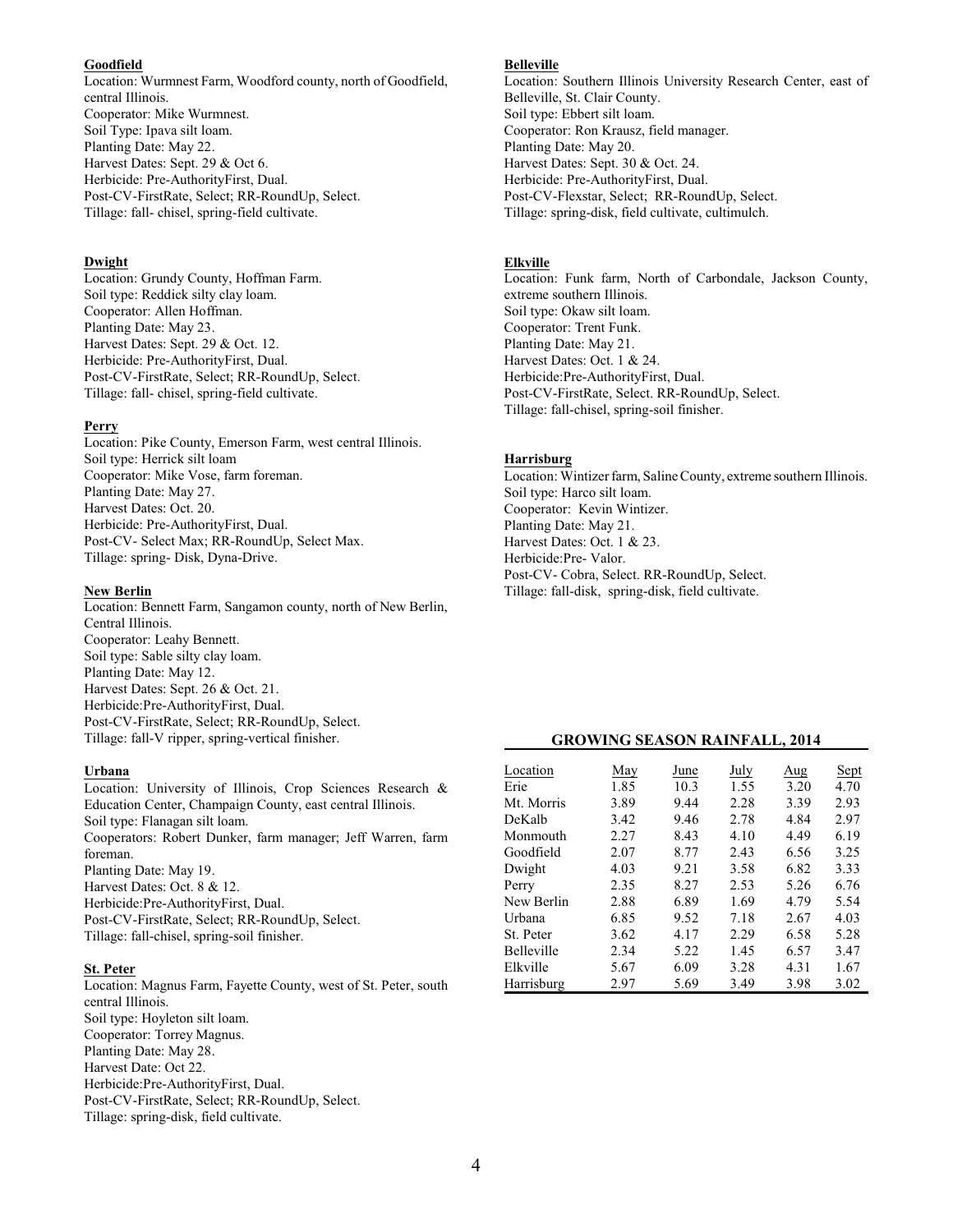#### **SOURCES OF SEED**

**Asgrow**, Monsanto, 800 N Lindbergh Blvd., St. Louis, MO 63167 (314-694-1000)

**Baker**, Baker Seed LLC, 610 W Seminary Street, West Salem, IL 62476 (618-456-8851)

**Bayer**, Bayer CropScience, 2 T.W. Alexander Dr, Research Triangle Park, NC 27709

**Biogene**, Miller Bros. Fert., 2001 Niemanville Trail, Walshville, IL62091 (217-456-9311)

**Channel**, Channel, 800 N Lindbergh Blvd., St. Louis, MO 63141 (314-694-1000)

**Cornelius**, Cornelius Seed, 14760 317<sup>th</sup> Ave, Bellevue, IA 52031 (563-672-3463)

**Dairyland**, Dairyland Seed, PO Box 958, West Bend, WI 53095 (800-236-0163)

**DeRaedt**, DeRaedt Seed Corp., 10N971 Tower Rd, Hampshire, IL 60140 (847-514-8844)

**Dyna-Gro,** Dyna-Gro Seed, 6221 Riverside Dr, Ste 1N, Dublin,OH 43017 (614-761-4110)

**Emerge,** Schillinger Genetics, 4401 Westown Parkway, Suite 225, West Des Moines, IA 50266 (515-225-1166)

**FS Hisoy**, Growmark, 1701 Towanda Avenue, Bloomington, IL 61702 (309-557-6399)

**G2 Genetics**, NuTech Seed LLC, 2321 N Loop Dr, Suite 230, Ames, IA 50010 (515-232-1997)

**Great Lakes,** Great Lakes Hybrids, 9915 W M-21 Hwy, Ovid, MI 48866 (989-834-2251)

**Green Valley,** Green Valley Seed LLC, P.O. Box 35 Kahoka, MO 63445 (800-748-7943)

**Hoblit**, Burris Seeds, 826 Arenzville Rd, Arenzville, IL 62611 (217-997-5511)

**Hoffman,** Hoffman Seed House, PO Box 66, Hoffman, IL 62250 (618-495-2617)

**Hughes,** Burrus Seeds, 826 Arenzville Road, Arenzville, IL 62611 (217-997-5511)

**Lewis**, Lewis Hybrids, 530 West Maple Ave, Ursa, IL 62376 (217-964-2131)

**Martin**, Martin Seeds, 10045W Second Williamsport, IN 47993 (765-986-2030)

**Merschman**, Merschman Seeds Inc, 103 Avenue D, PO Box 67, West Point, IA 52656 (319-837-6111)

**Monier,** Monier Seed & Service, 846 Yankee Lane, Sparland, IL 61565 (309-469-2511)

**Munson**, Munson Hybrids, 1262 Knox Road 100 E, Galesburg, IL 61401 (888-813-7333)

**Mycogen,** Mycogen Seeds, 9330 Zionsville Rd, Indianapolis, IN 46268 (800-692-6436)

**Pfister**, Pfister Seeds LLC, 201 Knollwood Dr Ste A, Champaign, IL 61820 (888-647-3478)

**Power Plus,** Burrus Seeds, 826 Arenzville Road, Arenzville, IL 62611 (217-997-5511)

**Prairie Hybrids,** Prairie Hybrids, 27445 Hurd Rd, Deer Grove, IL 61243 (815-438-7815)

**Public**, Univ. Of Illinois, 1102 S. Goodwin Ave., AW-101 Turner Hall, Urbana, IL 61801 (217-265-4062)

**Public,** Univ. Of Missouri, PO Box 160, Portageville, MO 63873 (573-379-5431)

**Renk**, Renk Seed, 6809 Wilburn Rd, Sun Prairie, WI 53590 (800-289-7365)

**Steyer,** Steyer Seeds, 6145 N County Road 33, Tiffin, OH 44883 (419-992-4570)

**Stine**, Stine Seed Co, 22555 Laredo Trail Adel, IA 50003 (800-362-2510)

**Stone,** Stone Seed Group, 5965 W St Rte 97, Pleasant Plains, IL 62677 (217-714-6006)

**Sun Prairie,** Champaign Co Seed, 1676 C. R. 2200 E, St. Joseph, IL 61873 (217-469-2351)

**Williamsfield,**Williamsfield Seed Co, 1122 Knox Hwy. 18, Williamsfield, IL 61489 (309-369-2248)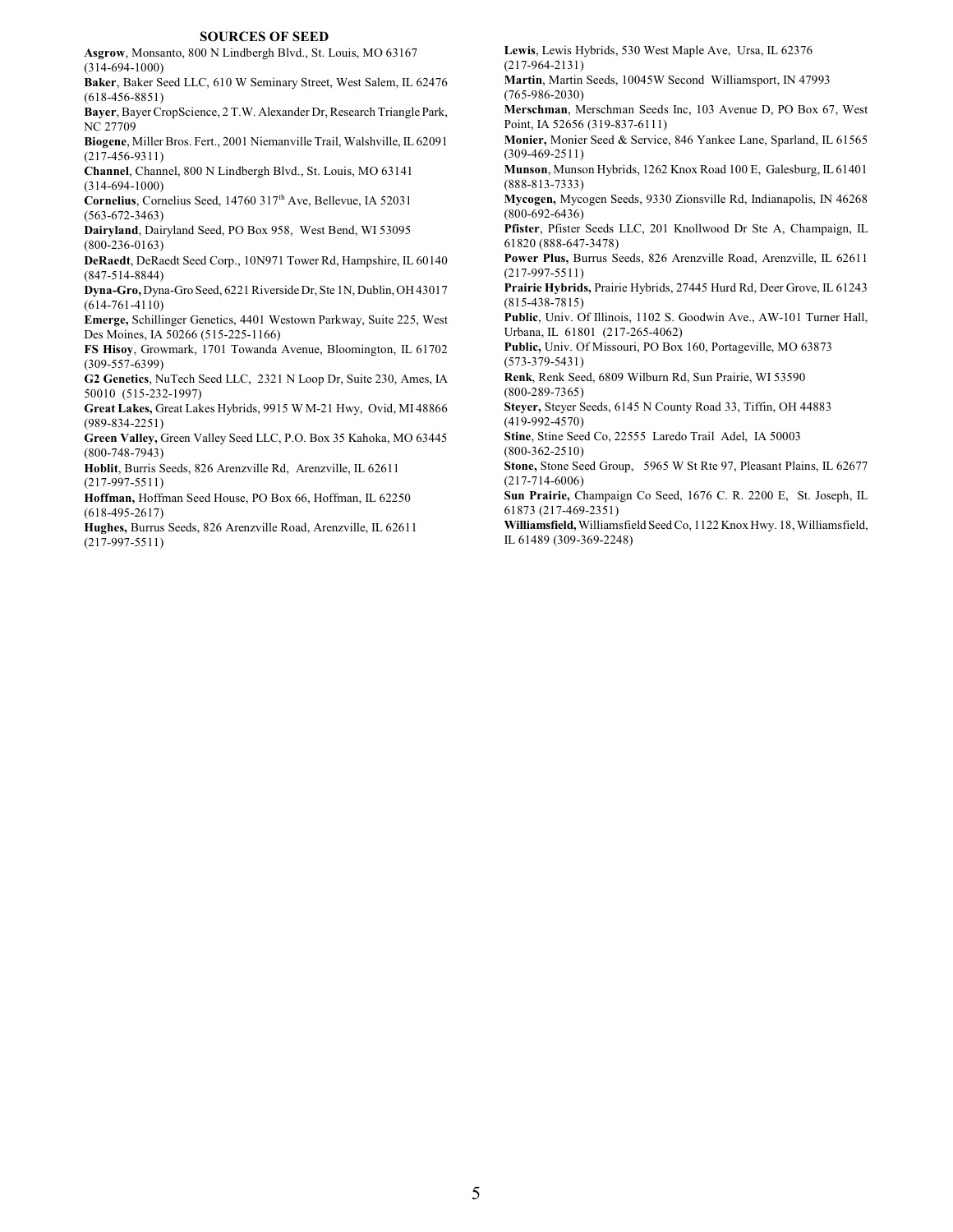#### **2014 Conventional Soybean Entries**

#### **2014 Conventional Soybean Entries**

|                                    |                                              | *** Regions Entered |              |                                  |        |                                  |        |                                  | ****        |               |                 |
|------------------------------------|----------------------------------------------|---------------------|--------------|----------------------------------|--------|----------------------------------|--------|----------------------------------|-------------|---------------|-----------------|
| <b>Company-Brand</b>               | <b>Variety</b>                               | **M                 | 1            | $\mathbf{2}$                     | 3      | $\overline{\mathbf{4}}$          |        |                                  | 5 SN PRR    | <b>IST HC</b> |                 |
| <b>ASGROW</b>                      | $A$ 3253. 3.2                                |                     |              | $\overline{c}$                   |        |                                  |        | 2                                | S           | B             | BR              |
| ASGROW                             | $A$ 3555. 3.5                                |                     |              | $\overline{c}$                   | 3      |                                  |        | $\overline{c}$                   | $\mathbf C$ | B             | IB              |
| <b>BAYER</b>                       | $CZ$ 2810 LL. $\ldots$ 2.8                   |                     | 1            |                                  |        |                                  |        | U                                | K           | B             | <b>IB</b>       |
| <b>BAYER</b>                       | CZ 3233 LL. 3.2                              |                     | $\mathbf{1}$ | $\overline{c}$                   | 3      |                                  |        | U                                | K           | B             | <b>IB</b>       |
| <b>BAYER</b>                       | $CZ$ 3539 LL,  3.5                           |                     | 1            | $\overline{c}$                   | 3      |                                  |        | U                                | K           | B             | BL              |
| <b>BAYER</b>                       | $CZ$ 3841 LL. $\ldots \ldots \ldots$ 3.8     |                     | 1            | $\overline{2}$                   | 3      |                                  |        | U                                | 3           | В             | BL              |
| <b>BAYER</b>                       | CZ 3945 LL. 3.9                              |                     | 1            | $\overline{c}$                   | 3      |                                  |        | U                                | U           | B             | BU              |
| <b>BAYER</b>                       | $CZ$ 4105 LL. $\ldots$ 4.1                   |                     |              |                                  | 3      | $\overline{4}$                   | 5      | U                                | C           | B             | BL              |
| <b>BAYER</b>                       | CZ 4748 LL. 4.7                              |                     |              |                                  | 3      | $\overline{4}$                   | 5      | U                                | U           | B             | BL              |
| <b>BAYER</b>                       | $CZ$ 4959 RY 5.0                             |                     |              |                                  |        |                                  | 5      | 2                                | А           | в             | BL              |
| <b>BAYER</b>                       | $CZ$ 5150 LL. $\ldots \ldots \ldots 5.1$     |                     |              |                                  |        |                                  | 5      | U                                | C           | B             | IB              |
| <b>BAYER</b>                       | $CZ$ 5242 LL. $\ldots \ldots \ldots 5.2$     |                     |              |                                  |        |                                  | 5      | U                                | U           | В             | IB              |
| DYNA-GRO                           | $S$ 3305 N. 3.3                              |                     |              |                                  | 3      |                                  |        | $\overline{c}$                   | K           | в             | BL              |
| DYNA-GRO                           | $S$ 35LS15. 3.5                              |                     |              |                                  | 3      |                                  |        | $\overline{\mathbf{c}}$          | K           | В             | BL              |
| DYNA-GRO                           | $S$ 38LL54 3.8                               |                     |              |                                  | 3      | $\overline{4}$                   |        | $\overline{c}$                   | NG          | в             | BL              |
| DYNA-GRO                           | $S$ 40LL35. 4.0                              |                     |              |                                  |        | $\overline{4}$                   | 5      | 2                                | C           | B             | BL              |
|                                    |                                              |                     |              |                                  |        | $\overline{4}$                   | 5      | $\overline{c}$                   | 3           |               |                 |
| DYNA-GRO                           | $S$ 42LL63. 4.2                              |                     |              |                                  |        |                                  | 5      |                                  |             | В             | BL              |
| DYNA-GRO                           | $S$ 45LL33. 4.5                              |                     |              |                                  |        |                                  | 5      | 2<br>$\overline{c}$              | K<br>NG     | в             | BL<br>BU        |
| DYNA-GRO                           | $S$ 46LL05. 4.6                              |                     |              |                                  |        |                                  |        | $\overline{c}$                   |             | в             |                 |
| <b>EMERGE</b>                      | $348. TCS. \ldots \ldots \ldots 3.4$         |                     |              | 2                                | 3      |                                  |        |                                  | C           | B             | BL              |
| <b>EMERGE</b>                      | e2993. 2.9                                   |                     | 1            | $\overline{c}$                   |        |                                  |        | $\overline{c}$                   | K           | B             | BR              |
| <b>EMERGE</b>                      |                                              |                     |              | $\overline{c}$                   | 3      |                                  |        | $\overline{c}$                   | S           | B             | BL              |
| <b>EMERGE</b>                      | e35533.5                                     |                     |              | $\overline{c}$                   | 3      |                                  |        | 2                                | C           | В             | BL              |
| <b>EMERGE</b>                      |                                              |                     |              | $\overline{c}$<br>$\mathfrak{D}$ | 3      |                                  |        | $\overline{2}$                   | K           | В             | BU              |
| <b>EMERGE</b>                      | e3782 S. 3.7                                 |                     |              |                                  | 3      | $\overline{4}$                   |        | 2                                | S           | В             | BL              |
| <b>EMERGE</b>                      |                                              |                     |              |                                  |        | $\overline{4}$<br>$\overline{4}$ |        | $\overline{c}$<br>$\overline{c}$ | C<br>C      | B             | BL              |
| EMERGE                             | e4394. 4.3                                   |                     |              |                                  |        | $\overline{4}$                   |        |                                  |             | в             | BL              |
| <b>EMERGE</b>                      | e4510 S. 4.5<br>e4892 S. 4.7                 |                     |              |                                  |        | $\overline{\mathbf{4}}$          | 5      | 2<br>$\overline{c}$              | C<br>S      | в             | BL              |
| <b>EMERGE</b>                      |                                              |                     |              |                                  |        |                                  | 5      | $\overline{c}$                   | S           | В<br>В        | BL<br>BL        |
| EMERGE                             | e4993. 5.0                                   |                     | 1            | $\overline{c}$                   |        |                                  |        | $\overline{c}$                   | K           | В             | BL              |
| <b>FS HISOY</b><br><b>FS HISOY</b> | HS 29C42 2.9<br>$HS 34C90$ 3.4               |                     |              | $\overline{c}$                   |        |                                  |        | $\overline{c}$                   | S           | B             | BL              |
|                                    |                                              |                     |              | $\overline{c}$                   |        |                                  |        | $\overline{c}$                   | U           | в             | BL              |
| <b>FS HISOY</b>                    | $HS 38L32 \ldots  3.8$                       |                     |              | $\overline{c}$                   | 3<br>3 |                                  |        | 2                                | C           |               |                 |
| <b>FS HISOY</b><br><b>FS HISOY</b> | HS 39C42 3.9                                 |                     |              |                                  | 3      | 4                                |        | 2                                | C           | В<br>В        | <b>BR</b><br>BL |
| <b>FS HISOY</b>                    | $HS 43C42$ 4.3                               |                     |              |                                  | 3      | $\overline{4}$                   | 5      | $\overline{c}$                   | $\mathbf C$ | B             | BL              |
| <b>FS HISOY</b>                    |                                              |                     |              |                                  |        | $\overline{4}$                   | 5      | $\overline{c}$                   | NG          | в             | BL.             |
| <b>FS HISOY</b>                    | $HS 44L42 \ldots  4.4$<br>$HS 48L22$ 4.8     |                     |              |                                  |        |                                  | 5      | 2                                | S           | B             | BL              |
| <b>HOBLIT</b>                      | $384$ LL 3.8                                 |                     |              |                                  | 3      | $\overline{4}$                   | 5      | U                                | 3           | В             | BL              |
| <b>HOBLIT</b>                      |                                              |                     |              |                                  | 3      | 4                                | 5      | U                                | U           | в             | BL              |
| <b>HOBLIT</b>                      | $405$ LL 4.0<br>$423$ LL 4.2                 |                     |              |                                  |        | $\overline{4}$                   | 5      | U                                | 3           | B             | BL              |
|                                    |                                              |                     |              |                                  |        | $\overline{4}$                   | 5      | U                                | U           | В             | IB              |
| <b>HOFFMAN</b><br><b>HOFFMAN</b>   | $H$ 38L15 3.8                                |                     |              |                                  |        | $\overline{4}$                   | 5      | $\overline{\mathbf{c}}$          | NG          | B             | <b>BL</b>       |
| <b>HOFFMAN</b>                     | H 393 N. 3.9<br>$H$ 42L12 4.2                |                     |              |                                  |        | $\overline{4}$                   | 5      | 2                                | А           | B             | BL              |
| <b>HOFFMAN</b>                     | $H$ 43L15 4.3                                |                     |              |                                  |        | $\overline{4}$                   | 5      | U                                | U           | В             | BL              |
| <b>HOFFMAN</b>                     | $H$ 451 N. 4.5                               |                     |              |                                  |        | $\overline{4}$                   | 5      | $\overline{c}$                   | C           | в             | BL              |
| <b>HOFFMAN</b>                     | $H$ 45L13 4.5                                |                     |              |                                  |        | $\overline{4}$                   | 5      | 2                                | А           | B             | BL              |
| <b>MERSCHMAN</b>                   | ADAMS 1434LL. 3.4                            |                     |              | $\overline{c}$                   | 3      |                                  |        | $\overline{c}$                   | K           | B             | BL              |
| MERSCHMAN                          | ATLANTA 1549RR2 5.0                          |                     |              |                                  |        |                                  |        | 2                                | C           | B             | <b>IB</b>       |
| <b>MERSCHMAN</b>                   | AUSTIN 1342LL 4.2                            |                     |              |                                  |        | $\overline{4}$                   | 5      | 2                                | 3           | B             | BL              |
|                                    |                                              |                     |              |                                  |        |                                  | 5<br>5 | $\overline{c}$                   | K           |               |                 |
| MERSCHMAN<br><b>MERSCHMAN</b>      | BOSTON 1549LL. 5.0<br>CHIPPEWA 1523LL. . 2.3 |                     | 1            |                                  |        |                                  |        | $\overline{c}$                   | K           | В<br>в        | IB<br>BR        |
| MERSCHMAN                          | COMANCHE 1426LL. 2.6                         |                     | 1            |                                  |        |                                  |        | $\overline{c}$                   | K           | в             | IB              |
| <b>MERSCHMAN</b>                   | DALLAS 1549RR2. 5.0                          |                     |              |                                  |        |                                  | 5      | $\overline{2}$                   | C           | В             | IB              |
|                                    |                                              |                     |              |                                  |        |                                  |        |                                  |             |               |                 |

|                      |                                           | *** Regions Entered |   |                 |                         |                         |        |                         | ****           |                |               |
|----------------------|-------------------------------------------|---------------------|---|-----------------|-------------------------|-------------------------|--------|-------------------------|----------------|----------------|---------------|
| <b>Company-Brand</b> | <b>Variety</b>                            | **M                 |   | $1 \t2 \t3 \t4$ |                         |                         |        |                         | 5 SN PRR       |                | <b>IST HC</b> |
| <b>MERSCHMAN</b>     | EVEREST 1552RR2. . 5.2                    |                     |   |                 |                         |                         | 5      | $\mathbf{1}$            | NG             | B              | BR            |
| MERSCHMAN            | FILMORE 1534LL 3.4                        |                     |   | 2               | 3                       |                         |        | $\overline{c}$          | K              | B              | BU            |
| MERSCHMAN            | GRANT 1536LL 3.6                          |                     |   | $\overline{c}$  | $\overline{\mathbf{3}}$ |                         |        | $\overline{c}$          | K              | B              | <b>IB</b>     |
| MERSCHMAN            | JEFFERSON 1436LL 3.6                      |                     |   | $\overline{c}$  | 3                       |                         |        | $\overline{c}$          | Ċ              | В              | BL            |
| MERSCHMAN            | MADISON 1539LL. 3.9                       |                     |   | $\overline{2}$  | 3                       |                         |        | $\overline{a}$          | C              | $\overline{B}$ | BL            |
| MERSCHMAN            | <b>MCKINLEY 1531LL. . 3.1</b>             |                     |   | $\mathfrak{D}$  | 3                       |                         |        | $\overline{c}$          | K              | $\overline{B}$ | <b>IB</b>     |
| MERSCHMAN            | MIAMI 1349LL. 5.0                         |                     |   |                 |                         |                         | 5      | $\overline{c}$          | $\overline{C}$ | B              | IB            |
| <b>MERSCHMAN</b>     | MONROE 1536LL 3.6                         |                     |   | $\overline{c}$  | 3                       |                         |        | $\overline{c}$          | K              | В              | <b>IB</b>     |
| <b>MERSCHMAN</b>     | MUNSEE 1520LL. 2.0                        |                     | 1 |                 |                         |                         |        | $\overline{c}$          | NG             | B              | M             |
| MERSCHMAN            | NORFOLK 1541LL 4.1                        |                     |   |                 |                         | 4                       | 5      | $\overline{c}$          | C              | B              | BL            |
| MERSCHMAN            | ORLANDO 1346LL 4.6                        |                     |   |                 |                         | 4                       | 5      | $\overline{c}$          | C              | B              | BL            |
| MERSCHMAN            | RUSHMORE 1453RR2.5.3                      |                     |   |                 |                         |                         | 5      | $\overline{c}$          | C              | В              | BU            |
| MERSCHMAN            | $SIOUN$ 1327LL 2.7                        |                     | 1 | 2               |                         |                         |        | $\overline{c}$          | K              | В              | IB            |
| <b>MERSCHMAN</b>     | TAMPA 1545LL. 4.5                         |                     |   |                 |                         | 4                       | 5      | $\overline{c}$          | NG             | B              | BU            |
| MERSCHMAN            | TRUMAN 1438LL 3.8                         |                     |   | 2               | 3                       |                         |        | $\overline{c}$          | C              | В              | BL            |
| MERSCHMAN            | TUCSON 1549LL. 5.0                        |                     |   |                 |                         |                         | 5      | $\overline{c}$          | $\mathcal{C}$  | B              | IB            |
| MERSCHMAN            | TULSA 1545LL 4.5                          |                     |   |                 |                         | 4                       | 5      | $\overline{c}$          | NG             | В              | BL            |
| <b>MERSCHMAN</b>     | WHITNEY 1453LL 5.3                        |                     |   |                 |                         |                         | 5      | $\overline{c}$          | K              | В              | IB            |
| PRAIRIE HYBRIDS      | $IP2991. \ldots \ldots \ldots \ldots 2.9$ |                     |   | $\overline{c}$  | 3                       |                         |        | $\overline{c}$          | A              | В              | BL            |
| PRAIRIE HYBRIDS      | $IP3502. \ldots \ldots \ldots \ldots 3.5$ |                     |   |                 | 3                       |                         |        | U                       | U              | B              | Y             |
| PRAIRIE HYBRIDS      | $IP3891. \ldots \ldots \ldots 3.8$        |                     |   | $\overline{c}$  | 3                       |                         |        | $\overline{\mathbf{c}}$ | $\mathcal{C}$  | B              | BL            |
| PRAIRIE HYBRIDS      | $IP3902. \ldots \ldots \ldots 3.9$        |                     |   |                 |                         | 4                       | 5      | S                       | S              | B              | Y             |
| <b>PUBLIC</b>        | $DWIGHT \ldots \ldots \ldots 2.9$         |                     | 1 | $\overline{2}$  | 3                       |                         |        | $\overline{2}$          | U              | B              | BL            |
| <b>PUBLIC</b>        | JACK. 2.9                                 |                     | 1 | $\overline{c}$  | 3                       |                         |        | $\overline{2}$          | U              | $\overline{B}$ | Y             |
| <b>PUBLIC</b>        | $MAVERICK$ 3.8                            |                     |   |                 | 3                       | $\overline{4}$          | 5      | $\overline{c}$          | U              | B              | BU            |
| <b>PUBLIC</b>        | $S10-11227. \ldots \ldots \ldots 4.1$     |                     |   |                 |                         | 4                       | 5      | $\overline{\mathbf{4}}$ | U              | B              | BU            |
| <b>PUBLIC</b>        | WILLIAMS 82 3.8                           |                     |   |                 | 3                       | $\overline{4}$          | 5      | S                       | U              | В              | BL            |
| <b>STINE</b>         |                                           |                     | 1 |                 |                         |                         |        | $\overline{c}$          | K              | U              | IB            |
| <b>STINE</b>         | $31LE32$ 3.1                              |                     | 1 |                 | 3                       |                         |        | $\overline{c}$          | K              | U              | <b>IB</b>     |
| <b>STINE</b>         |                                           |                     |   | 2               | 3                       |                         |        | $\overline{c}$          | K              | U              | BU            |
| <b>STINE</b>         | $36LE32 \ldots  \ldots 3.6$               |                     | 1 |                 | 3                       |                         |        | $\overline{c}$          | C              | U              | BL            |
| <b>STINE</b>         |                                           |                     |   | $\overline{c}$  |                         | $\overline{4}$          |        | $\overline{c}$          | $\overline{C}$ | U              | BL            |
| <b>STINE</b>         |                                           |                     |   | $\overline{c}$  |                         | 4                       |        | $\overline{c}$          | NG             | U              | BU            |
| <b>STINE</b>         |                                           |                     |   |                 |                         | $\overline{4}$          |        | 2                       | $\mathbf C$    | U              | BL            |
| <b>STINE</b>         |                                           |                     |   |                 |                         | $\overline{4}$          |        | $\overline{c}$          | NG             | U              | BL            |
| <b>SUN PRAIRIE</b>   | $SP$ 3023 N. 3.0                          |                     |   | 2               |                         |                         |        | $\overline{c}$          | A              | B              | <b>IB</b>     |
| <b>SUN PRAIRIE</b>   | $SP$ 3623 N. 3.6                          |                     |   |                 | 3                       |                         |        | $\overline{c}$          | S              | B              | BL            |
| WILLIAMSFIELD        | ILLINI 2158 N 2.1                         |                     | 1 | $\overline{2}$  |                         |                         |        | $\overline{c}$          | U              | B              | M             |
| WILLIAMSFIELD        | ILLINI 2403 N 2.4                         |                     | 1 | $\overline{c}$  |                         |                         |        | $\overline{2}$          | U              | B              | Y             |
| WILLIAMSFIELD        | ILLINI 2643 N 2.6                         |                     | 1 | $\overline{c}$  | 3                       |                         |        | $\overline{c}$          | U              | B              | G             |
| WILLIAMSFIELD        | ILLINI 2696 N 2.6                         |                     | 1 | $\overline{c}$  | 3                       |                         |        | $\overline{c}$          | U              | B              | BU            |
| WILLIAMSFIELD        | ILLINI 2880a. 2.8                         |                     | 1 | $\overline{2}$  | 3                       |                         |        | $\overline{2}$          | U              | B              | BU            |
| WILLIAMSFIELD        | ILLINI 3118 N 3.1                         |                     |   |                 | 3                       | $\overline{4}$          |        | $\overline{c}$          | $\mathbf{U}$   | B              | Y             |
| WILLIAMSFIELD        | ILLINI 3222 N 3.2                         |                     |   |                 | 3                       | $\overline{4}$          |        | $\overline{c}$          | U              | B              | <b>IB</b>     |
| WILLIAMSFIELD        | ILLINI 3255 $N$ 3.2                       |                     |   |                 | 3                       | $\overline{4}$          |        | $\overline{c}$          | U              | B              | IB            |
| WILLIAMSFIELD        | ILLINI 3264 N. 3.2                        |                     |   |                 | 3                       | $\overline{4}$          |        | $\overline{c}$          | U              | B              | BL            |
| WILLIAMSFIELD        | ILLINI 3271 N 3.2                         |                     |   |                 | 3                       | $\overline{4}$          |        | $\overline{c}$          | U              | B              | IB            |
| WILLIAMSFIELD        | ILLINI 3279 N $\ldots$ 3.2                |                     |   |                 | 3                       | $\overline{4}$          |        | $\overline{c}$          | U              | В              | IB            |
| WILLIAMSFIELD        | ILLINI 3455 N. 3.4                        |                     |   |                 | 3                       | $\overline{4}$          |        | $\overline{c}$          | U              | B              | BL            |
| WILLIAMSFIELD        | ILLINI 3477 N 3.6                         |                     |   |                 | 3                       | $\overline{4}$          | 5      | $\overline{c}$          | U              | В              | IB            |
| WILLIAMSFIELD        | ILLINI 3613 N 3.6                         |                     |   |                 | 3                       | $\overline{\mathbf{4}}$ | 5      | $\overline{c}$          | U              | В              | BL            |
| WILLIAMSFIELD        | ILLINI 3754 N 3.7                         |                     |   |                 | 3                       | $\overline{4}$          | 5      | $\overline{c}$          | U              | B              | BL            |
| WILLIAMSFIELD        | ILLINI 3849 N 3.8                         |                     |   |                 | $\overline{3}$          | $\overline{4}$          | 5<br>5 | $\overline{4}$          | U              | В              | BU            |
| WILLIAMSFIELD        | ILLINI 3880 B. 3.8                        |                     |   |                 | $\overline{\mathbf{3}}$ | 4                       |        | $\overline{c}$          | U              | B              | <b>BL</b>     |
| WILLIAMSFIELD        | ILLINI 6265 N 2.6                         |                     | 1 | 2               | 3                       |                         |        | $\overline{c}$          | U              | $\overline{B}$ | BU            |

\*\* Maturity Group

\*\*\* 1 = Region 1: Erie, Mt. Morris & DeKalb<br>
2 = Region 2: Monmouth, Goodfield & Dwight<br>
3 = Region 3: Perry, New Berlin & Urbana<br>
4 = Region 4: Belleville & St. Peter<br>
5 = Region 5: Harrisburg & Elkville

\*\*\*\*SN- Source of Soybean Cyst Nematode Resistance 1 = PI 548402 (Peking), 2 = PI 88788, 3 = PI 90763, 4 = PI 437654, S = Susceptible, U = source unknown.

PRR = Phythophthora Root Rot

A = Rps1a, C = Rps1c, K = Rps1k, 3 = Rps3a, S = Susceptible, U = Unknown, NG = No Gene IST = Insecticide Seed Treatment

U= Untreated, F= Fungicide, B= Insecticide+Fungicide

HC = Hilum Color Bl- black, IB- imperfect black, BU- buff, BR- Brown, Y- Yellow, G- Gray, M- Mixed

**VARIETIES WITH AN L OR R DESIGNATION IN THE NAME ARE GMO VARIETIES.**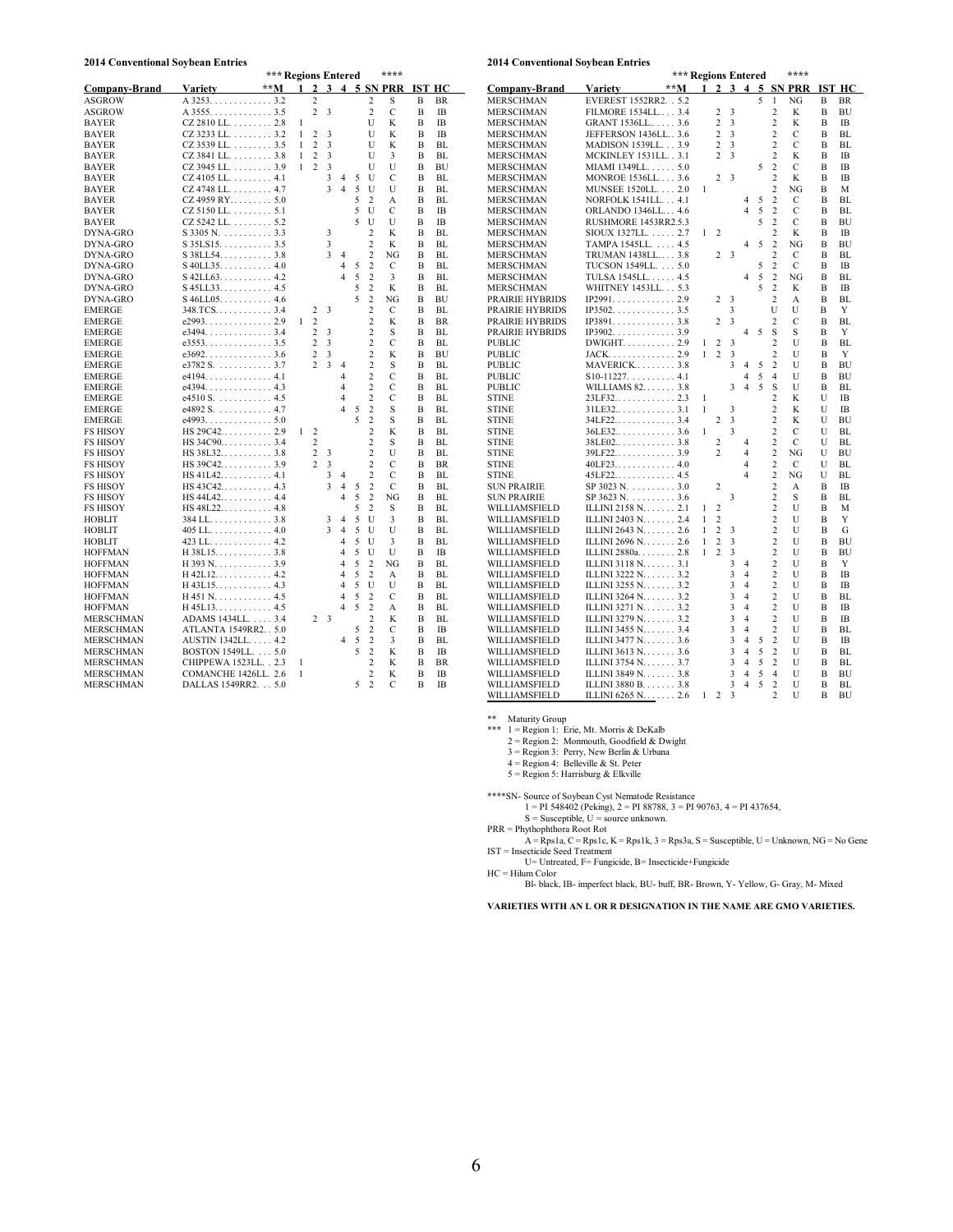#### **2014 Roundup Resistant Soybean Entries**

| 2014 Roundup Resistant Soybean Entries |                | *** Regions Entered                                       |                                                     |                                                    |                                       |                                             | ****           |        |                 | 2014 Roundup Resistant Soybean Entries             |                                                                                        |       | *** Regions Entered          |                                                         |                                  |         |                                           | ****             |        |                 |
|----------------------------------------|----------------|-----------------------------------------------------------|-----------------------------------------------------|----------------------------------------------------|---------------------------------------|---------------------------------------------|----------------|--------|-----------------|----------------------------------------------------|----------------------------------------------------------------------------------------|-------|------------------------------|---------------------------------------------------------|----------------------------------|---------|-------------------------------------------|------------------|--------|-----------------|
| Company-Brand                          | <b>Variety</b> | $**M$                                                     | $\overline{2}$                                      | 3                                                  | 4<br>5                                | <b>SN</b>                                   |                |        | PRR IST HC      | <b>Company-Brand</b>                               | <b>Variety</b>                                                                         | $**M$ |                              | $\overline{2}$<br>3                                     | $\overline{\mathbf{4}}$          |         | 5 SN                                      | <b>PRR</b>       |        | <b>IST HC</b>   |
| ASGROW                                 |                | $AG 2632 \ldots \ldots \ldots 2.6$                        | 2<br>1                                              |                                                    |                                       | 2                                           | А              | В      | BL              | <b>FS HISOY</b>                                    | $HS 43A42 \ldots  4.3$                                                                 |       |                              |                                                         | $\overline{4}$                   | 5       | 2                                         | С                | B      | BL              |
| <b>ASGROW</b>                          |                | AG 2834 2.8                                               | 1                                                   |                                                    |                                       | 2                                           | K              | В      | IB              | <b>FS HISOY</b>                                    | $HS 44A22 \ldots  4.4$                                                                 |       |                              |                                                         |                                  | 5       | $\overline{c}$                            | С                | B      | BU              |
| ASGROW                                 |                |                                                           | $\overline{c}$<br>1                                 |                                                    |                                       | 2                                           | C <sub>3</sub> | В      | BL              | <b>FS HISOY</b>                                    | $HS 45A12 \ldots 4.5$                                                                  |       |                              |                                                         |                                  | 5       | $\overline{c}$                            | С                | B      | BL              |
| ASGROW                                 |                |                                                           | $\mathbf{1}$<br>$\overline{c}$                      |                                                    |                                       | 2                                           | С              | B      | IB              | <b>FS HISOY</b>                                    | $HS 45A42 \ldots  4.5$                                                                 |       |                              |                                                         |                                  | 5       | $\overline{c}$                            | K                | B      | IB              |
| ASGROW                                 |                |                                                           | $\mathbf{1}$<br>2                                   |                                                    |                                       | 2<br>$\overline{c}$                         | С              | B      | IB              | <b>FS HISOY</b>                                    | $HS 47A42 \ldots  4.7$                                                                 |       |                              |                                                         |                                  | 5<br>5  | $\overline{c}$                            | С                | B      | BL              |
| <b>ASGROW</b><br><b>ASGROW</b>         |                |                                                           | $\overline{2}$                                      | $\overline{\mathbf{3}}$<br>3                       |                                       | $\overline{c}$                              | С<br>С         | В<br>B | IB<br>IB        | <b>FS HISOY</b><br><b>FS HISOY</b>                 | $HS 48A22 \ldots$ 4.8<br>$HS 49A42 \ldots  4.9$                                        |       |                              |                                                         |                                  | 5       | $\overline{c}$<br>$\overline{2}$          | S<br>С           | B<br>В | BL<br>IB        |
| ASGROW                                 |                |                                                           |                                                     | 3                                                  |                                       | $\overline{\mathbf{c}}$                     | С              | B      | IB              | G <sub>2</sub> GENETICS                            | $7233 \ldots \ldots \ldots \ldots 2.3$                                                 |       | -1                           |                                                         |                                  |         | 2                                         | K                | B      | BU              |
| ASGROW                                 |                |                                                           | $\overline{a}$                                      | $\overline{\mathbf{3}}$                            |                                       | $\boldsymbol{2}$                            | K              | B      | BL              | <b>G2 GENETICS</b>                                 |                                                                                        |       | 1                            |                                                         |                                  |         | $\overline{2}$                            | K                | B      | BR              |
| ASGROW                                 |                |                                                           |                                                     | 3                                                  | 4                                     | 2                                           | С              | В      | IB              | G <sub>2</sub> GENETICS                            |                                                                                        |       | 1                            |                                                         |                                  |         | $\overline{2}$                            | K                | B      | BU              |
| ASGROW                                 |                |                                                           |                                                     | 3                                                  | $\overline{4}$<br>5                   | $\overline{c}$                              | С              | B      | IB              | G <sub>2</sub> GENETICS                            | $7261. 2.6$                                                                            |       | -1                           | 2                                                       |                                  |         | $\overline{2}$                            | С                | B      | <b>BR</b>       |
| ASGROW                                 |                | $AG 4034 \ldots  \ldots 4.0$                              |                                                     |                                                    | 5<br>4                                | $\sqrt{2}$                                  | С              | B      | IB              | <b>G2 GENETICS</b>                                 |                                                                                        |       | $\mathbf{1}$                 | $\overline{2}$                                          |                                  |         | $\overline{2}$                            | K                | B      | IB              |
| <b>ASGROW</b>                          |                |                                                           |                                                     |                                                    | 5<br>4<br>5<br>4                      | $\overline{c}$                              | С              | В      | BL              | <b>G2 GENETICS</b>                                 |                                                                                        |       | -1                           | $\overline{c}$<br>3                                     |                                  |         | 2                                         | K                | B      | BR              |
| <b>ASGROW</b><br>ASGROW                |                | $AG 4232 \ldots  4.2$<br>$AG 4632 \ldots  \ldots 4.6$     |                                                     |                                                    | 5                                     | $\overline{c}$<br>$\overline{c}$            | А<br>А         | B<br>В | BL<br>BL        | G <sub>2</sub> GENETICS<br><b>G2 GENETICS</b>      |                                                                                        |       |                              | 3<br>2<br>$\overline{\mathbf{3}}$<br>2                  | $\overline{4}$                   |         | 2<br>2                                    | K<br>K           | B<br>Β | BR<br><b>BR</b> |
| ASGROW                                 |                |                                                           |                                                     |                                                    |                                       | $\overline{\mathbf{c}}$                     | С              | B      | BL              | <b>G2 GENETICS</b>                                 |                                                                                        |       |                              | 2<br>$\overline{\mathbf{3}}$                            | $\overline{4}$                   | 5       | $\overline{c}$                            | K                | B      | BL              |
| ASGROW                                 |                |                                                           |                                                     |                                                    | 5                                     | $\overline{2}$                              | С              | В      | BL              | <b>G2 GENETICS</b>                                 | 7384. 3.8                                                                              |       |                              | $\overline{\mathbf{3}}$<br>2                            | $\overline{4}$                   | 5       | $\overline{2}$                            | S                | B      | <b>BL</b>       |
| BAKER                                  |                | $4052 \text{ NRR}$ . 4.0                                  |                                                     |                                                    | 4                                     | $\overline{\mathbf{c}}$                     | С              | F      | BU              | G <sub>2</sub> GENETICS                            | $7407. \ldots \ldots \ldots \ldots \ldots 4.0$                                         |       |                              | 3                                                       | $\overline{4}$                   | 5       | $\overline{c}$                            | K                | B      | BL              |
| BAKER                                  |                | $4322 \text{ NRR}$ . 4.3                                  |                                                     |                                                    | 5<br>4                                | $\sqrt{2}$                                  | С              | F      | IB              | G <sub>2</sub> GENETICS                            |                                                                                        |       |                              | 3                                                       | 4                                | 5       | $\overline{2}$                            | K                | B      | BL              |
| BAKER                                  |                | 4532 NRRSTS. 4.5                                          |                                                     |                                                    |                                       | $\sqrt{2}$                                  | С              | F      | BU              | <b>G2 GENETICS</b>                                 |                                                                                        |       |                              |                                                         |                                  | 5       | 2                                         | S                | B      | BL              |
| BAKER<br>BAKER                         |                | $4552 \text{ NRR}$ 4.5<br>4732 NRR. 4.7                   |                                                     |                                                    | 4<br>5                                | 2<br>$\overline{c}$                         | K<br>NG        | F<br>F | IB<br>BL        | G <sub>2</sub> GENETICS<br>G <sub>2</sub> GENETICS | $7357 R2. \ldots \ldots \ldots \ldots 3.5$<br>$7436 R2.$ 4.3                           |       |                              | 2<br>$\overline{\mathbf{3}}$                            | $\overline{4}$<br>$\overline{4}$ | 5       | 2<br>$\overline{2}$                       | K<br>С           | Β<br>B | IB<br>BU        |
| BAKER                                  |                | 4842 NRRSTS. 4.8                                          |                                                     |                                                    | 5                                     | $\overline{c}$                              | NG             | F      | BL              | <b>GREAT LAKES</b>                                 | GL 2789 R2. $\ldots$ 2.7                                                               |       | -1                           |                                                         |                                  |         | $\overline{2}$                            | С                | B      | IB              |
| BAKER                                  |                | 4852 NRRSTS. 4.8                                          |                                                     |                                                    |                                       | 2                                           | С              | F      | BL              | <b>GREAT LAKES</b>                                 | GL 3059 R2. $\dots$ 3.0                                                                |       | -1                           | $\overline{c}$                                          |                                  |         | 2                                         | K                | В      | IB              |
| BAYER                                  |                | $CZ$ 3560 RY 3.5                                          | $\mathbf{1}$                                        | 2 3                                                |                                       | U                                           | С              | B      | IB              | <b>GREAT LAKES</b>                                 | GL 3229 R2. $\dots$ 3.2                                                                |       |                              | 2                                                       |                                  |         | $\overline{2}$                            | С                | Β      | IB              |
| BAYER                                  |                | CZ 3771 RY 3.7                                            | $\overline{c}$<br>1                                 | 3                                                  |                                       | 2                                           | С              | В      | BL              | <b>GREAT LAKES</b>                                 | GL 3729 R2. 3.7                                                                        |       |                              | $\boldsymbol{2}$<br>$\overline{\mathbf{3}}$             |                                  |         | $\overline{2}$                            | K                | B      | IB              |
| BAYER                                  |                | CZ 4181 RY 4.1                                            |                                                     | 3                                                  | 5<br>4                                | U                                           | U              | B      | BL              | <b>GREAT LAKES</b>                                 | GL 4039 R2. $\dots$ 4.2                                                                |       |                              | 3                                                       |                                  |         | $\overline{c}$                            | С                | B      | BL              |
| BAYER<br><b>BIOGENE</b>                |                | HBK RY $4620. \ldots 4.5$<br>BG 7392 RR2Y. 3.9            |                                                     | 3                                                  | $\overline{4}$<br>5<br>4              | U<br>$\overline{\mathbf{c}}$                | U<br>NG        | B<br>U | IB<br>IB        | <b>GREEN VALLEY SD</b><br><b>GREEN VALLEY SD</b>   | $GV 385 \ldots  \ldots 3.8$<br>$GV 395 \ldots  \ldots 3.9$                             |       |                              | 3<br>3                                                  |                                  |         | $\overline{c}$<br>2                       | NG<br>C          | B<br>B | IB<br>BU        |
| <b>BIOGENE</b>                         |                | BG 7421 RR2Y. 4.2                                         |                                                     |                                                    | 4                                     | U                                           | А              | U      | BL              | <b>GREEN VALLEY SD</b>                             | GV 405. 4.0                                                                            |       |                              |                                                         |                                  |         | $\overline{\mathbf{c}}$                   | NG               | B      | BL              |
| <b>CHANNEL</b>                         |                | $2306$ R2. 2.3                                            | 1                                                   |                                                    |                                       | $\overline{c}$                              | K              | B      | IB              | <b>HOFFMAN</b>                                     | $H$ 40-15 CR2. 4.0                                                                     |       |                              |                                                         | 4                                | 5       | $\overline{\mathbf{c}}$                   | S                | B      | BU              |
| CHANNEL                                |                | $2706$ R2. 2.7                                            | $\mathbf{1}$                                        |                                                    |                                       | $\overline{c}$                              | K              | B      | IB              | <b>HOFFMAN</b>                                     | $H$ 43-14 CR2. 4.3                                                                     |       |                              |                                                         | $\overline{4}$                   | 5       | $\overline{c}$                            | S                | B      | BL              |
| <b>CHANNEL</b>                         |                | 2908 R2. 2.9                                              | 1                                                   |                                                    |                                       | $\overline{c}$                              | K              | B      | BL              | <b>HOFFMAN</b>                                     | H 45-15 CR2. 4.5                                                                       |       |                              |                                                         | $\overline{4}$                   | 5       | $\overline{c}$                            | S                | B      | IB              |
| <b>CHANNEL</b>                         |                | $3008$ R2. 3.0                                            | $\mathbf{1}$<br>$\overline{c}$                      |                                                    |                                       | 2                                           | С              | B      | IB              | <b>HUGHES</b>                                      |                                                                                        |       | -1                           |                                                         |                                  |         | $\overline{2}$                            | S                | B      | BL              |
| <b>CHANNEL</b><br><b>CHANNEL</b>       |                | $3308$ R2. 3.3<br>$3408$ R2. 3.4                          | 2<br>2                                              | $\overline{\mathbf{3}}$                            |                                       | $\overline{c}$<br>$\overline{c}$            | С<br>С         | В<br>B | IB<br>IB        | <b>HUGHES</b><br><b>LEWIS</b>                      |                                                                                        |       | $\mathbf{1}$                 | 3                                                       |                                  |         | $\overline{2}$<br>$\overline{c}$          | С<br>С           | B<br>B | BR<br>IB        |
| <b>CHANNEL</b>                         |                | $3707 R2. \ldots \ldots \ldots 3.7$                       |                                                     | 3                                                  | 5<br>4                                | $\overline{c}$                              | NG             | B      | BL              | LEWIS                                              | $351 R2. \ldots \ldots \ldots \ldots 3.5$                                              |       |                              | 3                                                       |                                  |         | $\overline{\mathbf{c}}$                   | С                | B      | IB              |
| <b>CHANNEL</b>                         |                | $4107 R2. \ldots \ldots \ldots 4.1$                       |                                                     | 3                                                  |                                       | $\sqrt{2}$                                  | NG             | B      | BL              | LEWIS                                              | $375 R2. \ldots \ldots \ldots \ldots 3.7$                                              |       |                              | 3                                                       |                                  |         | $\overline{c}$                            | С                | B      | IB              |
| <b>CHANNEL</b>                         |                | $4306$ R2. 4.3                                            |                                                     |                                                    | 5<br>$\overline{4}$                   | 2                                           | A              | B      | IB              | <b>LEWIS</b>                                       | $381 R2. \ldots \ldots \ldots \ldots 3.8$                                              |       |                              | 3                                                       |                                  |         | $\overline{2}$                            | С                | B      | IB              |
| CHANNEL                                |                | $4508$ R2. 4.5                                            |                                                     |                                                    | 4<br>5                                | $\overline{c}$                              | NG             | В      | BL              | <b>LEWIS</b>                                       |                                                                                        |       |                              | 3                                                       |                                  |         | $\overline{2}$                            | С                | B      | IB              |
| <b>CORNELIUS</b>                       |                |                                                           | 1                                                   |                                                    |                                       | $\overline{c}$                              | K              | B      | BL              | LEWIS                                              | $394 R2. \ldots \ldots \ldots \ldots 3.9$                                              |       |                              | 3                                                       |                                  |         | $\overline{c}$                            | С                | B      | IB              |
| <b>CORNELIUS</b><br><b>CORNELIUS</b>   |                | CB 23R98 2.3                                              | 1<br>1                                              |                                                    |                                       | $\overline{c}$<br>2                         | K<br>С         | B<br>В | BL<br>IB        | <b>LEWIS</b><br><b>LEWIS</b>                       | $412 R2. \ldots \ldots \ldots \ldots 4.1$<br>$414 R2. \ldots \ldots \ldots \ldots 4.1$ |       |                              | 3<br>3                                                  |                                  |         | $\overline{\mathbf{c}}$<br>$\overline{c}$ | А<br>S           | B<br>B | BL<br>BL        |
| CORNELIUS                              |                | CB 24R99 2.4                                              | 1                                                   |                                                    |                                       | S                                           | С              | B      | BU              | LEWIS                                              | $423 R2. \ldots \ldots \ldots \ldots 4.2$                                              |       |                              | 3                                                       |                                  |         | $\overline{c}$                            | С                | B      | IB              |
| <b>CORNELIUS</b>                       |                |                                                           |                                                     |                                                    |                                       | $\overline{c}$                              | С              | B      | BL              | <b>MARTIN</b>                                      |                                                                                        |       |                              |                                                         |                                  |         | $\overline{2}$                            | А                | U      | BL              |
| <b>CORNELIUS</b>                       |                | $CB 26R30 \ldots 2.6$                                     | 1                                                   |                                                    |                                       | S                                           | А              | B      | IB              | <b>MARTIN</b>                                      |                                                                                        |       |                              | 3                                                       |                                  |         | $\overline{2}$                            | С                | B      | IB              |
| <b>CORNELIUS</b>                       |                | $CB 27R83 \ldots 2.7$                                     | 1                                                   |                                                    |                                       | $\overline{c}$                              | С              | B      | IB              | <b>MARTIN</b>                                      |                                                                                        |       |                              | $\mathbf{3}$                                            |                                  |         | $\overline{c}$                            | С                | B      | IB              |
| CORNELIUS<br>CORNELIUS                 |                | $CB 28R58 \ldots 2.8$                                     | 1<br>1                                              |                                                    |                                       | $\boldsymbol{2}$<br>$\overline{\mathbf{c}}$ | А<br>K         | В<br>B | BL<br>BU        | <b>MARTIN</b><br><b>MARTIN</b>                     |                                                                                        |       |                              | 3<br>3                                                  |                                  |         | 2<br>2                                    | С<br>С           | B<br>U | IB<br><b>BU</b> |
| <b>CORNELIUS</b>                       |                |                                                           | 1                                                   |                                                    |                                       | $\overline{c}$                              | С              | В      | IB              | MERSCHMAN                                          | APACHE 1525RR2. 2.5                                                                    |       |                              |                                                         |                                  |         | 2                                         | С                | B      | BL              |
| CORNELIUS                              |                | CB 33R43 3.3                                              | 1                                                   |                                                    |                                       | 2                                           | С              | В      | IB              | <b>MERSCHMAN</b>                                   | ARTHUR 1531RR2. 3.1                                                                    |       |                              | 2 <sup>3</sup>                                          |                                  |         | 2                                         | K                | B      | BU              |
| DAIRYLAND                              |                | DSR-2909 R2Y. 2.9                                         | 1                                                   |                                                    |                                       | $\overline{c}$                              | А              | В      | BL              | MERSCHMAN                                          | CHEROKEE 1429RR2.2.9                                                                   |       | -1                           |                                                         |                                  |         | 2                                         | K                | В      | BL              |
| DAIRYLAND                              |                | DSR-3040 R2Y. $\ldots$ . 3.0                              |                                                     |                                                    |                                       | $\overline{\mathbf{c}}$                     | С              | В      | IB              | MERSCHMAN                                          | COOLIDGE 1532RR2Y. 3.2                                                                 |       |                              | 2 <sup>3</sup>                                          |                                  |         | $\overline{2}$                            | С                | B      | IB              |
| DAIRYLAND<br>DAIRYLAND                 |                | DSR-3313 R2Y.  3.3<br>DSR-3685 R2Y.  3.6                  | 2                                                   | 2 <sup>3</sup>                                     |                                       | $\boldsymbol{2}$<br>$\sqrt{2}$              | С<br>K         | В<br>В | IB<br><b>BR</b> | MERSCHMAN<br>MERSCHMAN                             | DENVER 1540RR2. 4.0<br>EISENHOWER 1537RR2. . 3.7                                       |       |                              | 2 <sup>3</sup>                                          | 4                                | 5       | $\overline{c}$<br>$\overline{c}$          | С<br>С           | Β<br>B | BU<br>IB        |
| DAIRYLAND                              |                | DSR-3838 R2Y.  3.8                                        |                                                     | 3                                                  |                                       | $\overline{2}$                              | K              | В      | BL              | <b>MERSCHMAN</b>                                   | GARFIELD 1439RR2. 3.9                                                                  |       |                              | 2<br>3                                                  |                                  |         | $\overline{c}$                            | NG               | B      | IB              |
| DAIRYLAND                              |                | DSR-4330 R2Y. $\dots$ 4.3                                 |                                                     |                                                    |                                       | $\overline{\mathbf{c}}$                     | NG             | В      | BL              | MERSCHMAN                                          | <b>HARRISON 1530RR2. 3.0</b>                                                           |       |                              | 2<br>3                                                  |                                  |         | 2                                         | NG               | B      | BL              |
| DAIRYLAND                              |                | DSR-4490 R2Y.  4.4                                        |                                                     |                                                    | 4<br>5                                | $\overline{c}$                              | K              | Β      | BL              | MERSCHMAN                                          | HAYES 1535RR2 3.5                                                                      |       |                              | 2<br>$\overline{\mathbf{3}}$                            |                                  |         | $\overline{c}$                            | C                | B      | IB              |
| DAIRYLAND                              |                | DSR-4633 R2Y. 4.6                                         |                                                     |                                                    | 5                                     | $\overline{c}$                              | С              | В      | BL              | MERSCHMAN                                          | HOOVER 1433RR2 3.3                                                                     |       |                              | 2 <sup>3</sup>                                          |                                  |         | $\overline{c}$                            | K                | Β      | IB              |
| DERAEDT                                |                | $2200 \text{ NR2Y}. \dots \dots \dots 2.2$                |                                                     |                                                    |                                       | $\overline{c}$                              | K<br>3         | В<br>в | BL              | MERSCHMAN                                          | JACKSON 1536RR2. . 3.6                                                                 |       |                              | 2<br>$\overline{\mathbf{3}}$<br>23                      |                                  |         | $\overline{c}$                            | С<br>C           | Β<br>в | <b>BU</b><br>ΙВ |
| DERAEDT<br>DYNA-GRO                    |                | 2615 R2Y 2.6<br>$31RY45. \ldots \ldots \ldots \ldots 4.5$ |                                                     |                                                    | 5                                     | s<br>$\sqrt{2}$                             | $\mathbf C$    | В      | IB.<br>BL       | MERSCHMAN<br>MERSCHMAN                             | KENNEDY 1436RR2 3.6<br>MEMPHIS 1243RR2Y. 4.3                                           |       |                              |                                                         | 4                                | 5       | $\overline{c}$                            | $\mathbf C$      | B      | IB              |
| DYNA-GRO                               |                | 39RY4343                                                  |                                                     |                                                    | 5<br>4                                | $\sqrt{2}$                                  | С              | B      | IB              | MERSCHMAN                                          | MOHAWK 1427RR2. . 2.7                                                                  |       | -1                           |                                                         |                                  |         | 2                                         | NG               | Β      | BL              |
| DYNA-GRO                               |                |                                                           | 2                                                   |                                                    |                                       | 2                                           | K              | Β      | IB              | MERSCHMAN                                          | MOHEGAN 1422RR2. 2.2                                                                   |       | $\mathbf{1}$                 |                                                         |                                  |         | 2                                         | K                | B      | BL              |
| DYNA-GRO                               |                | S 29RY74 2.9                                              | $\boldsymbol{2}$                                    |                                                    |                                       | 2                                           | K              | В      | IB              | MERSCHMAN                                          | NASHVILLE 1547RR2Y. . 4.7                                                              |       |                              |                                                         | 4                                | 5       | $\overline{c}$                            | С                | Β      | BL              |
| DYNA-GRO                               |                | S 32RY95 3.2                                              | $\sqrt{2}$                                          |                                                    |                                       | $\sqrt{2}$<br>$\overline{c}$                | K              | В      | IB              | MERSCHMAN                                          | NAVAHO 1220RR2Y. 2.0                                                                   |       | -1                           |                                                         |                                  |         | $\overline{2}$                            | K                | B      | BL              |
| DYNA-GRO<br>DYNA-GRO                   |                |                                                           | 2<br>2                                              | $\overline{\mathbf{3}}$                            |                                       | 2                                           | C<br>С         | Β<br>B | IB<br>IB        | MERSCHMAN<br>MERSCHMAN                             | PHOENIX 1545RR2. . 4.5<br>RICHMOND 1442RR2.4.2                                         |       |                              |                                                         | 4                                | -5<br>5 | $\overline{\mathbf{c}}$<br>$\overline{c}$ | U<br>А           | B<br>Β | IB<br>BL        |
| DYNA-GRO                               |                | S 38RY84 3.8                                              |                                                     | 3                                                  | $\overline{4}$<br>5                   | $\overline{c}$                              | NG             | В      | BL              | MERSCHMAN                                          | ROOSEVELT 1535RR2. 3.5                                                                 |       |                              | 2 <sup>3</sup>                                          |                                  |         | $\overline{2}$                            | С                | B      | IB              |
| DYNA-GRO                               |                |                                                           |                                                     | 3                                                  | $\overline{4}$<br>5                   | $\overline{c}$                              | NG             | U      | IB              | <b>MERSCHMAN</b>                                   | SAUK 1524RR2 2.4                                                                       |       | 1                            |                                                         |                                  |         | 2                                         | С                | B      | IB              |
| DYNA-GRO                               |                |                                                           |                                                     | 3                                                  | $\overline{4}$                        | $\sqrt{2}$                                  | С              | В      | BU              | MERSCHMAN                                          | <b>SHAWNEE 1528RR2 2.8</b>                                                             |       | 1                            |                                                         |                                  |         | $\overline{2}$                            | А                | B      | BL              |
| DYNA-GRO                               |                | $S$ 42RS03. 4.2                                           |                                                     |                                                    | 4                                     | $\sqrt{2}$                                  | А              | B      | IB              | MERSCHMAN                                          | WASHINGTON 1438RR2. 3.8                                                                |       |                              | $2 \quad 3$                                             |                                  |         | $\overline{2}$                            | C                | B      | IB              |
| DYNA-GRO<br>DYNA-GRO                   |                |                                                           |                                                     |                                                    | 5<br>4<br>5                           | $\sqrt{2}$<br>$\sqrt{2}$                    | K<br>K         | В<br>Β | BL<br>IB        | <b>MONIER</b><br><b>MONIER</b>                     | $M$ 2925 R2. 2.9<br>$M$ 3015 R2. 3.0                                                   |       |                              | $\overline{\mathbf{c}}$<br>$\sqrt{2}$                   |                                  |         | 1,2<br>2                                  | С<br>С           | B<br>B | IB<br>IB        |
| <b>FS HISOY</b>                        |                | $HS 23A42 \ldots 2.3$                                     | 1                                                   |                                                    |                                       | 2                                           | С              | B      | BL              | <b>MONIER</b>                                      | M 3393 R2. 3.3                                                                         |       |                              | $\overline{2}$                                          |                                  |         | $\overline{\mathbf{c}}$                   | K                | B      | BL              |
| <b>FS HISOY</b>                        |                | $HS 24A42 \ldots 2.4$                                     | 1                                                   |                                                    |                                       | $\overline{c}$                              | С              | B      | BU              | <b>MUNSON</b>                                      |                                                                                        |       | $\mathbf{1}$                 |                                                         |                                  |         | 2                                         | K                | B      | IB              |
| <b>FS HISOY</b>                        |                | $HS 24A44 \ldots$ 2.4                                     | 1                                                   |                                                    |                                       | $\overline{c}$                              | NG             | B      | BU              | <b>MUNSON</b>                                      | 8245 R2Y 2.4                                                                           |       | 1                            |                                                         |                                  |         | 2                                         | С                | B      | BR              |
| <b>FS HISOY</b>                        |                | $HS 25A42 \ldots$ 2.6                                     | $\mathbf{1}$<br>2                                   |                                                    |                                       | 2                                           | 3              | B      | BL              | <b>MUNSON</b>                                      |                                                                                        |       | $\mathbf{1}$                 | 2                                                       |                                  |         | S                                         | 3                | B      | IB              |
| FS HISOY                               |                | $HS 26A32 \ldots 2.6$                                     | $\mathbf{1}$<br>$\overline{c}$<br>$\mathbf{1}$<br>2 |                                                    |                                       | 2<br>2                                      | С              | B<br>B | BL<br>IB        | <b>MUNSON</b>                                      | 8284 R2Y 2.8                                                                           |       | $\mathbf{1}$<br>$\mathbf{1}$ | $\overline{2}$<br>$\overline{c}$                        |                                  |         | 2<br>$\overline{2}$                       | А                | B<br>B | BL              |
| <b>FS HISOY</b><br>FS HISOY            |                | $HS 28A02 \ldots 2.8$<br>$HS 28A42 \ldots 2.8$            | $\overline{c}$<br>$\mathbf{1}$                      |                                                    |                                       | 2                                           | С<br>А         | B      | BL              | <b>MUNSON</b><br><b>MUNSON</b>                     | $8305 R2Y$ 3.0                                                                         |       | $\mathbf{1}$                 | $\overline{c}$                                          |                                  |         | $\overline{2}$                            | K<br>С           | B      | BU<br>IB        |
| <b>FS HISOY</b>                        |                | $HS 29A42$ 2.9                                            | 2<br>$\mathbf{1}$                                   |                                                    |                                       | 2                                           | K              | В      | IB              | <b>MUNSON</b>                                      |                                                                                        |       |                              | $\overline{\mathbf{c}}$                                 |                                  |         | $\overline{c}$                            | С                | B      | IB              |
| <b>FS HISOY</b>                        |                | HS 30A42 3.0                                              | $\overline{c}$<br>$\mathbf{1}$                      |                                                    |                                       | 2                                           | K              | B      | IB              | <b>MUNSON</b>                                      |                                                                                        |       |                              | $\overline{\mathbf{c}}$                                 |                                  |         | 2                                         | С                | B      | IB              |
| <b>FS HISOY</b>                        |                | $HS 31A32 \ldots  3.1$                                    | $\overline{2}$<br>$\mathbf{1}$                      | $\overline{\mathbf{3}}$                            |                                       | 2                                           | С              | Β      | IB              | <b>MYCOGEN</b>                                     |                                                                                        |       | $\mathbf{1}$                 |                                                         |                                  |         | $\overline{2}$                            | K                | B      | BL              |
| <b>FS HISOY</b>                        |                | HS 33A32 3.3                                              | $\overline{c}$                                      | $\overline{\mathbf{3}}$                            |                                       | 2                                           | K              | B      | IB              | <b>MYCOGEN</b>                                     |                                                                                        |       | -1                           |                                                         |                                  |         | U                                         | 3                | Β      | IB              |
| <b>FS HISOY</b>                        |                | HS 34A22 3.4                                              | $\overline{c}$                                      | $\overline{\mathbf{3}}$                            |                                       | 2                                           | С              | B      | IB              | <b>MYCOGEN</b>                                     |                                                                                        |       | $\mathbf{1}$                 | $\overline{c}$                                          |                                  |         | $\overline{2}$                            | А                | B      | BL              |
| <b>FS HISOY</b><br><b>FS HISOY</b>     |                | HS 34A42 3.4<br>$HS 36A42 \ldots  3.6$                    | $\overline{a}$<br>$\overline{c}$                    | $\overline{\mathbf{3}}$<br>$\overline{\mathbf{3}}$ | $\overline{4}$                        | $\boldsymbol{2}$<br>2                       | С<br>С         | В<br>Β | IB<br>IB        | <b>MYCOGEN</b><br><b>MYCOGEN</b>                   |                                                                                        |       |                              | $\overline{c}$<br>$\overline{\mathbf{c}}$               |                                  |         | $\overline{c}$<br>$\overline{c}$          | С<br>С           | B<br>B | IB<br>IB        |
| <b>FS HISOY</b>                        |                | HS 37A22 3.7                                              |                                                     | 3                                                  | $\overline{4}$                        | $\sqrt{2}$                                  | K              | B      | BU              | PFISTER                                            |                                                                                        |       |                              |                                                         |                                  |         | $\overline{2}$                            | K                | B      | IB              |
| <b>FS HISOY</b>                        |                | $HS 37A42 \ldots 3.7$                                     |                                                     | 3                                                  | $\overline{4}$                        | 2                                           | А              | B      | IB              | PFISTER                                            |                                                                                        |       | $\overline{1}$               |                                                         |                                  |         | $\overline{2}$                            | С                | B      | IB              |
| <b>FS HISOY</b>                        |                | HS 38A32 3.8                                              |                                                     | 3                                                  | $\overline{4}$                        | $\sqrt{2}$                                  | С              | B      | IB              | PFISTER                                            |                                                                                        |       |                              | $\overline{\mathbf{c}}$                                 |                                  |         | $\overline{c}$                            | С                | B      | IB              |
| FS HISOY                               |                | $HS 39A22 \ldots  3.9$                                    |                                                     | 3                                                  | 4                                     | $\sqrt{2}$                                  | S              | Β      | IB              | PFISTER                                            |                                                                                        |       |                              | $\boldsymbol{2}$                                        |                                  |         | $\overline{c}$                            | С                | B      | IB              |
| <b>FS HISOY</b><br><b>FS HISOY</b>     |                | HS 39A42 3.9<br>$HS 40A42 \ldots  4.0$                    |                                                     | 3<br>3                                             | $\overline{4}$<br>$\overline{4}$<br>5 | $\begin{smallmatrix}2\\2\end{smallmatrix}$  | С<br>$\rm S$   | B<br>B | BU<br>BL        | PFISTER<br>PFISTER                                 |                                                                                        |       |                              | $\overline{\mathbf{c}}$<br>$\overline{\mathbf{3}}$<br>3 |                                  |         | $\overline{c}$<br>$\overline{\mathbf{c}}$ | $\mathbf C$<br>С | B<br>B | IB<br>IB        |
| <b>FS HISOY</b>                        |                | $HS 42A12 \ldots 4.2$                                     |                                                     |                                                    | 5<br>4                                | $\sqrt{2}$                                  | С              | В      | IB              | PFISTER                                            |                                                                                        |       |                              |                                                         | $3 \quad 4$                      |         | $\overline{c}$                            | С                | B      | IB              |
|                                        |                |                                                           |                                                     |                                                    |                                       |                                             |                |        |                 |                                                    |                                                                                        |       |                              |                                                         |                                  |         |                                           |                  |        |                 |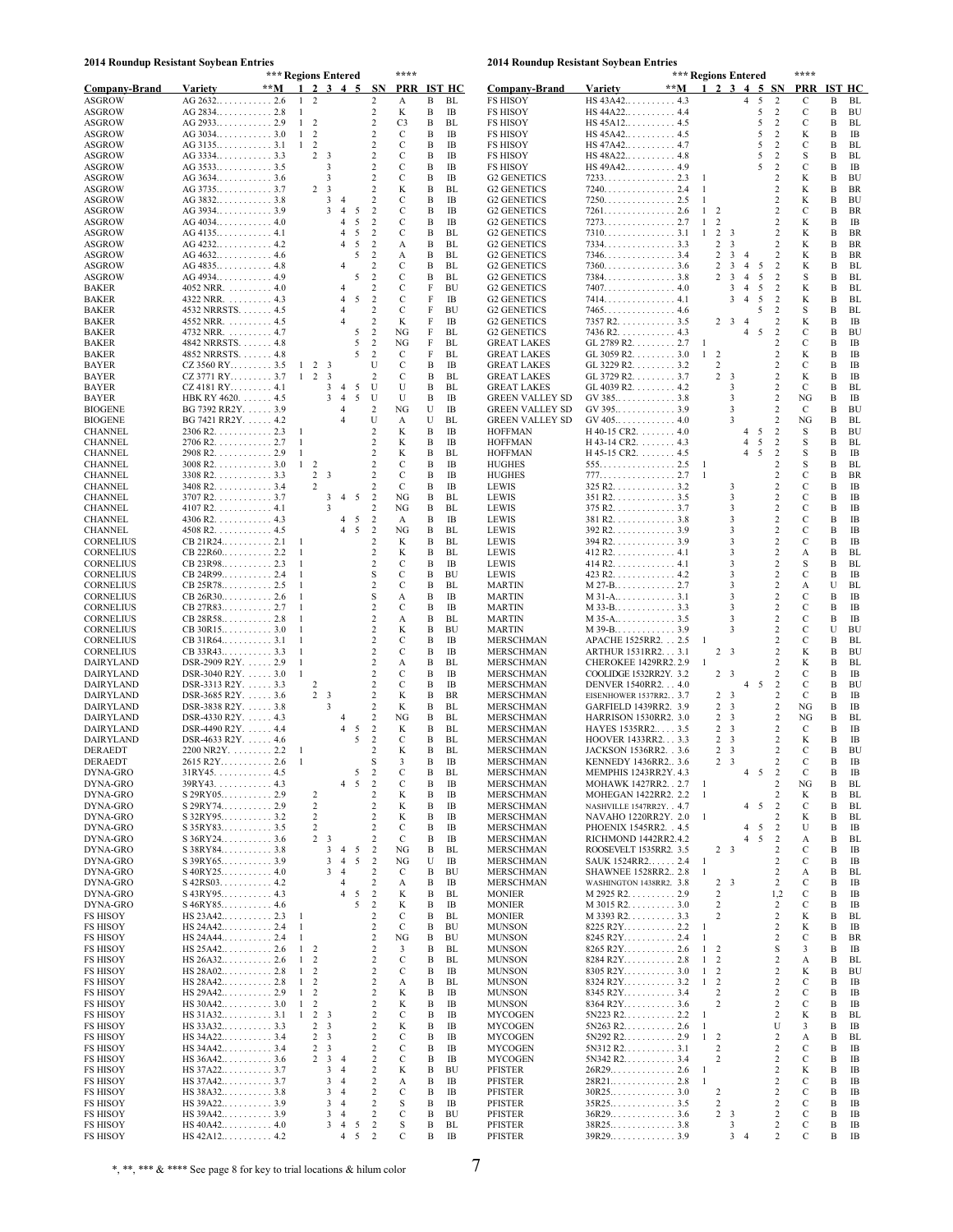#### **2014 Roundup Resistant Soybean Entries**

| 014 Roundap Resistant 503bean Entries |                                         | ****  |   |                |                                    |                         |     |                |                |                |           |
|---------------------------------------|-----------------------------------------|-------|---|----------------|------------------------------------|-------------------------|-----|----------------|----------------|----------------|-----------|
|                                       |                                         |       |   |                | *** Regions Entered<br>$2 \t3 \t4$ |                         |     |                |                |                |           |
| <b>Company-Brand</b>                  | <b>Variety</b>                          | $**M$ |   |                |                                    |                         | - 5 | <b>SN</b>      | <b>PRR</b>     |                | IST HC    |
| <b>PFISTER</b>                        | 43R29                                   | 43    |   |                |                                    | $\overline{4}$          | 5   | $\overline{c}$ | $\mathbf C$    | B              | <b>IB</b> |
| <b>PFISTER</b>                        | $45R22$ 4.5                             |       |   |                |                                    | $\overline{4}$          | 5   | $\overline{c}$ | $\mathbf C$    | B              | BL.       |
| <b>POWER PLUS</b>                     | $24P4$ 2.4                              |       | 1 |                |                                    |                         |     | 1              | K              | $\overline{B}$ | <b>BR</b> |
| <b>POWER PLUS</b>                     | $25G3.$ 2.5                             |       | 1 |                |                                    |                         |     | 1              | K              | $\overline{B}$ | BU        |
| <b>POWER PLUS</b>                     | $25H4.$ 2.5                             |       | 1 |                |                                    |                         |     | $\overline{c}$ | K              | B              | <b>BR</b> |
| <b>POWER PLUS</b>                     | $25X5.$ 2.5                             |       | 1 |                |                                    |                         |     | $\overline{2}$ | $\mathcal{C}$  | B              | <b>BR</b> |
| <b>POWER PLUS</b>                     | $26X5.$ 2.6                             |       | 1 |                |                                    |                         |     | $\overline{2}$ | K              | B              | <b>BR</b> |
| <b>POWER PLUS</b>                     | $28H5.$ 2.8                             |       | 1 | $\overline{c}$ |                                    |                         |     | $\overline{2}$ | K              | B              | BL.       |
| <b>POWER PLUS</b>                     | $28V2.$ 2.8                             |       | 1 | $\overline{c}$ |                                    |                         |     | $\overline{2}$ | K              | B              | <b>IB</b> |
| <b>POWER PLUS</b>                     | $30B5$ $3.0$                            |       | 1 | $\overline{c}$ |                                    |                         |     | $\overline{c}$ | K              | B              | <b>BU</b> |
| <b>POWER PLUS</b>                     | $32D5. \ldots \ldots \ldots \ldots 3.2$ |       | 1 | $\overline{c}$ |                                    |                         |     | $\overline{2}$ | K              | B              | BL.       |
| <b>POWER PLUS</b>                     | $34T3$ 3.4                              |       |   | $\overline{c}$ |                                    |                         |     | $\overline{2}$ | K              | B              | <b>BU</b> |
| <b>POWER PLUS</b>                     | $36J3$ 3.6                              |       |   | $\mathfrak{D}$ | 3                                  | $\overline{4}$          |     | $\overline{c}$ | K              | B              | BU        |
| <b>POWER PLUS</b>                     | $37N5.$ 3.7                             |       |   |                | 3                                  | $\overline{4}$          | 5   | $\overline{c}$ | K              | $\overline{B}$ | BU        |
| <b>POWER PLUS</b>                     |                                         |       |   |                | 3                                  | $\overline{4}$          | 5   | $\overline{c}$ | K              | $\overline{B}$ | BL        |
| <b>POWER PLUS</b>                     |                                         |       |   |                | 3                                  | $\overline{\mathbf{4}}$ | 5   | $\overline{c}$ | K              | $\overline{B}$ | <b>BL</b> |
| <b>POWER PLUS</b>                     |                                         |       |   |                | 3                                  | $\overline{4}$          | 5   | $\overline{c}$ | K              | $\overline{B}$ | BL        |
| <b>POWER PLUS</b>                     | $46A5$ $4.6$                            |       |   |                |                                    |                         | 5   | $\overline{2}$ | K              | B              | BI.       |
| <b>RENK</b>                           |                                         |       | 1 |                |                                    |                         |     | $\overline{c}$ | $\mathcal{C}$  | B              | BI.       |
| <b>RENK</b>                           | $RS$ 224 NR2 2.2                        |       | 1 |                |                                    |                         |     | $\overline{2}$ | K              | U              | BL.       |
| <b>RENK</b>                           | $RS$ 241 $R$ 2. 2.4                     |       | 1 |                |                                    |                         |     | S              | C              | $\overline{B}$ | BU        |
| <b>RENK</b>                           | RS 263 NR2 2.6                          |       | 1 | $\overline{2}$ |                                    |                         |     | $\overline{2}$ | K              | B              | <b>IB</b> |
| <b>RENK</b>                           | $RS$ 265 NR2 2.6                        |       | 1 | $\overline{c}$ |                                    |                         |     | S              | K              | U              | <b>IB</b> |
| <b>RENK</b>                           | RS 295 NR2. 2.9                         |       | 1 | $\overline{2}$ |                                    |                         |     | $\overline{2}$ | K              | U              | <b>IB</b> |
| <b>RENK</b>                           | $RS$ 314 NR2 3.1                        |       | 1 | $\overline{2}$ |                                    |                         |     | $\overline{c}$ | $\overline{C}$ | B              | <b>IB</b> |
| <b>STEYER</b>                         | $2604 R2$ 2.6                           |       | 1 |                |                                    |                         |     | $\mathbf{U}$   | 3              | $\overline{B}$ | <b>IB</b> |
| <b>STEYER</b>                         | $2805 R2$ 2.8                           |       | 1 | $\overline{2}$ |                                    |                         |     | $\mathbf{U}$   | $\overline{A}$ | B              | BI.       |
| <b>STEYER</b>                         |                                         |       |   | $\overline{c}$ | 3                                  |                         |     | $\mathbf{U}$   | $\mathcal{C}$  | $\overline{B}$ | <b>IB</b> |
| <b>STEYER</b>                         | $3406 R2.$ 3.4                          |       |   | $\overline{c}$ | 3                                  |                         |     | $\mathbf{U}$   | $\mathbf C$    | B              | <b>IB</b> |
| <b>STEYER</b>                         | $3605 R2.$ 3.6                          |       |   | $\overline{a}$ | 3                                  |                         |     | U              | A              | $\overline{B}$ | <b>IB</b> |
| <b>STEYER</b>                         | $3703$ R2. 3.7                          |       |   |                | 3                                  |                         |     | $\mathbf{U}$   | $\mathcal{C}$  | $\overline{B}$ | <b>IB</b> |
| <b>STEYER</b>                         | 3903 R2                                 |       |   |                | 3                                  | $\overline{4}$          |     | U              | NG             | $\overline{B}$ | <b>IB</b> |

|                         |                    | *** Regions Entered |   |                |                         |                         |                          |                | ****           |                |           |
|-------------------------|--------------------|---------------------|---|----------------|-------------------------|-------------------------|--------------------------|----------------|----------------|----------------|-----------|
| <b>Company-Brand</b>    | <b>Variety</b>     | $**M$               |   |                |                         |                         |                          | 1 2 3 4 5 SN   | PRR            |                | IST HC    |
| <b>STEYER</b>           | $4002$ R2. 4.0     |                     |   |                |                         | $\overline{4}$          |                          | U              | $\mathbf C$    | B              | BU        |
| <b>STEYER</b>           | 4203 R2. 4.2       |                     |   |                |                         | $\overline{\mathbf{4}}$ |                          | U              | $\mathbf C$    | B              | <b>IB</b> |
| <b>STINE</b>            | $30RE02.$ 3.0      |                     | 1 |                | 3                       |                         |                          | $\overline{c}$ | A              | U              | <b>BL</b> |
| <b>STINE</b>            |                    |                     | 1 |                |                         |                         |                          | $\overline{c}$ | K              | U              | <b>IB</b> |
| <b>STINE</b>            | $32RF23$ 3.2       |                     | 1 |                |                         |                         |                          | $\overline{c}$ | C              | U              | <b>IB</b> |
| <b>STINE</b>            | $34RF22$ 3.4       |                     |   | $\overline{c}$ |                         |                         |                          | $\overline{c}$ | S              | U              | <b>IB</b> |
| <b>STINE</b>            | $35RF22$ 3.5       |                     |   | $\overline{c}$ | 3                       |                         |                          | $\overline{c}$ | $\mathcal{C}$  | U              | <b>IB</b> |
| <b>STINE</b>            | $38RE02.$ 3.8      |                     |   | $\mathfrak{D}$ | $\mathbf{3}$            | $\overline{4}$          |                          | $\overline{c}$ | C              | $\mathbf{U}$   | <b>IB</b> |
| <b>STINE</b>            |                    |                     | 1 |                |                         | $\overline{4}$          |                          | $\overline{2}$ | NG             | U              | <b>IB</b> |
| <b>STINE</b>            |                    |                     |   |                |                         | $\overline{4}$          |                          | $\overline{c}$ | K              | U              | <b>BL</b> |
| <b>STINE</b>            | $43R E02.$ 4.3     |                     |   |                |                         | $\overline{4}$          |                          | $\overline{c}$ | NG             | U              | <b>IB</b> |
| <b>STONE SEED GROUP</b> | $2R2415$ 2.4       |                     | 1 |                |                         |                         |                          | $\overline{a}$ | $\mathbf C$    | B              | <b>IB</b> |
| <b>STONE SEED GROUP</b> |                    |                     | 1 |                |                         |                         |                          | $\overline{c}$ | C              | B              | <b>BL</b> |
| <b>STONE SEED GROUP</b> | $2R2604$ 2.6       |                     | 1 | $\overline{2}$ |                         |                         |                          | $\overline{2}$ | C              | B              | BU        |
| <b>STONE SEED GROUP</b> | $2R2801$ 2.8       |                     | 1 | $\overline{c}$ |                         |                         |                          | $\overline{c}$ | C              | $\overline{B}$ | <b>IB</b> |
| <b>STONE SEED GROUP</b> |                    |                     | 1 | $\overline{2}$ | 3                       |                         |                          | $\overline{c}$ | K              | $\overline{B}$ | BL        |
| <b>STONE SEED GROUP</b> |                    |                     | 1 | $\overline{c}$ | 3                       |                         |                          | $\overline{c}$ | $\mathbf C$    | $\overline{B}$ | <b>IB</b> |
| <b>STONE SEED GROUP</b> |                    |                     |   | $\overline{c}$ | $\overline{\mathbf{3}}$ |                         |                          | $\overline{2}$ | C              | $\overline{B}$ | <b>IB</b> |
| <b>STONE SEED GROUP</b> | $2R3604$ 3.6       |                     |   | $\mathfrak{D}$ | 3                       | $\overline{4}$          |                          | $\overline{c}$ | $\mathcal{C}$  | $\overline{B}$ | <b>IB</b> |
| <b>STONE SEED GROUP</b> | 2R38013.8          |                     |   |                | 3                       | $\overline{4}$          |                          | $\overline{c}$ | $\mathcal{C}$  | B              | <b>IB</b> |
| <b>STONE SEED GROUP</b> | $2R3904$ 3.9       |                     |   |                | 3                       | $\overline{4}$          |                          | $\overline{c}$ | $\mathcal{C}$  | $\overline{B}$ | <b>IB</b> |
| <b>STONE SEED GROUP</b> |                    |                     |   |                | $\overline{\mathbf{3}}$ | $\overline{4}$          | 5                        | $\overline{c}$ | NG             | $\overline{B}$ | <b>IB</b> |
| <b>STONE SEED GROUP</b> | $2R4204$ 4.2       |                     |   |                |                         | $\overline{4}$          | 5                        | $\overline{2}$ | NG             | B              | <b>BL</b> |
| <b>STONE SEED GROUP</b> | $2R4302$ 4.3       |                     |   |                |                         | $\overline{4}$          | 5                        | $\overline{2}$ | C              | $\overline{B}$ | <b>IB</b> |
| <b>STONE SEED GROUP</b> |                    |                     |   |                |                         | $\overline{4}$          | 5                        | $\overline{c}$ | S              | B              | BL.       |
| <b>STONE SEED GROUP</b> | $2R4500 STS$ $4.5$ |                     |   |                |                         |                         | 5                        | S              | $\mathbf C$    | B              | BL        |
| <b>STONE SEED GROUP</b> | 2R4903 STS 4.9     |                     |   |                |                         |                         | 5                        | $\overline{c}$ | C              | B              | <b>IB</b> |
| <b>STONE SEED GROUP</b> | $2R4915-SR$ 4.9    |                     |   |                |                         |                         | $\overline{\phantom{a}}$ | $\overline{2}$ | C              | B              | <b>IB</b> |
| <b>SUN PRAIRIE</b>      |                    |                     |   | $\overline{c}$ |                         |                         |                          | $\overline{2}$ | $\overline{A}$ | B              | <b>IB</b> |
| <b>SUN PRAIRIE</b>      | $SP 29R23$ 2.9     |                     |   | $\overline{c}$ |                         |                         |                          | $\overline{c}$ | A              | B              | <b>BL</b> |
| <b>SUN PRAIRIE</b>      | $SP$ 34R23 3.4     |                     |   |                | 3                       |                         |                          | $\overline{2}$ | C              | B              | <b>IB</b> |
| <b>SUN PRAIRIE</b>      | $SPX 36R24$ 3.6    |                     |   |                | 3                       |                         |                          | $\overline{a}$ | A              | B              | <b>BL</b> |

\*\* Maturity Group<br>
1 = Region 1: Erie, Mt. Morris & DeKalb<br>
2 = Region 3: Monmouth, Goodfield & Dwight<br>
3 = Region 3: Perry, New Berlin & Urbana<br>
4 = Region 4: Belleville & St. Peter<br>
5 = Region 5: Harrisburg & Elkville

\*\*\*\*SN- Source of Soybean Cyst Nematode Resistance

1 = PI 548402 (Peking), 2 = PI 88788, 3 = PI 90763, 4 = PI 437654, S = Susceptible, U = source unknown. PRR = Phythophthora Root Rot

A = Rps1a, C = Rps1c, K = Rps1k, 3 = Rps3a, S = Susceptible, U = Unknown, NG = No Gene IST = Insecticide Seed Treatment U= Untreated, F= Fungicide, B= Insecticide+Fungicide

 $HC = Hilum Color$ 

Bl- black, IB- imperfect black, BU- buff, BR- Brown, Y- Yellow, G- Gray, M- Mixed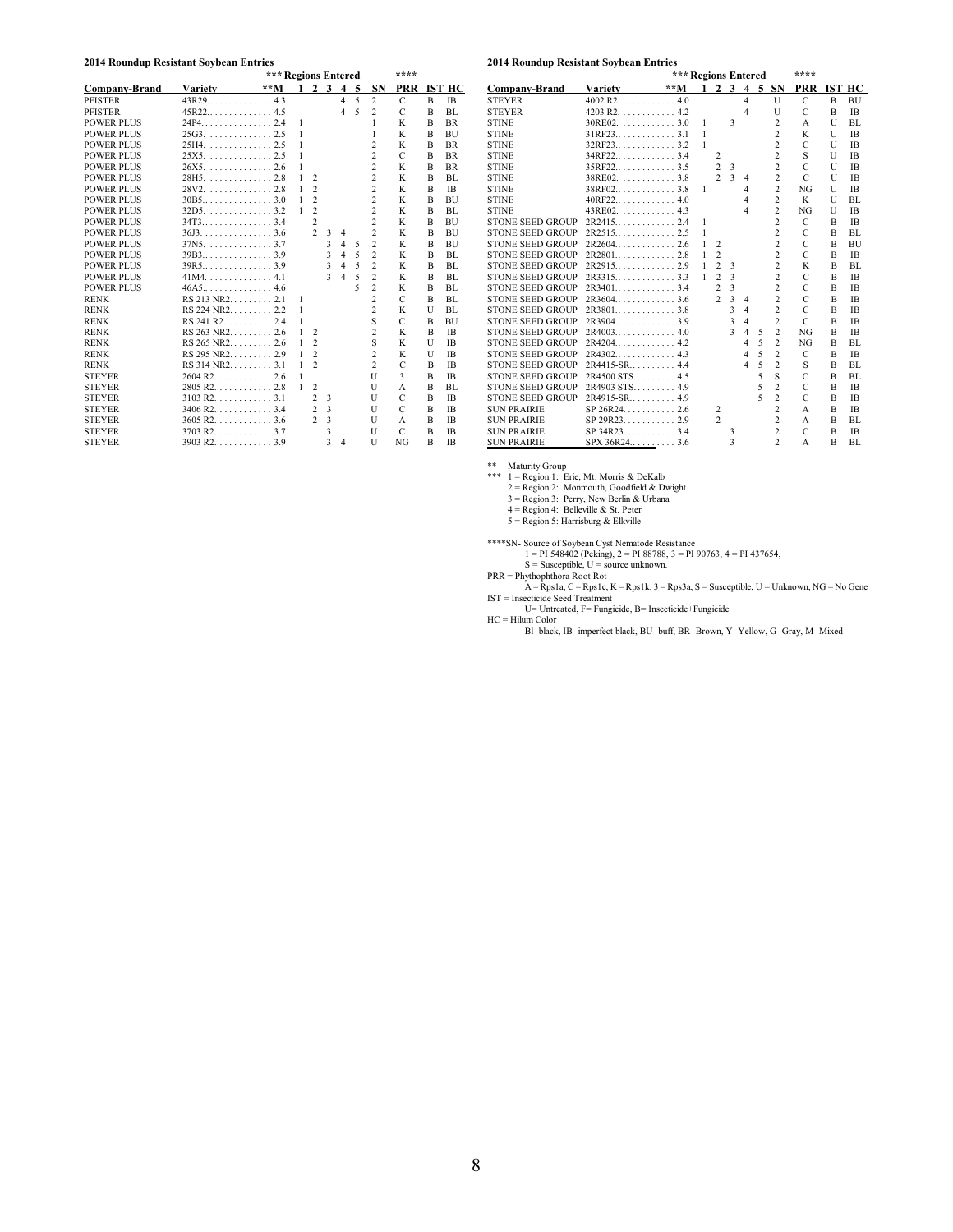## **2014 Soybean Test Results Region 1: Roundup Resistant (30-inch row spacing)**

|                                          |                                    |                  |               |                                 |                  |              |                       |                             |                                | 2 yr                 | 3 yr                 |
|------------------------------------------|------------------------------------|------------------|---------------|---------------------------------|------------------|--------------|-----------------------|-----------------------------|--------------------------------|----------------------|----------------------|
| <b>COMPANY</b>                           | <b>NAME</b>                        | IST <sup>1</sup> | Yield<br>bu/a | <b>Regional Results</b><br>Date | Maturity Lodging | Height<br>in | Erie<br>Yield<br>bu/a | Mt. Morris<br>Yield<br>bu/a | <b>DeKalb</b><br>Yield<br>bu/a | Avg<br>Yield<br>bu/a | Avg<br>Yield<br>bu/a |
| <b>MATURITY GROUP 2</b>                  |                                    |                  |               |                                 |                  |              |                       |                             |                                |                      |                      |
| <b>ASGROW</b>                            | AG 2632                            | В<br>В           | 74.5<br>64.5  | 9/28<br>9/26                    | 2.2<br>2.0       | 35           | 78.0<br>65.0          | 71.6<br>62.5                | 74.0<br>66.1                   | 74.4<br>68.5         | 72.7                 |
| <b>ASGROW</b><br><b>ASGROW</b>           | AG 2834<br>AG 2933                 | B                | 70.9          | 9/30                            | 2.4              | 33<br>35     | 71.4                  | 71.1                        | 70.1                           | 72.4                 | 72.2                 |
| <b>CHANNEL</b>                           | 2306 R2                            | B                | 70.1          | 9/23                            | 2.3              | 33           | 74.6                  | 68.0                        | 67.7                           |                      |                      |
| <b>CHANNEL</b>                           | 2706 R2                            | B                | 68.4          | 9/24                            | 2.1              | 32           | 68.2                  | 70.6                        | 66.5                           |                      |                      |
| <b>CHANNEL</b>                           | 2908 R2                            | B                | 73.2          | 9/28                            | 2.6              | 37           | 71.5                  | 76.2                        | 71.9                           |                      |                      |
| <b>CORNELIUS</b>                         | <b>CB 21R24</b>                    | B                | 68.7          | 9/22                            | 2.3              | 34           | 71.9                  | 67.6                        | 66.6                           |                      |                      |
| <b>CORNELIUS</b>                         | <b>CB 22R60</b>                    | B                | 69.1          | 9/22                            | 2.4              | 33           | 72.7                  | 70.6                        | 63.9                           |                      |                      |
| <b>CORNELIUS</b>                         | <b>CB 23R98</b>                    | B                | 67.6          | 9/21                            | 2.1              | 32           | 70.9                  | 68.9                        | 63.1                           |                      |                      |
| <b>CORNELIUS</b>                         | <b>CB 24R99</b>                    | B                | 63.4          | 9/21                            | 2.3              | 33           | 62.3                  | 66.4                        | 61.7                           |                      |                      |
| <b>CORNELIUS</b>                         | <b>CB 25R78</b>                    | B                | 64.2          | 9/23                            | 2.4              | 35           | 68.8                  | 63.8                        | 60.2                           |                      |                      |
| <b>CORNELIUS</b>                         | <b>CB 26R30</b>                    | B                | 68.6          | 9/24                            | 2.1              | 33           | 69.0                  | 70.3                        | 66.4                           |                      |                      |
| <b>CORNELIUS</b><br><b>CORNELIUS</b>     | <b>CB 27R83</b><br><b>CB 28R58</b> | B<br>B           | 66.8<br>73.0  | 9/26<br>9/28                    | 2.3<br>2.2       | 37<br>35     | 67.0<br>72.8          | 67.0<br>73.1                | 66.4                           |                      |                      |
| DAIRYLAND                                | DSR-2909 R2Y                       | B                | 74.0          | 9/27                            | 2.2              | 34           | 73.6                  | 75.8                        | 73.2<br>72.7                   |                      |                      |
| <b>DERAEDT</b>                           | 2200 NR2Y                          | B                | 68.0          | 9/22                            | 2.4              | 33           | 71.0                  | 67.4                        | 65.6                           | 69.9                 |                      |
| <b>DERAEDT</b>                           | 2615 R2Y                           | B                | 67.5          | 9/24                            | 1.9              | 31           | 69.2                  | 65.2                        | 68.1                           |                      |                      |
| <b>FS HISOY</b>                          | <b>HS 23A42</b>                    | B                | 73.0          | 9/22                            | 2.2              | 31           | 75.2                  | 71.6                        | 72.2                           |                      |                      |
| <b>FS HISOY</b>                          | <b>HS 24A42</b>                    | B                | 70.3          | 9/22                            | 2.2              | 33           | 70.1                  | 72.7                        | 68.2                           |                      |                      |
| <b>FS HISOY</b>                          | <b>HS 24A44</b>                    | B                | 67.0          | 9/24                            | 2.4              | 35           | 63.9                  | 70.8                        | 66.2                           |                      |                      |
| <b>FS HISOY</b>                          | <b>HS 25A42</b>                    | B                | 67.9          | 9/26                            | 2.0              | 33           | 68.1                  | 68.0                        | 67.7                           |                      |                      |
| <b>FS HISOY</b>                          | <b>HS 26A32</b>                    | B                | 66.9          | 9/23                            | 2.4              | 34           | 65.6                  | 73.1                        | 62.2                           | 67.4                 |                      |
| <b>FS HISOY</b>                          | <b>HS 28A02</b>                    | B                | 69.1          | 9/28                            | 2.4              | 37           | 65.2                  | 72.1                        | 70.1                           | 68.2                 | 67.8                 |
| <b>FS HISOY</b>                          | <b>HS 28A42</b>                    | B                | 73.8          | 9/27                            | 2.3              | 34           | 72.5                  | 76.3                        | 72.5                           |                      |                      |
| <b>FS HISOY</b>                          | <b>HS 29A42</b>                    | B                | 70.8          | 9/28                            | 2.7              | 38           | 69.4                  | 74.0                        | 68.8                           |                      |                      |
| <b>G2 GENETICS</b><br><b>G2 GENETICS</b> | 7233                               | B<br>B           | 65.1          | 9/18                            | 2.2              | 33           | 65.6                  | 68.0                        | 61.8                           |                      |                      |
| <b>G2 GENETICS</b>                       | 7240<br>7250                       | B                | 68.6<br>67.8  | 9/22<br>9/22                    | 2.1<br>2.2       | 35<br>33     | 68.2<br>65.0          | 69.6<br>70.3                | 68.0<br>68.3                   | 67.8<br>69.7         | 68.6                 |
| <b>G2 GENETICS</b>                       | 7261                               | B                | 65.3          | 9/26                            | 2.1              | 36           | 66.1                  | 70.1                        | 59.6                           | 66.2                 |                      |
| <b>G2 GENETICS</b>                       | 7273                               | B                | 70.7          | 9/28                            | 2.1              | 33           | 71.3                  | 67.7                        | 73.1                           | 70.7                 | 67.4                 |
| <b>GREAT LAKES</b>                       | GL 2789 R2                         | B                | 70.9          | 9/24                            | 2.6              | 38           | 68.7                  | 68.5                        | 75.6                           |                      |                      |
| <b>HUGHES</b>                            | 555                                | B                | 69.5          | 9/23                            | 2.3              | 34           | 75.2                  | 68.7                        | 64.7                           | 69.4                 |                      |
| <b>HUGHES</b>                            | 777                                | B                | 70.0          | 9/26                            | 2.4              | 38           | 67.5                  | 72.5                        | 70.0                           |                      |                      |
| <b>MERSCHMAN</b>                         | APACHE 1525RR2                     | B                | 67.8          | 9/24                            | 2.4              | 34           | 67.2                  | 75.5                        | 60.6                           |                      |                      |
| <b>MERSCHMAN</b>                         | CHEROKEE 1429RR2                   | B                | 65.3          | 9/26                            | 2.2              | 32           | 70.1                  | 62.3                        | 63.4                           | 68.7                 |                      |
| <b>MERSCHMAN</b>                         | MOHAWK 1427RR2                     | B                | 70.5          | 9/28                            | 2.3              | 36           | 67.2                  | 73.3                        | 71.1                           | 68.4                 |                      |
| <b>MERSCHMAN</b>                         | MOHEGAN 1422RR2                    | B                | 69.6          | 9/26                            | 2.4              | 32           | 73.3                  | 69.2                        | 66.3                           | 69.4                 |                      |
| <b>MERSCHMAN</b>                         | NAVAHO 1220RR2Y                    | B                | 71.0          | 9/23                            | 2.3              | 33           | 73.8                  | 71.8                        | 67.4                           | 71.7                 | 67.6                 |
| <b>MERSCHMAN</b>                         | <b>SAUK 1524RR2</b>                | B<br>B           | 64.1          | 9/22                            | 2.1              | 34           | 60.7                  | 71.0                        | 60.7                           |                      |                      |
| <b>MERSCHMAN</b><br><b>MUNSON</b>        | SHAWNEE 1528RR2<br>8225 R2Y        | B                | 72.5<br>66.8  | 9/28<br>9/22                    | 2.4<br>2.3       | 33<br>33     | 71.7<br>71.1          | 74.0<br>64.4                | 71.7<br>64.9                   |                      |                      |
| <b>MUNSON</b>                            | 8245 R2Y                           | B                | 69.8          | 9/23                            | 2.3              | 34           | 71.5                  | 68.4                        | 69.5                           |                      |                      |
| <b>MUNSON</b>                            | 8265 R2Y                           | B                | 65.8          | 9/25                            | 2.2              | 32           | 67.6                  | 67.6                        | 62.1                           |                      |                      |
| <b>MUNSON</b>                            | 8284 R2Y                           | B                | 72.3          | 9/29                            | 2.3              | 36           | 74.4                  | 71.3                        | 71.2                           | 74.6                 |                      |
| <b>MYCOGEN</b>                           | 5N223 R2                           | B                | 70.1          | 9/21                            | 2.2              | 31           | 73.5                  | 72.4                        | 64.5                           |                      |                      |
| <b>MYCOGEN</b>                           | 5N263 R2                           | В                | 65.2          | 9/26                            | 2.1              | 34           | 63.0                  | 70.9                        | 61.6                           |                      |                      |
| <b>MYCOGEN</b>                           | 5N292 R2                           | B                | 66.4          | 9/28                            | 2.4              | 37           | 63.4                  | 73.0                        | 62.9                           |                      |                      |
| PFISTER                                  | 26R29                              | в                | 64.6          | 9/26                            | 1.9              | 33           | 62.6                  | 67.7                        | 63.4                           |                      |                      |
| <b>PFISTER</b>                           | 28R21                              | В                | 67.2          | 9/27                            | 2.4              | 35           | 65.3                  | 71.6                        | 64.6                           |                      |                      |
| POWER PLUS                               | 24P4                               | B                | 69.7          | 9/20                            | 2.2              | 32           | 72.2                  | 66.3                        | 70.5                           |                      |                      |
| <b>POWER PLUS</b>                        | 25G3                               | B                | 66.6          | 9/21                            | 2.2              | 33           | 63.4                  | 69.5                        | 66.9                           | 67.5                 | 67.2                 |
| POWER PLUS                               | 25H4                               | B                | 68.2          | 9/23                            | 2.4              | 36           | 69.2                  | 68.4                        | 67.1                           | 68.4                 |                      |
| POWER PLUS                               | 25X5                               | B                | 71.9          | 9/25                            | 2.2              | 33           | 72.7                  | 74.0                        | 68.9                           |                      |                      |
| <b>POWER PLUS</b><br>POWER PLUS          | 26X5<br>28H <sub>5</sub>           | B<br>в           | 67.9<br>69.6  | 9/26<br>9/27                    | 1.8<br>2.3       | 34<br>34     | 74.2<br>69.2          | 66.5<br>73.4                | 63.0<br>66.0                   |                      |                      |
| POWER PLUS                               | 28V2                               | B                | 69.2          | 9/30                            | 2.2              | 39           | 69.0                  | 73.1                        | 65.4                           | 70.3                 |                      |
| <b>RENK</b>                              | <b>RS 213 NR2</b>                  | B                | 71.8          | 9/23                            | 2.4              | 33           | 75.9                  | 68.6                        | 70.9                           |                      |                      |
| <b>RENK</b>                              | <b>RS 224 NR2</b>                  | U                | 70.0          | 9/21                            | 2.5              | 33           | 72.5                  | 71.3                        | 66.1                           |                      |                      |
| <b>RENK</b>                              | RS 241 R2                          | B                | 65.9          | 9/23                            | 2.4              | 33           | 68.2                  | 63.2                        | 66.2                           | 67.8                 | 63.8                 |
| <b>RENK</b>                              | <b>RS 263 NR2</b>                  | B                | 72.7          | 9/25                            | 2.2              | 33           | 71.3                  | 76.2                        | 70.6                           | 72.4                 | 70.2                 |
| <b>RENK</b>                              | RS 265 NR2                         | U                | 67.4          | 9/23                            | 2.0              | 34           | 67.9                  | 71.1                        | 63.2                           |                      |                      |
| <b>RENK</b>                              | RS 295 NR2                         | U                | 66.0          | 9/27                            | 2.3              | 38           | 61.2                  | 71.0                        | 65.9                           |                      |                      |
| <b>STEYER</b>                            | 2604 R2                            | B                | 65.6          | 9/25                            | 2.1              | 34           | 68.7                  | 66.2                        | 61.8                           |                      |                      |
| <b>STEYER</b>                            | 2805 R2                            | B                | 74.6          | 9/28                            | 2.4              | 34           | 76.3                  | 76.4                        | 71.1                           | 74.5                 |                      |
| STONE SEED GROUP                         | 2R2415                             | В                | 66.3          | 9/21                            | 2.6              | 34           | 70.4                  | 64.6                        | 64.0                           |                      |                      |
| STONE SEED GROUP                         | 2R2515                             | B                | 71.4          | 9/25                            | 2.8              | 37           | 70.3                  | 72.7                        | 71.3                           |                      |                      |
| <b>STONE SEED GROUP</b>                  | 2R2604                             | B                | 69.6          | 9/25                            | 2.2              | 36           | 70.6                  | 70.5                        | 67.9                           | 69.0                 |                      |
| STONE SEED GROUP                         | 2R2801                             | B                | 68.4          | 9/28                            | 2.3              | 39           | 66.3                  | 73.2                        | 65.7                           | 68.5                 | 68.6                 |
| STONE SEED GROUP                         | 2R2915                             | B                | 73.3          | 9/27                            | 2.7              | 35           | 70.0                  | 74.1                        | 75.7                           |                      |                      |
|                                          | AVERAGE                            |                  | 68.7          | 9/25                            | 2.3              | 34           | 69.4                  | 69.9                        | 66.8                           | 69.8                 | 68.6                 |
|                                          | L.S.D. 25% LEVEL                   |                  | 2.9           |                                 | 0.2              | $\mathbf{2}$ | 2.2                   | 2.7                         | 2.7                            |                      |                      |
|                                          | COEFF. OF VAR. (%)                 |                  | 7.7           |                                 | 18.5             | 11           | 5.7                   | 7.1                         | 7.3                            |                      |                      |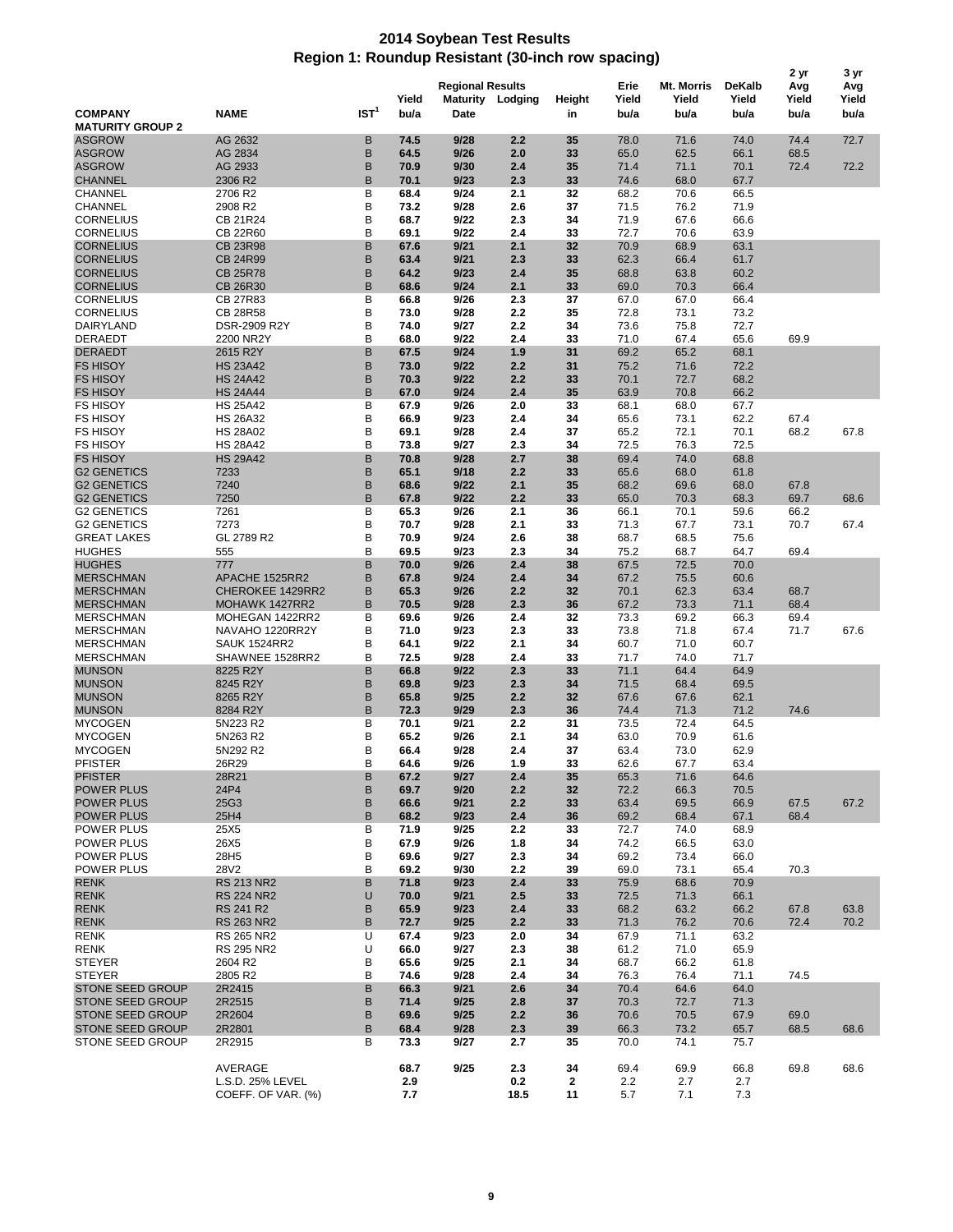## **2014 Soybean Test Results Region 1: Roundup Resistant (30-inch row spacing)**

|                         |                     |                  |       | <b>Regional Results</b> |         |        | Erie  | <b>Mt. Morris</b> | <b>DeKalb</b> | 2 yr         | 3 yr<br>Avg |
|-------------------------|---------------------|------------------|-------|-------------------------|---------|--------|-------|-------------------|---------------|--------------|-------------|
|                         |                     |                  | Yield | <b>Maturity</b>         | Lodging | Height | Yield | Yield             | Yield         | Avg<br>Yield | Yield       |
| <b>COMPANY</b>          | <b>NAME</b>         | IST <sup>1</sup> | bu/a  | <b>Date</b>             |         | in     | bu/a  | bu/a              | bu/a          | bu/a         | bu/a        |
| <b>MATURITY GROUP 3</b> |                     |                  |       |                         |         |        |       |                   |               |              |             |
| <b>ASGROW</b>           | AG 3034             | B                | 69.1  | 9/29                    | 2.4     | 37     | 66.9  | 70.6              | 70.0          | 71.2         |             |
| <b>ASGROW</b>           | AG 3135             | B                | 65.1  | 9/30                    | 2.6     | 35     | 63.2  | 69.1              | 63.2          |              |             |
| <b>BAYER</b>            | CZ 3560 RY          | B                | 70.8  | 10/7                    | 2.7     | 38     | 66.9  | 74.3              | 71.1          |              |             |
| <b>BAYER</b>            | CZ 3771 RY          | B                | 62.7  | 10/7                    | 2.8     | 37     | 59.4  | 72.6              | 56.0          |              |             |
| <b>CHANNEL</b>          | 3008 R2             | B                | 65.6  | 10/1                    | 2.9     | 37     | 67.1  | 68.5              | 61.1          |              |             |
| <b>CORNELIUS</b>        | CB 30R15            | B                | 72.4  | 10/6                    | 2.6     | 36     | 75.4  | 70.7              | 71.0          |              |             |
| <b>CORNELIUS</b>        | CB 31R64            | B                | 70.9  | 9/29                    | 2.5     | 36     | 70.9  | 72.8              | 68.9          |              |             |
| <b>CORNELIUS</b>        | CB 33R43            | В                | 69.1  | 10/3                    | 2.6     | 41     | 65.5  | 71.7              | 70.1          |              |             |
| <b>DAIRYLAND</b>        | <b>DSR-3040 R2Y</b> | B                | 71.0  | 10/4                    | 2.6     | 37     | 71.3  | 70.2              | 71.6          |              |             |
| <b>FS HISOY</b>         | <b>HS 30A42</b>     | B                | 75.1  | 10/3                    | 2.6     | 38     | 77.5  | 77.4              | 70.3          |              |             |
| <b>FS HISOY</b>         | <b>HS 31A32</b>     | B                | 67.9  | 9/30                    | 2.5     | 37     | 68.4  | 66.9              | 68.5          | 71.1         |             |
| <b>G2 GENETICS</b>      | 7310                | B                | 66.9  | 10/2                    | 2.6     | 38     | 64.6  | 70.8              | 65.4          | 68.8         | 69.0        |
| <b>GREAT LAKES</b>      | GL 3059 R2          | B                | 71.4  | 9/29                    | 2.8     | 38     | 71.5  | 72.8              | 69.7          |              |             |
| <b>MUNSON</b>           | 8305 R2Y            | B                | 72.4  | 10/6                    | 2.7     | 37     | 69.3  | 73.0              | 74.9          |              |             |
| <b>MUNSON</b>           | 8324 R2Y            | B                | 70.5  | 10/3                    | 2.6     | 38     | 70.3  | 73.0              | 68.3          |              |             |
| <b>POWER PLUS</b>       | 30B5                | B                | 71.1  | 9/30                    | 2.7     | 41     | 72.8  | 74.1              | 66.3          |              |             |
| <b>POWER PLUS</b>       | 32D <sub>5</sub>    | B                | 68.6  | 10/5                    | 2.7     | 35     | 69.8  | 67.6              | 68.4          |              |             |
| <b>RENK</b>             | <b>RS 314 NR2</b>   | B                | 69.8  | 10/1                    | 2.5     | 38     | 71.5  | 70.8              | 67.0          | 72.9         |             |
| <b>STINE</b>            | 30RE02              | U                | 72.7  | 10/1                    | 2.5     | 35     | 72.3  | 75.1              | 70.6          |              |             |
| <b>STINE</b>            | 31RF23              | U                | 72.7  | 10/5                    | 2.6     | 37     | 71.5  | 75.5              | 71.0          |              |             |
| <b>STINE</b>            | 32RF23              | U                | 68.3  | 10/4                    | 2.7     | 38     | 69.6  | 67.3              | 68.0          |              |             |
| <b>STINE</b>            | 38RF02              | U                | 67.3  | 10/6                    | 2.9     | 40     | 63.6  | 76.4              | 61.9          |              |             |
| <b>STONE SEED GROUP</b> | 2R3315              | В                | 69.6  | 10/4                    | 2.7     | 40     | 65.9  | 74.1              | 68.8          |              |             |
|                         | <b>AVERAGE</b>      |                  | 69.6  | 10/3                    | 2.6     | 38     | 69.0  | 71.7              | 68.0          | 71.0         | 69.0        |
|                         | L.S.D. 25% LEVEL    |                  | 3.0   |                         | 0.2     | 2      | 4.6   | 1.7               | 4.3           |              |             |
|                         | COEFF. OF VAR. (%)  |                  | 7.8   |                         | 11.4    | 10     | 7.0   | 4.3               | 6.6           |              |             |

1IST= Insecticide Seed Treatment: U= Untreated, F= Fungicide, B= Insecticide+Fungicide

## **2014 Soybean Test Results Region 2: Roundup Resistant (30-inch row spacing)**

|                                   |                      |                  |               |                                                    |            |              |                                            |               |                                | 2 yr                 | 3 yr                 |
|-----------------------------------|----------------------|------------------|---------------|----------------------------------------------------|------------|--------------|--------------------------------------------|---------------|--------------------------------|----------------------|----------------------|
| <b>COMPANY</b>                    | <b>NAME</b>          | IST <sup>1</sup> | Yield<br>bu/a | <b>Regional Results</b><br><b>Maturity</b><br>Date | Lodging    | Height<br>in | <b>Monmouth Goodfield</b><br>Yield<br>bu/a | Yield<br>bu/a | <b>Dwight</b><br>Yield<br>bu/a | Avg<br>Yield<br>bu/a | Avg<br>Yield<br>bu/a |
| <b>MATURITY GROUP 2</b>           |                      |                  |               | 9/24                                               | 2.2        | 37           | 65.5                                       |               |                                |                      |                      |
| <b>ASGROW</b>                     | AG 2632              | B                | 74.6          | 9/27                                               |            |              |                                            | 78.1          | 80.3                           |                      |                      |
| <b>ASGROW</b>                     | AG 2933              | B                | 75.5<br>69.2  | 9/18                                               | 2.7<br>2.4 | 36           | 67.5<br>66.4                               | 78.9          | 80.0                           | 74.6                 | 70.9                 |
| <b>CHANNEL</b><br><b>DYNA-GRO</b> | 2706 RR2<br>S 29RY05 | B<br>B           | 72.1          | 9/23                                               | 2.6        | 34<br>37     | 65.5                                       | 70.4<br>77.1  | 70.7<br>73.8                   |                      |                      |
| DYNA-GRO                          | S 29RY74             | B                | 63.0          | 9/22                                               | 2.1        | 38           | 47.6                                       | 68.9          | 72.5                           | 67.5                 |                      |
| <b>FS HISOY</b>                   |                      | B                | 66.2          | 9/17                                               | 2.1        |              | 55.3                                       |               |                                |                      |                      |
|                                   | <b>HS 25A42</b>      |                  |               |                                                    |            | 34           |                                            | 71.6          | 71.8                           |                      |                      |
| <b>FS HISOY</b>                   | <b>HS 26A32</b>      | B<br>B           | 69.3<br>70.4  | 9/17<br>9/25                                       | 2.2<br>2.3 | 35           | 69.7                                       | 67.6          | 70.8<br>73.8                   | 69.0<br>72.3         | 69.1                 |
| <b>FS HISOY</b>                   | <b>HS 28A02</b>      |                  |               |                                                    |            | 37           | 64.1                                       | 73.4          |                                |                      |                      |
| <b>FS HISOY</b>                   | <b>HS 28A42</b>      | B                | 75.2          | 9/24                                               | 2.3        | 37           | 67.5                                       | 77.6          | 80.5                           |                      |                      |
| <b>FS HISOY</b>                   | <b>HS 29A42</b>      | B                | 68.7          | 9/22                                               | 2.6        | 38           | 59.6                                       | 72.8          | 73.8                           |                      |                      |
| <b>G2 GENETICS</b>                | 7261                 | B                | 59.7          | 9/18                                               | 1.8        | 38           | 51.6                                       | 59.0          | 68.4                           | 65.5                 |                      |
| <b>G2 GENETICS</b>                | 7273                 | B                | 69.6          | 9/23                                               | 2.1        | 32           | 65.6                                       | 71.1          | 72.1                           | 69.3                 | 65.6                 |
| <b>MONIER</b>                     | M 2925 R2            | B                | 68.6          | 9/28                                               | 2.4        | 41           | 62.3                                       | 71.6          | 72.0                           | 70.1                 |                      |
| <b>MUNSON</b>                     | 8265 R2Y             | B                | 64.9          | 9/16                                               | 1.9        | 35           | 48.7                                       | 69.2          | 76.9                           |                      |                      |
| <b>MUNSON</b>                     | 8284 R2Y             | B                | 74.8          | 9/25                                               | 2.4        | 35           | 65.3                                       | 78.7          | 80.5                           | 75.2                 |                      |
| <b>MYCOGEN</b>                    | 5N292 R2             | B                | 65.3          | 9/23                                               | 2.3        | 40           | 56.7                                       | 65.0          | 74.4                           |                      |                      |
| <b>POWER PLUS</b>                 | 28H <sub>5</sub>     | B                | 69.8          | 9/22                                               | 2.1        | 33           | 58.3                                       | 72.8          | 78.2                           |                      |                      |
| <b>POWER PLUS</b>                 | <b>28V2</b>          | B                | 69.3          | 9/24                                               | 2.1        | 40           | 56.3                                       | 77.4          | 74.3                           |                      |                      |
| <b>RENK</b>                       | <b>RS 263 NR2</b>    | B                | 72.3          | 9/16                                               | 2.1        | 34           | 67.8                                       | 74.3          | 74.9                           |                      |                      |
| <b>RENK</b>                       | <b>RS 265 NR2</b>    | U                | 63.1          | 9/15                                               | 2.0        | 34           | 49.5                                       | 62.2          | 77.7                           |                      |                      |
| <b>RENK</b>                       | <b>RS 295 NR2</b>    | U                | 63.5          | 9/19                                               | 2.1        | 38           | 46.2                                       | 68.6          | 75.7                           |                      |                      |
| <b>STEYER</b>                     | 2805 R2              | B                | 71.4          | 9/25                                               | 2.2        | 38           | 64.4                                       | 76.5          | 73.3                           | 72.6                 |                      |
| STONE SEED GROUP                  | 2R2604               | B                | 71.0          | 9/21                                               | 2.3        | 36           | 66.5                                       | 71.4          | 75.0                           |                      |                      |
| STONE SEED GROUP                  | 2R2801               | B                | 67.1          | 9/25                                               | 2.4        | 37           | 60.7                                       | 68.9          | 71.8                           | 69.3                 | 67.0                 |
| <b>STONE SEED GROUP</b>           | 2R2915               | B                | 74.2          | 9/26                                               | 3.1        | 37           | 69.6                                       | 74.9          | 78.2                           |                      |                      |
| <b>SUN PRAIRIE</b>                | SP 26R24             | B                | 65.7          | 9/18                                               | 2.0        | 33           | 54.6                                       | 69.1          | 73.5                           |                      |                      |
| <b>SUN PRAIRIE</b>                | SP 29R23             | B                | 75.7          | 9/24                                               | 2.4        | 38           | 69.7                                       | 80.7          | 76.7                           |                      |                      |
|                                   | AVERAGE              |                  | 69.1          | 9/21                                               | 2.3        | 36           | 60.6                                       | 72.0          | 74.7                           | 70.0                 | 68.2                 |
|                                   | L.S.D. 25% LEVEL     |                  | 3.9           |                                                    | 0.2        | 2            | 2.2                                        | 3.3           | 3.2                            |                      |                      |
|                                   | COEFF. OF VAR. (%)   |                  | 10.4          |                                                    | 15.2       | 8            | 6.6                                        | 4.8           | 4.5                            |                      |                      |
| <b>MATURITY GROUP 3</b>           |                      |                  |               |                                                    |            |              |                                            |               |                                |                      |                      |
| <b>ASGROW</b>                     | AG 3034              | B                | 68.7          | 9/22                                               | 2.3        | 35           | 61.2                                       | 72.6          | 72.4                           | 71.2                 |                      |
| <b>ASGROW</b>                     | AG 3135              | B                | 65.1          | 9/22                                               | 2.5        | 36           | 59.7                                       | 65.9          | 69.6                           |                      |                      |
| <b>ASGROW</b>                     | AG 3334              | B                | 68.0          | 9/26                                               | 2.2        | 39           | 57.1                                       | 74.5          | 72.5                           | 71.1                 |                      |
| <b>ASGROW</b>                     | AG 3735              | B                | 63.4          | 10/4                                               | 2.3        | 33           | 55.6                                       | 69.7          | 65.0                           |                      |                      |
| <b>BAYER</b>                      | CZ 3560 RY           | B                | 63.5          | 9/30                                               | 2.5        | 38           | 53.5                                       | 71.3          | 65.6                           |                      |                      |
| <b>BAYER</b>                      | CZ 3771 RY           | B                | 61.1          | 10/4                                               | 2.9        | 40           | 53.0                                       | 65.8          | 64.3                           |                      |                      |
| <b>CHANNEL</b>                    | 3008 R2              | B                | 63.9          | 9/25                                               | 2.9        | 36           | 51.7                                       | 69.1          | 70.9                           |                      |                      |
| CHANNEL                           | 3308 R2              | B                | 69.6          | 9/28                                               | 2.9        | 42           | 60.8                                       | 73.0          | 75.2                           |                      |                      |
|                                   |                      |                  |               |                                                    |            |              |                                            |               |                                |                      |                      |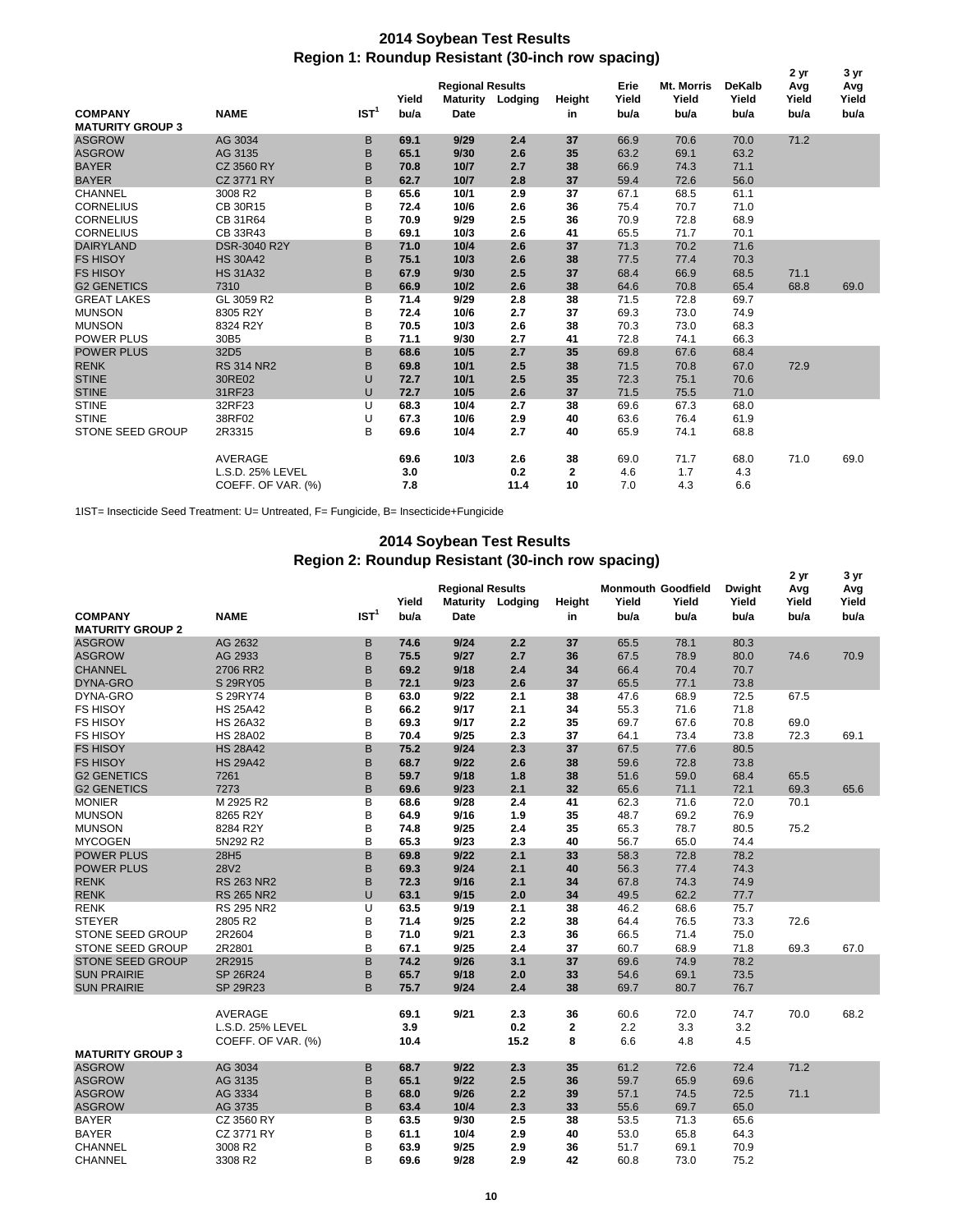## **2014 Soybean Test Results Region 2: Roundup Resistant (30-inch row spacing)**

|                         |                         |                  |       |                         |         |              |                           |       |        | 2 yr  | 3 yr  |
|-------------------------|-------------------------|------------------|-------|-------------------------|---------|--------------|---------------------------|-------|--------|-------|-------|
|                         |                         |                  |       | <b>Regional Results</b> |         |              | <b>Monmouth Goodfield</b> |       | Dwight | Avg   | Avg   |
| <b>COMPANY</b>          |                         |                  | Yield | Maturity                | Lodging | Height       | Yield                     | Yield | Yield  | Yield | Yield |
| <b>MATURITY GROUP 3</b> | <b>NAME</b>             | IST <sup>1</sup> | bu/a  | Date                    |         | in           | bu/a                      | bu/a  | bu/a   | bu/a  | bu/a  |
| <b>CHANNEL</b>          | 3408 R2                 | B                | 61.1  | 9/24                    | 2.3     | 36           | 49.2                      | 65.8  | 68.1   |       |       |
| <b>DAIRYLAND</b>        | DSR-3313 R2Y            | В                | 68.2  | 9/30                    | 2.4     | 39           | 61.8                      | 74.2  | 68.8   |       |       |
| <b>DAIRYLAND</b>        | <b>DSR-3685 R2Y</b>     | B                | 64.5  | 9/30                    | 2.9     | 38           | 57.9                      | 71.6  | 64.0   |       |       |
| <b>DYNA-GRO</b>         | S 32RY95                | B                | 67.8  | 9/27                    | 2.3     | 37           | 59.5                      | 71.6  | 72.3   |       |       |
| DYNA-GRO                | S 35RY83                | B                | 70.0  | 9/30                    | 2.3     | 41           | 65.2                      | 72.8  | 71.9   | 71.5  | 68.8  |
| DYNA-GRO                | S 36RY24                | B                | 65.7  | 9/30                    | 2.5     | 40           | 54.3                      | 69.6  | 73.2   |       |       |
| <b>FS HISOY</b>         | <b>HS 30A42</b>         | B                | 64.3  | 9/23                    | 2.3     | 35           | 56.0                      | 67.8  | 69.1   |       |       |
| <b>FS HISOY</b>         | <b>HS 31A32</b>         | B                | 68.7  | 9/26                    | 2.3     | 35           | 62.5                      | 73.7  | 69.8   | 71.8  |       |
| <b>FS HISOY</b>         | <b>HS 33A32</b>         | B                | 69.4  | 10/3                    | 2.6     | 36           | 62.2                      | 74.4  | 71.6   | 72.4  |       |
| <b>FS HISOY</b>         | <b>HS 34A22</b>         | B                | 71.3  | 10/1                    | 2.0     | 35           | 65.0                      | 74.0  | 74.9   | 72.3  | 69.9  |
| <b>FS HISOY</b>         | <b>HS 34A42</b>         | B                | 69.5  | 10/2                    | 2.5     | 39           | 64.1                      | 70.9  | 73.5   |       |       |
| <b>FS HISOY</b>         | <b>HS 36A42</b>         | B                | 67.6  | 10/5                    | 2.7     | 41           | 66.5                      | 68.2  | 68.2   |       |       |
| <b>G2 GENETICS</b>      | 7310                    | B                | 65.3  | 9/27                    | 2.7     | 41           | 56.9                      | 70.8  | 68.2   | 68.7  | 64.9  |
|                         |                         | B                |       |                         |         |              | 59.4                      |       |        |       |       |
| <b>G2 GENETICS</b>      | 7334                    |                  | 66.2  | 9/28                    | 2.4     | 40           |                           | 74.9  | 64.3   | 69.1  | 65.8  |
| <b>G2 GENETICS</b>      | 7346                    | B                | 64.9  | 9/28                    | 2.3     | 38           | 59.2                      | 67.6  | 67.7   |       |       |
| <b>G2 GENETICS</b>      | 7357 R2                 | B                | 69.9  | 10/3                    | 2.8     | 42           | 65.5                      | 71.1  | 73.0   |       |       |
| <b>G2 GENETICS</b>      | 7360                    | B                | 60.3  | 10/1                    | 2.6     | 43           | 40.9                      | 72.2  | 67.7   | 68.0  |       |
| <b>G2 GENETICS</b>      | 7384                    | B                | 67.2  | 10/7                    | 2.8     | 45           | 61.4                      | 71.6  | 68.8   |       |       |
| <b>GREAT LAKES</b>      | GL 3059 R2              | B                | 69.7  | 9/23                    | 2.7     | 36           | 62.2                      | 73.7  | 73.2   |       |       |
| <b>GREAT LAKES</b>      | GL 3229 R2              | B                | 66.3  | 9/24                    | 2.4     | 36           | 58.7                      | 74.2  | 65.9   | 69.6  |       |
| <b>GREAT LAKES</b>      | GL 3729 R2              | B                | 70.2  | 10/6                    | 2.8     | 43           | 62.4                      | 74.9  | 73.4   |       |       |
| <b>MERSCHMAN</b>        | ARTHUR 1531RR2          | B                | 68.7  | 9/26                    | 2.6     | 37           | 58.3                      | 74.2  | 73.5   |       |       |
| <b>MERSCHMAN</b>        | COOLIDGE 1532RR2Y       | B                | 66.1  | 9/24                    | 2.4     | 35           | 55.3                      | 73.4  | 69.8   |       |       |
| <b>MERSCHMAN</b>        | EISENHOWER 1537RR2      | в                | 58.7  | 10/3                    | 2.4     | 39           | 54.4                      | 59.1  | 62.5   |       |       |
| <b>MERSCHMAN</b>        | GARFIELD 1439RR2        | B                | 61.3  | 10/4                    | 2.5     | 38           | 48.7                      | 69.8  | 65.5   |       |       |
| <b>MERSCHMAN</b>        | <b>HARRISON 1530RR2</b> | B                | 64.4  | 9/27                    | 2.4     | 37           | 63.1                      | 65.3  | 64.7   |       |       |
| <b>MERSCHMAN</b>        | <b>HAYES 1535RR2</b>    | B                | 62.6  | 9/29                    | 2.3     | 39           | 51.3                      | 68.5  | 68.2   |       |       |
| <b>MERSCHMAN</b>        | HOOVER 1433RR2          | B                | 67.8  | 10/1                    | 2.4     | 35           | 59.5                      | 72.6  | 71.2   | 72.4  |       |
| <b>MERSCHMAN</b>        | JACKSON 1536RR2         | B                | 61.3  | 10/6                    | 2.7     | 42           | 54.8                      | 60.7  | 68.5   |       |       |
| <b>MERSCHMAN</b>        | KENNEDY 1436RR2         | В                | 65.4  | 10/4                    | 2.7     | 39           | 53.7                      | 72.2  | 70.4   | 70.0  |       |
| <b>MERSCHMAN</b>        | ROOSEVELT 1535RR2       | в                | 67.7  | 10/1                    | 2.3     | 38           | 62.9                      | 68.2  | 72.0   |       |       |
| <b>MERSCHMAN</b>        | WASHINGTON 1438RR2      | в                | 69.8  | 10/5                    | 2.8     | 40           | 64.2                      | 77.6  | 67.5   |       |       |
| <b>MONIER</b>           | M 3015 R2               | B                | 67.6  | 9/24                    | 2.3     | 38           | 64.4                      | 70.4  | 68.0   | 69.9  |       |
| <b>MONIER</b>           | M 3393 R2               | B                | 67.4  | 9/28                    | 3.0     | 41           | 61.9                      | 70.7  | 69.6   |       |       |
| <b>MUNSON</b>           | 8305 R2Y                | B                | 66.2  | 9/25                    | 2.4     | 37           | 60.4                      | 71.0  | 67.2   |       |       |
| <b>MUNSON</b>           | 8324 R2Y                | B                | 67.6  | 9/25                    | 2.2     | 36           | 56.7                      | 75.7  | 70.5   | 70.1  |       |
| <b>MUNSON</b>           | 8345 R2Y                | B                | 68.2  | 9/29                    | 2.4     | 37           | 61.3                      | 71.3  | 71.9   |       |       |
| <b>MUNSON</b>           | 8364 R2Y                | В                | 68.1  | 10/4                    | 2.7     | 42           | 63.8                      | 71.1  | 69.4   | 71.2  |       |
| <b>MYCOGEN</b>          | 5N312 R2                | B                | 71.3  | 9/26                    | 2.5     | 39           | 69.2                      | 69.7  | 75.0   |       |       |
| <b>MYCOGEN</b>          | 5N342 R2                | B                | 65.1  | 9/26                    | 2.5     | 41           | 59.2                      | 66.7  | 69.3   |       |       |
| <b>PFISTER</b>          | 30R25                   | B                | 67.5  | 9/26                    | 2.3     | 36           | 65.6                      | 72.2  | 64.9   |       |       |
| <b>PFISTER</b>          | 35R25                   | B                | 65.7  | 9/30                    | 2.6     | 40           | 59.6                      | 68.4  | 69.2   |       |       |
| <b>PFISTER</b>          | 36R29                   | B                | 65.8  | 10/2                    | 2.7     | 43           | 63.7                      | 69.5  | 64.3   |       |       |
| <b>POWER PLUS</b>       | 30B5                    | B                | 64.2  | 9/25                    | 2.7     | 40           | 52.5                      | 69.6  | 70.7   |       |       |
| <b>POWER PLUS</b>       |                         |                  |       |                         |         |              |                           |       |        |       |       |
|                         | 32D <sub>5</sub>        | B                | 64.4  | 9/29                    | 2.4     | 35           | 49.8                      | 73.3  | 70.2   |       |       |
| POWER PLUS              | 34T3                    | В                | 63.6  | 10/4                    | 2.7     | 42           | 50.5                      | 71.8  | 68.4   | 68.4  |       |
| <b>POWER PLUS</b>       | 36J3                    | B                | 63.9  | 10/3                    | 2.8     | 43           | 54.4                      | 73.7  | 63.5   | 69.4  |       |
| <b>RENK</b>             | <b>RS 314 NR2</b>       | B                | 66.9  | 9/23                    | 2.5     | 38           | 58.4                      | 72.2  | 70.1   | 69.4  |       |
| <b>STEYER</b>           | 3103 R2                 | B                | 67.5  | 9/23                    | 2.4     | 37           | 63.4                      | 70.6  | 68.7   | 71.0  |       |
| <b>STEYER</b>           | 3406 R2                 | В                | 67.6  | 9/29                    | 2.6     | 40           | 59.1                      | 73.5  | 70.2   | 72.0  |       |
| <b>STEYER</b>           | 3605 R2                 | В                | 69.3  | 10/2                    | 2.6     | 39           | 65.7                      | 72.0  | 70.1   |       |       |
| <b>STINE</b>            | 34RF22                  | U                | 65.7  | 9/30                    | 2.5     | 39           | 58.3                      | 66.7  | 72.2   |       |       |
| <b>STINE</b>            | 35RF22                  | U                | 68.8  | 9/30                    | 2.5     | 38           | 63.5                      | 70.2  | 72.9   |       |       |
| <b>STINE</b>            | 38RE02                  | U                | 65.9  | 10/4                    | 2.6     | 41           | 60.4                      | 71.2  | 66.3   | 69.9  |       |
| STONE SEED GROUP        | 2R3315                  | в                | 68.5  | 9/29                    | 2.9     | 41           | 59.1                      | 73.8  | 72.6   |       |       |
| STONE SEED GROUP        | 2R3401                  | B                | 69.4  | 9/29                    | 2.4     | 39           | 61.2                      | 70.6  | 76.3   | 71.5  | 69.6  |
| <b>STONE SEED GROUP</b> | 2R3604                  | B                | 66.2  | 10/4                    | 2.9     | 41           | 64.0                      | 65.8  | 68.8   | 69.8  |       |
|                         |                         |                  |       |                         |         |              |                           |       |        |       |       |
|                         | AVERAGE                 |                  | 66.4  | 9/29                    | 2.5     | 39           | 59.1                      | 70.7  | 69.3   | 70.4  | 67.9  |
|                         | L.S.D. 25% LEVEL        |                  | 3.3   |                         | 0.2     | $\mathbf{2}$ | 6.3                       | 4.1   | 2.3    |       |       |
|                         | COEFF. OF VAR. (%)      |                  | 9.3   |                         | 12.8    | 9            | 11.3                      | 6.1   | 6.0    |       |       |

1IST= Insecticide Seed Treatment: U= Untreated, F= Fungicide, B= Insecticide+Fungicide

## **Region 3: Roundup Resistant (30-inch row spacing) 2014 Soybean Test Results**

|                         |                    |            |       | <b>Regional Results</b> |         |        | Perry | <b>New Berlin</b> | Urbana | 2 yr<br>Avg | 3 yr<br>Avg |
|-------------------------|--------------------|------------|-------|-------------------------|---------|--------|-------|-------------------|--------|-------------|-------------|
| <b>COMPANY</b>          |                    |            | Yield | Maturity                | Lodging | Height | Yield | Yield             | Yield  | Yield       | Yield       |
| <b>MATURITY GROUP 2</b> | <b>NAME</b>        | <b>IST</b> | bu/a  | Date                    |         | in     | bu/a  | bu/a              | bu/a   | bu/a        | bu/a        |
| <b>ASGROW</b>           | AG 2632            | B          | 75.4  | 9/20                    | 2.4     | 35     | 57.8  | 87.5              | 81.0   |             |             |
| <b>CHANNEL</b>          | 2706 RR2           | B          | 73.2  | 9/19                    | 2.7     | 36     | 57.8  | 84.2              | 77.7   |             |             |
| <b>MARTIN</b>           | M 27-B             | υ          | 76.3  | 9/22                    | 2.4     | 37     | 57.6  | 91.3              | 80.1   |             |             |
| STONE SEED GROUP        | 2R2915             | B          | 74.0  | 9/25                    | 3.3     | 36     | 60.8  | 83.7              | 77.3   |             |             |
|                         |                    |            |       |                         |         |        |       |                   |        |             |             |
|                         | AVERAGE            |            | 74.7  | 9/22                    | 2.7     | 36     | 58.5  | 86.7              | 79.0   |             |             |
|                         | L.S.D. 25% LEVEL   |            | 2.6   |                         | 0.2     | 2      | 1.9   | 1.1               | 1.3    |             |             |
|                         | COEFF. OF VAR. (%) |            | 5.7   |                         | 11.9    | 11     | 5.5   | 2.1               | 2.8    |             |             |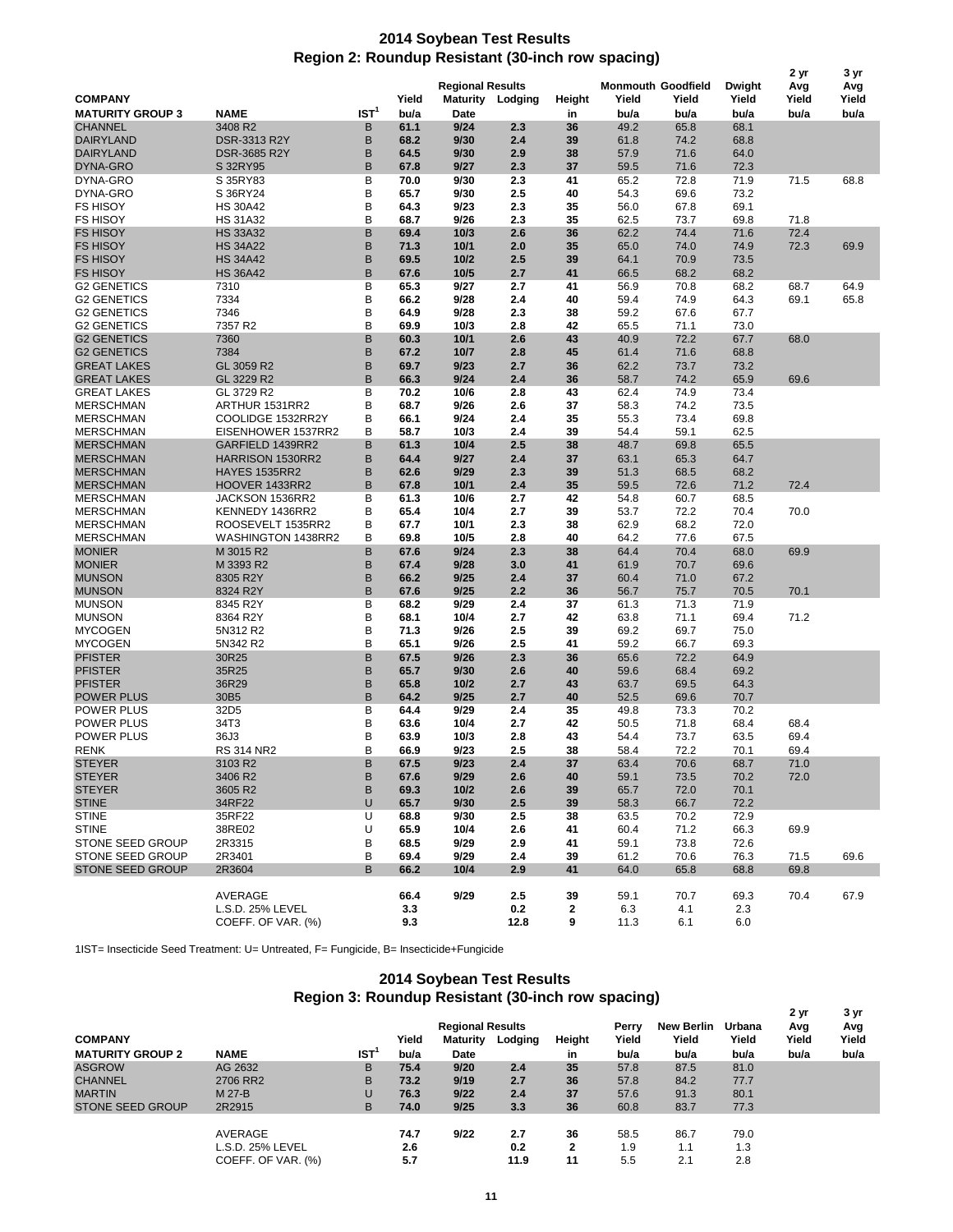## **2014 Soybean Test Results Region 3: Roundup Resistant (30-inch row spacing)**

|                                                    | 2 yr                                    |                  |               |                                 |                  |              |                        |                                    |                         | 3 yr                 |                      |
|----------------------------------------------------|-----------------------------------------|------------------|---------------|---------------------------------|------------------|--------------|------------------------|------------------------------------|-------------------------|----------------------|----------------------|
| <b>COMPANY</b>                                     | <b>NAME</b>                             | IST <sup>1</sup> | Yield<br>bu/a | <b>Regional Results</b><br>Date | Maturity Lodging | Height<br>in | Perry<br>Yield<br>bu/a | <b>New Berlin</b><br>Yield<br>bu/a | Urbana<br>Yield<br>bu/a | Avg<br>Yield<br>bu/a | Avg<br>Yield<br>bu/a |
| <b>MATURITY GROUP 3</b><br><b>ASGROW</b>           | AG 3334                                 | в                | 73.1          | 9/29                            | 2.3              | 37           | 62.8                   | 88.3                               | 68.3                    | 69.2                 |                      |
| <b>ASGROW</b>                                      | AG 3533                                 | B                | 72.2          | 10/4                            | 2.6              | 34           | 59.7                   | 88.7                               | 68.1                    | 68.7                 | 63.5                 |
| <b>ASGROW</b>                                      | AG 3634                                 | B                | 71.2          | 10/5                            | 2.6              | 35           | 63.0                   | 80.8                               | 69.8                    | 69.3                 |                      |
| <b>ASGROW</b>                                      | AG 3735                                 | B                | 72.1          | 10/3                            | 2.5              | 35           | 62.4                   | 84.0                               | 69.9                    |                      |                      |
| <b>ASGROW</b><br><b>ASGROW</b>                     | AG 3832<br>AG 3934                      | В<br>B           | 73.0<br>72.5  | 10/5<br>10/5                    | 2.5<br>2.7       | 39<br>41     | 60.3<br>59.8           | 84.4<br>85.2                       | 74.3<br>72.6            | 70.6<br>70.3         | 63.5                 |
| <b>BAYER</b>                                       | CZ 3560 RY                              | B                | 72.6          | 10/1                            | 2.7              | 38           | 60.8                   | 84.4                               | 72.7                    |                      |                      |
| <b>BAYER</b>                                       | CZ 3771 RY                              | B                | 72.1          | 10/1                            | 3.1              | 38           | 60.7                   | 82.2                               | 73.5                    |                      |                      |
| <b>CHANNEL</b>                                     | 3308 R2                                 | B                | 75.1          | 9/30                            | 2.9              | 41           | 61.6                   | 87.4                               | 76.2                    |                      |                      |
| <b>CHANNEL</b>                                     | 3707 R2                                 | B                | 72.6          | 10/8                            | 2.8              | 42           | 63.2                   | 87.0                               | 67.5                    |                      |                      |
| <b>DAIRYLAND</b><br><b>DAIRYLAND</b>               | <b>DSR-3685 R2Y</b><br>DSR-3838 R2Y     | B<br>B           | 72.0<br>71.9  | 10/2<br>10/5                    | 3.3<br>2.9       | 39<br>43     | 58.6<br>55.3           | 83.2<br>81.7                       | 74.3<br>78.6            |                      |                      |
| DYNA-GRO                                           | S 36RY24                                | B                | 67.2          | 10/4                            | 2.9              | 39           | 55.7                   | 80.2                               | 65.7                    | 65.8                 |                      |
| DYNA-GRO                                           | S 38RY84                                | В                | 71.1          | 10/5                            | 3.2              | 39           | 57.4                   | 82.5                               | 73.5                    |                      |                      |
| DYNA-GRO                                           | S 39RY65                                | U                | 73.3          | 10/6                            | 2.6              | 41           | 57.7                   | 86.0                               | 76.2                    |                      |                      |
| <b>FS HISOY</b>                                    | <b>HS 31A32</b>                         | B                | 70.1          | 9/26                            | 2.7              | 36           | 53.7                   | 85.8                               | 70.7                    | 68.8                 |                      |
| <b>FS HISOY</b><br><b>FS HISOY</b>                 | <b>HS 33A32</b><br><b>HS 34A22</b>      | B<br>B           | 73.8<br>70.4  | 10/2<br>9/29                    | 2.6<br>2.5       | 37<br>35     | 62.0<br>56.2           | 85.3<br>84.5                       | 74.1<br>70.5            | 71.3<br>68.5         |                      |
| <b>FS HISOY</b>                                    | <b>HS 34A42</b>                         | B                | 74.0          | 9/29                            | 2.6              | 37           | 62.5                   | 85.1                               | 74.4                    |                      | 61.9                 |
| <b>FS HISOY</b>                                    | <b>HS 36A42</b>                         | B                | 70.4          | 10/5                            | 3.0              | 41           | 60.7                   | 85.6                               | 64.9                    |                      |                      |
| <b>FS HISOY</b>                                    | <b>HS 37A22</b>                         | B                | 64.1          | 10/5                            | 2.7              | 39           | 53.6                   | 75.0                               | 63.8                    | 65.8                 | 60.6                 |
| <b>FS HISOY</b>                                    | <b>HS 37A42</b>                         | B                | 76.4          | 10/3                            | 2.8              | 41           | 61.7                   | 87.2                               | 80.3                    |                      |                      |
| <b>FS HISOY</b>                                    | <b>HS 38A32</b>                         | B                | 71.0          | 10/5                            | 3.0              | 39           | 57.1                   | 83.4                               | 72.6                    | 68.7                 |                      |
| <b>FS HISOY</b>                                    | <b>HS 39A22</b>                         | В                | 70.8          | 10/8                            | 2.8              | 39           | 60.7                   | 79.1                               | 72.6                    | 68.6                 | 63.4                 |
| <b>FS HISOY</b><br><b>G2 GENETICS</b>              | <b>HS 39A42</b><br>7310                 | B<br>B           | 70.1<br>71.1  | 10/8<br>9/28                    | 2.6<br>2.8       | 37<br>40     | 61.8<br>55.6           | 85.2<br>83.3                       | 63.5<br>74.3            | 68.2                 | 57.7                 |
| <b>G2 GENETICS</b>                                 | 7334                                    | B                | 70.3          | 9/27                            | 2.7              | 41           | 54.1                   | 83.0                               | 73.9                    | 67.2                 | 61.6                 |
| <b>G2 GENETICS</b>                                 | 7346                                    | B                | 73.0          | 9/27                            | 2.7              | 40           | 59.4                   | 82.5                               | 77.0                    |                      |                      |
| <b>G2 GENETICS</b>                                 | 7357 R2                                 | B                | 73.3          | 10/3                            | 2.8              | 42           | 58.9                   | 88.8                               | 72.3                    |                      |                      |
| <b>G2 GENETICS</b>                                 | 7360                                    | B                | 71.3          | 10/3                            | 2.9              | 41           | 62.0                   | 80.2                               | 71.6                    | 69.2                 |                      |
| <b>G2 GENETICS</b>                                 | 7384                                    | B                | 74.1          | 10/6                            | 2.9              | 47           | 56.1                   | 87.8                               | 78.5                    |                      |                      |
| <b>GREAT LAKES</b><br><b>GREEN VALLEY SEED</b>     | GL 3729 R2<br><b>GV 385</b>             | B<br>B           | 75.2<br>73.8  | 10/7<br>10/3                    | 3.1<br>2.4       | 41<br>41     | 64.1<br>60.9           | 87.7<br>82.5                       | 73.9<br>78.1            | 71.7                 | 65.6                 |
| <b>GREEN VALLEY SEED</b>                           | GV 395                                  | B                | 71.5          | 10/9                            | 2.6              | 37           | 61.3                   | 87.4                               | 65.7                    |                      |                      |
| <b>LEWIS</b>                                       | 325 R2                                  | B                | 74.5          | 9/26                            | 3.2              | 38           | 57.9                   | 86.9                               | 78.6                    |                      |                      |
| <b>LEWIS</b>                                       | 351 R2                                  | B                | 73.7          | 10/2                            | 2.4              | 38           | 61.7                   | 86.4                               | 73.1                    | 68.4                 | 61.4                 |
| LEWIS                                              | 375 R2                                  | B                | 70.9          | 10/4                            | 2.6              | 39           | 62.0                   | 80.4                               | 70.2                    |                      |                      |
| LEWIS                                              | 381 R2                                  | B                | 72.8          | 10/6                            | 2.9              | 38           | 63.7                   | 81.0                               | 73.7                    | 68.2                 | 62.3                 |
| LEWIS<br>LEWIS                                     | 392 R2<br>394 R2                        | B<br>B           | 69.6<br>73.7  | 10/5<br>10/5                    | 2.6<br>3.1       | 38<br>39     | 63.9<br>60.6           | 79.9<br>82.6                       | 65.2<br>77.9            | 67.6<br>70.1         | 62.7                 |
| <b>MARTIN</b>                                      | M 31-A                                  | B                | 75.2          | 9/27                            | 2.7              | 36           | 61.3                   | 89.3                               | 75.0                    | 70.5                 |                      |
| <b>MARTIN</b>                                      | M 33-B                                  | B                | 74.8          | 10/2                            | 2.7              | 31           | 59.9                   | 91.8                               | 72.7                    |                      |                      |
| <b>MARTIN</b>                                      | M 35-A                                  | B                | 69.8          | 10/5                            | 3.1              | 43           | 59.3                   | 82.4                               | 67.7                    | 67.0                 |                      |
| <b>MARTIN</b>                                      | M 39-B                                  | U                | 72.0          | 10/8                            | 2.6              | 40           | 58.3                   | 84.7                               | 73.0                    |                      |                      |
| <b>MERSCHMAN</b>                                   | ARTHUR 1531RR2                          | в                | 73.5          | 10/2                            | 2.7              | 38           | 58.4                   | 87.2                               | 74.7                    |                      |                      |
| <b>MERSCHMAN</b><br><b>MERSCHMAN</b>               | COOLIDGE 1532RR2Y<br>EISENHOWER 1537RR2 | В<br>в           | 69.9<br>70.3  | 9/26<br>10/6                    | 3.0<br>2.6       | 35<br>40     | 55.5<br>61.8           | 83.1<br>79.7                       | 70.9<br>69.5            |                      |                      |
| <b>MERSCHMAN</b>                                   | GARFIELD 1439RR2                        | в                | 71.2          | 10/7                            | 2.7              | 43           | 55.6                   | 80.7                               | 77.2                    | 69.3                 |                      |
| <b>MERSCHMAN</b>                                   | HARRISON 1530RR2                        | в                | 74.2          | 9/29                            | 2.3              | 33           | 61.0                   | 91.2                               | 70.5                    |                      |                      |
| <b>MERSCHMAN</b>                                   | <b>HAYES 1535RR2</b>                    | B                | 69.5          | 10/4                            | 2.9              | 37           | 59.0                   | 80.5                               | 68.9                    |                      |                      |
| <b>MERSCHMAN</b>                                   | HOOVER 1433RR2                          | B                | 71.3          | 10/1                            | 2.8              | 37           | 50.9                   | 87.8                               | 75.3                    | 69.4                 |                      |
| <b>MERSCHMAN</b>                                   | JACKSON 1536RR2                         | B                | 67.2          | 10/5                            | 2.8              | 38           | 52.7                   | 79.4                               | 69.7                    |                      |                      |
| <b>MERSCHMAN</b><br><b>MERSCHMAN</b>               | KENNEDY 1436RR2<br>ROOSEVELT 1535RR2    | В<br>в           | 70.5<br>72.3  | 10/4<br>9/28                    | 3.0<br>2.7       | 41<br>38     | 63.2<br>55.8           | 82.4<br>87.5                       | 66.0<br>73.5            | 67.2                 |                      |
| <b>MERSCHMAN</b>                                   | WASHINGTON 1438RR2                      | В                | 67.8          | 10/6                            | 3.0              | 36           | 56.0                   | 80.7                               | 66.6                    | 67.0                 |                      |
| <b>PFISTER</b>                                     | 36R29                                   | B                | 70.9          | 10/5                            | 2.9              | 40           | 59.2                   | 84.2                               | 69.2                    |                      |                      |
| <b>PFISTER</b>                                     | 38R25                                   | B                | 66.6          | 10/6                            | 2.8              | 37           | 55.2                   | 76.9                               | 67.6                    |                      |                      |
| <b>PFISTER</b>                                     | 39R29                                   | B                | 72.3          | 10/9                            | 2.7              | 40           | 61.0                   | 84.6                               | 71.1                    |                      |                      |
| <b>POWER PLUS</b>                                  | 36J3                                    | В                | 71.9          | 10/3                            | 2.8              | 44           | 63.7                   | 80.1                               | 71.8                    | 67.8                 | 61.8                 |
| <b>POWER PLUS</b><br>POWER PLUS                    | 37N <sub>5</sub><br>39B3                | B<br>В           | 74.1<br>68.4  | 10/3<br>10/8                    | 2.8<br>2.7       | 40<br>44     | 59.1<br>56.9           | 88.4<br>76.0                       | 74.9<br>72.4            | 66.4                 | 60.1                 |
| <b>POWER PLUS</b>                                  | 39R5                                    | В                | 68.3          | 10/6                            | 3.0              | 40           | 58.8                   | 76.0                               | 70.0                    |                      |                      |
| <b>STEYER</b>                                      | 3103 R2                                 | B                | 73.7          | 9/27                            | 2.9              | 36           | 60.0                   | 87.9                               | 73.2                    |                      |                      |
| <b>STEYER</b>                                      | 3406 R2                                 | B                | 73.3          | 10/3                            | 2.8              | 39           | 60.6                   | 83.4                               | 76.0                    | 70.8                 |                      |
| <b>STEYER</b>                                      | 3605 R2                                 | B                | 74.1          | 10/3                            | 2.7              | 41           | 62.8                   | 82.7                               | 76.9                    |                      |                      |
| <b>STEYER</b>                                      | 3703 R2                                 | B                | 68.9          | $10/5$                          | 3.0              | 41           | 54.5                   | 86.3                               | 65.8                    |                      |                      |
| <b>STEYER</b>                                      | 3903 R2                                 | B                | 72.0<br>75.6  | 10/7                            | 2.5<br>2.7       | 41           | 60.8                   | 79.0                               | 76.2                    | 69.9                 |                      |
| <b>STINE</b><br><b>STINE</b>                       | 30RE02<br>35RF22                        | U<br>U           | 70.0          | 9/24<br>10/2                    | 2.5              | 37<br>37     | 61.6<br>57.4           | 87.7<br>84.4                       | 77.5<br>68.2            |                      |                      |
| <b>STINE</b>                                       | 38RE02                                  | U                | 72.2          | 10/6                            | 2.7              | 43           | 57.2                   | 86.1                               | 73.3                    |                      |                      |
| STONE SEED GROUP                                   | 2R3315                                  | В                | 72.3          | 9/29                            | 3.2              | 43           | 60.3                   | 81.2                               | 75.5                    |                      |                      |
| <b>STONE SEED GROUP</b>                            | 2R3401                                  | В                | 72.4          | 9/30                            | 2.6              | 37           | 59.8                   | 87.0                               | 70.4                    | 68.7                 | 60.8                 |
| <b>STONE SEED GROUP</b>                            | 2R3604                                  | B                | 70.8          | 10/5                            | 2.8              | 39           | 58.0                   | 85.2                               | 69.2                    | 68.5                 |                      |
| <b>STONE SEED GROUP</b><br><b>STONE SEED GROUP</b> | 2R3801<br>2R3904                        | В<br>B           | 66.5<br>70.7  | 10/6                            | 2.9<br>3.1       | 41<br>41     | 55.1<br>58.3           | 76.3<br>83.7                       | 67.9                    | 65.0<br>68.2         | 60.5                 |
| <b>SUN PRAIRIE</b>                                 | SP 34R23                                | B                | 72.3          | 10/6<br>10/1                    | 2.9              | 41           | 56.3                   | 89.3                               | 70.1<br>71.2            | 69.7                 |                      |
| <b>SUN PRAIRIE</b>                                 | SPX 36R24                               | B                | 72.8          | 10/3                            | 2.8              | 41           | 61.1                   | 83.8                               | 73.7                    |                      |                      |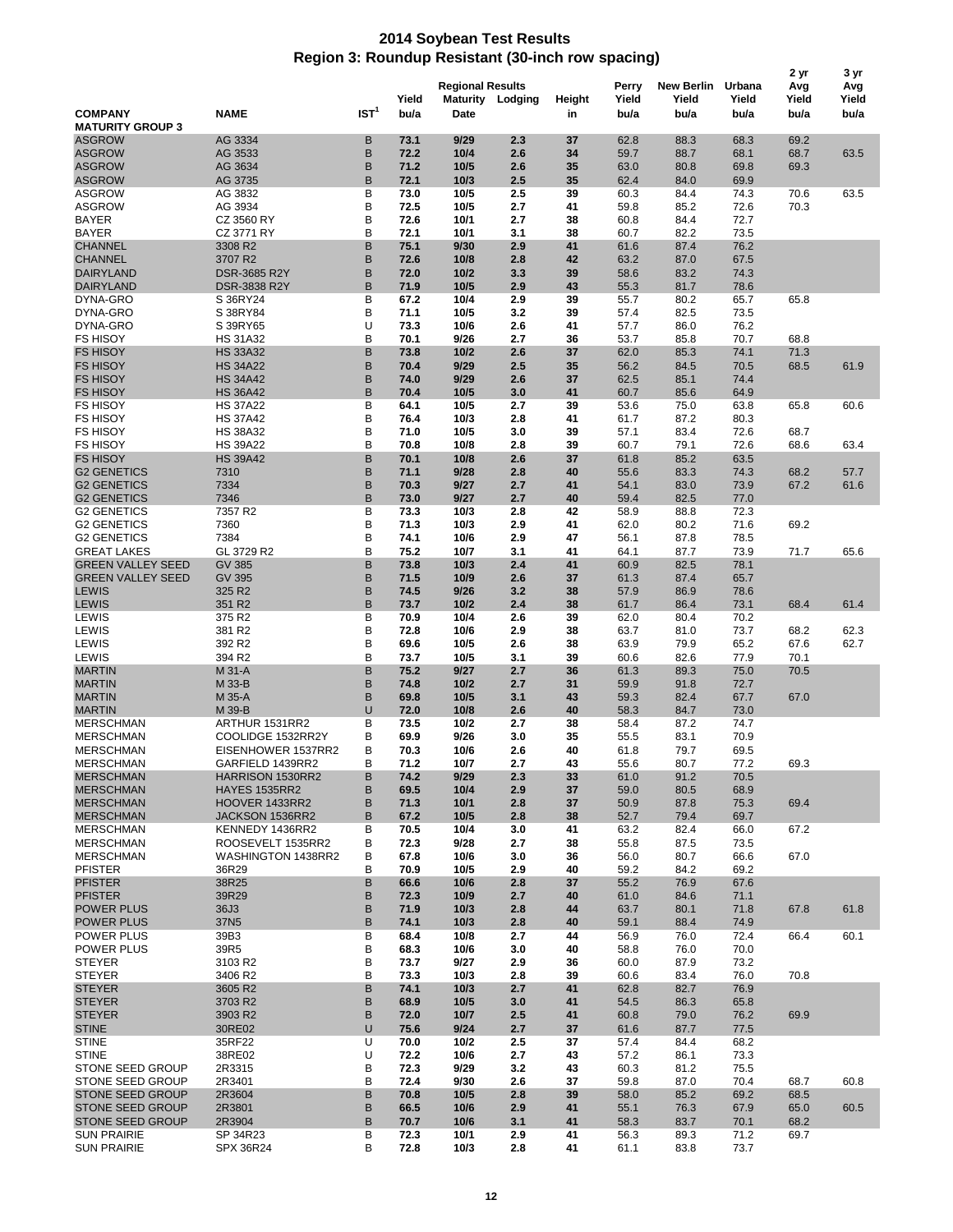## **2014 Soybean Test Results Region 3: Roundup Resistant (30-inch row spacing)**

|                          |                    | <b>Regional Results</b> |       |                 |         |              |                |                            | 2 yr            | 3 yr         |              |
|--------------------------|--------------------|-------------------------|-------|-----------------|---------|--------------|----------------|----------------------------|-----------------|--------------|--------------|
|                          |                    |                         | Yield | <b>Maturity</b> | Lodging | Height       | Perry<br>Yield | <b>New Berlin</b><br>Yield | Urbana<br>Yield | Avg<br>Yield | Avg<br>Yield |
| <b>COMPANY</b>           | <b>NAME</b>        | IST <sup>1</sup>        | bu/a  | <b>Date</b>     |         | in           | bu/a           | bu/a                       | bu/a            | bu/a         | bu/a         |
| <b>MATURITY GROUP 3</b>  |                    |                         |       |                 |         |              |                |                            |                 |              |              |
|                          | <b>AVERAGE</b>     |                         | 71.8  | 10/3            | 2.8     | 39           | 59.4           | 84.2                       | 71.9            | 68.6         | 62.0         |
|                          | L.S.D. 25% LEVEL   |                         | 3.0   |                 | 0.2     | 3            | 4.7            | 3.4                        | 2.6             |              |              |
|                          | COEFF. OF VAR. (%) |                         | 7.8   |                 | 12.5    | 15           | 8.4            | 4.3                        | 6.5             |              |              |
| <b>MATURITY GROUP 4</b>  |                    |                         |       |                 |         |              |                |                            |                 |              |              |
| <b>ASGROW</b>            | AG 4232            | B                       | 67.5  | 10/15           | 3.9     | 42           | 55.2           | 77.9                       | 69.4            |              |              |
| <b>BAYER</b>             | <b>CZ 4181 RY</b>  | B                       | 65.6  | 10/10           | 3.7     | 45           | 57.1           | 74.7                       | 64.9            |              |              |
| <b>BAYER</b>             | <b>HBK RY 4620</b> | B                       | 61.4  | 10/14           | 3.2     | 41           | 59.3           | 69.7                       | 55.1            |              |              |
| <b>CHANNEL</b>           | 4107 R2            | B                       | 70.3  | 10/11           | 3.3     | 44           | 60.3           | 77.7                       | 72.9            |              |              |
| DYNA-GRO                 | S 40RY25           | B                       | 71.7  | 10/9            | 2.7     | 41           | 59.8           | 83.6                       | 71.7            |              |              |
| <b>FS HISOY</b>          | <b>HS 40A42</b>    | B                       | 67.6  | 10/5            | 2.5     | 40           | 59.6           | 74.6                       | 68.6            |              |              |
| <b>G2 GENETICS</b>       | 7407               | B                       | 71.0  | 10/5            | 2.7     | 43           | 61.8           | 77.9                       | 73.2            |              |              |
| <b>G2 GENETICS</b>       | 7414               | B                       | 68.1  | 10/9            | 2.8     | 43           | 57.8           | 77.0                       | 69.3            | 65.9         |              |
| <b>GREAT LAKES</b>       | GL 4039 R2         | B                       | 69.4  | 10/10           | 3.3     | 46           | 62.9           | 73.1                       | 72.2            | 67.2         | 60.4         |
| <b>GREEN VALLEY SEED</b> | <b>GV 405</b>      | B                       | 65.0  | 10/12           | 3.8     | 46           | 54.0           | 74.2                       | 66.9            |              |              |
| <b>LEWIS</b>             | 412 R2             | B                       | 72.0  | 10/10           | 3.2     | 42           | 60.0           | 78.8                       | 77.3            | 68.2         | 61.3         |
| <b>LEWIS</b>             | 414 R2             | B                       | 72.1  | 10/12           | 3.4     | 44           | 61.2           | 80.7                       | 74.5            | 70.1         |              |
| LEWIS                    | 423 R2             | B                       | 67.9  | 10/12           | 2.9     | 42           | 65.3           | 71.5                       | 66.9            | 67.6         |              |
| <b>POWER PLUS</b>        | 41M4               | B                       | 72.2  | 10/4            | 2.9     | 40           | 64.1           | 74.9                       | 77.5            | 70.1         |              |
| <b>STONE SEED GROUP</b>  | 2R4003             | B                       | 73.2  | 10/6            | 2.6     | 41           | 65.4           | 76.3                       | 77.9            |              |              |
|                          | AVERAGE            |                         | 69.0  | 10/10           | 3.1     | 43           | 60.2           | 76.2                       | 70.6            | 68.2         | 60.9         |
|                          | L.S.D. 25% LEVEL   |                         | 3.5   |                 | 0.2     | $\mathbf{2}$ | 1.3            | 2.4                        | 2.7             |              |              |
|                          | COEFF. OF VAR. (%) |                         | 9.0   |                 | 13      | 10           | 3.7            | 5.7                        | 6.7             |              |              |

1IST= Insecticide Seed Treatment: U= Untreated, F= Fungicide, B= Insecticide+Fungicide

## **2014 Soybean Test Results Region 4: Roundup Resistant (30-inch row spacing)**

|                                           |                     |                  |               |                                 |                  |              |                            |                                    | 2 yr                 | 3 yr                 |  |
|-------------------------------------------|---------------------|------------------|---------------|---------------------------------|------------------|--------------|----------------------------|------------------------------------|----------------------|----------------------|--|
| <b>COMPANY</b><br><b>MATURITY GROUP 3</b> | <b>NAME</b>         | IST <sup>1</sup> | Yield<br>bu/a | <b>Regional Results</b><br>Date | Maturity Lodging | Height<br>in | St. Peter<br>Yield<br>bu/a | <b>Belleville</b><br>Yield<br>bu/a | Avg<br>Yield<br>bu/a | Avg<br>Yield<br>bu/a |  |
| <b>ASGROW</b>                             | AG 3832             | B                | 69.7          | 9/23                            | 2.3              | 34           | 69.0                       | 70.3                               | 68.1                 | 65.2                 |  |
| <b>ASGROW</b>                             | AG 3934             | B                | 73.5          | 9/23                            | 3.1              | 37           | 72.5                       | 74.6                               | 70.4                 |                      |  |
| <b>BIOGENE</b>                            | <b>BG 7392 RR2Y</b> | U                | 73.8          | 9/25                            | 2.3              | 38           | 71.6                       | 75.9                               |                      |                      |  |
| <b>CHANNEL</b>                            | 3707 R2             | B                | 69.4          | 9/25                            | 2.5              | 39           | 61.8                       | 77.0                               |                      |                      |  |
| DYNA-GRO                                  | S 38RY84            | в                | 73.3          | 9/23                            | 3.2              | 36           | 68.7                       | 77.9                               | 70.7                 |                      |  |
| DYNA-GRO                                  | S 39RY65            | U                | 69.4          | 9/25                            | 2.2              | 37           | 71.1                       | 67.7                               |                      |                      |  |
| <b>FS HISOY</b>                           | <b>HS 36A42</b>     | B                | 72.3          | 9/25                            | 3.0              | 41           | 68.1                       | 76.5                               |                      |                      |  |
| <b>FS HISOY</b>                           | <b>HS 37A22</b>     | B                | 60.8          | 9/24                            | 2.7              | 36           | 63.1                       | 58.5                               | 63.7                 | 61.5                 |  |
| <b>FS HISOY</b>                           | <b>HS 37A42</b>     | B                | 76.1          | 9/20                            | 2.8              | 37           | 70.1                       | 82.2                               |                      |                      |  |
| <b>FS HISOY</b>                           |                     |                  |               | 9/24                            | 3.3              |              | 68.7                       |                                    |                      |                      |  |
|                                           | <b>HS 38A32</b>     | B                | 72.3          |                                 |                  | 36           |                            | 76.0                               | 69.9                 |                      |  |
| <b>FS HISOY</b>                           | <b>HS 39A22</b>     | B                | 75.4          | 9/27                            | 2.4              | 38           | 70.6                       | 80.1                               | 72.5                 | 68.4                 |  |
| <b>FS HISOY</b>                           | <b>HS 39A42</b>     | B                | 71.2          | 9/25                            | 2.4              | 38           | 68.5                       | 73.9                               |                      |                      |  |
| <b>G2 GENETICS</b>                        | 7346                | B                | 70.0          | 9/19                            | 2.4              | 36           | 65.9                       | 74.1                               |                      |                      |  |
| <b>G2 GENETICS</b>                        | 7357 R2             | B                | 68.8          | 9/22                            | 2.6              | 37           | 60.2                       | 77.5                               |                      |                      |  |
| <b>G2 GENETICS</b>                        | 7360                | B                | 73.0          | 9/24                            | 2.9              | 39           | 69.5                       | 76.4                               |                      |                      |  |
| <b>G2 GENETICS</b>                        | 7384                | B                | 76.8          | 9/26                            | 3.3              | 42           | 72.4                       | 81.2                               |                      |                      |  |
| <b>PFISTER</b>                            | 39R29               | B                | 70.4          | 9/25                            | 2.3              | 36           | 67.5                       | 73.3                               |                      |                      |  |
| <b>POWER PLUS</b>                         | 36J3                | B                | 73.2          | 9/22                            | 3.2              | 40           | 72.8                       | 73.5                               | 71.0                 | 66.8                 |  |
| <b>POWER PLUS</b>                         | 37N <sub>5</sub>    | B                | 71.6          | 9/23                            | 3.0              | 36           | 70.3                       | 72.9                               |                      |                      |  |
| <b>POWER PLUS</b>                         | 39B3                | B                | 65.2          | 9/22                            | 2.8              | 39           | 68.9                       | 61.6                               | 65.8                 | 63.3                 |  |
| POWER PLUS                                | 39R5                | B                | 70.0          | 9/25                            | 3.3              | 38           | 68.9                       | 71.1                               |                      |                      |  |
| <b>STEYER</b>                             | 3903 R2             | B                | 72.6          | 9/23                            | 2.5              | 38           | 71.4                       | 73.8                               | 70.1                 |                      |  |
| <b>STINE</b>                              | 38RE02              | U                | 71.0          | 9/24                            | 2.9              | 39           | 68.1                       | 74.0                               | 68.1                 |                      |  |
| <b>STINE</b>                              | 38RF02              | U                | 61.0          | 9/24                            | 2.5              | 35           | 63.1                       | 58.9                               |                      |                      |  |
| <b>STONE SEED GROUP</b>                   | 2R3604              | B                | 67.4          | 9/22                            | 3.0              | 41           | 66.9                       | 67.8                               |                      |                      |  |
| <b>STONE SEED GROUP</b>                   | 2R3801              | B                | 71.8          | 9/23                            | 3.0              | 39           | 67.0                       | 76.5                               | 67.7                 | 65.7                 |  |
| <b>STONE SEED GROUP</b>                   | 2R3904              | B                | 70.8          | 9/24                            | 3.1              | 37           | 64.7                       | 76.8                               | 68.2                 |                      |  |
|                                           |                     |                  |               |                                 |                  |              |                            |                                    |                      |                      |  |
|                                           | AVERAGE             |                  | 70.8          | 9/23                            | 2.8              | 37           | 68.4                       | 73.1                               | 68.7                 | 65.2                 |  |
|                                           | L.S.D. 25% LEVEL    |                  | 4.9           |                                 | 0.3              | $\mathbf{2}$ | 1.9                        | 4.7                                |                      |                      |  |
|                                           | COEFF. OF VAR. (%)  |                  | 10.1          |                                 | 16.1             | 8            | 4.9                        | 6.8                                |                      |                      |  |
| <b>MATURITY GROUP 4</b>                   |                     |                  |               |                                 |                  |              |                            |                                    |                      |                      |  |
| <b>ASGROW</b>                             | AG 4034             | B                | 74.0          | 9/24                            | 2.5              | 33           | 74.5                       | 73.6                               |                      |                      |  |
| <b>ASGROW</b>                             | AG 4135             | B                | 79.0          | 9/26                            | 3.4              | 39           | 76.0                       | 81.9                               |                      |                      |  |
| <b>ASGROW</b>                             | AG 4232             | B                | 67.7          | 10/2                            | 3.5              | 41           | 68.5                       | 66.9                               | 67.8                 | 65.6                 |  |
| <b>ASGROW</b>                             | AG 4835             | B                | 71.9          | 10/7                            | 2.8              | 43           | 70.6                       | 73.2                               |                      |                      |  |
| <b>BAKER</b>                              | 4052 NRR            | F                | 69.2          | 9/27                            | 2.3              | 35           | 69.1                       | 69.3                               |                      |                      |  |
| <b>BAKER</b>                              | 4322 NRR            | F                | 76.7          | 9/29                            | 2.6              | 38           | 76.2                       | 77.3                               | 74.7                 | 69.8                 |  |
| <b>BAKER</b>                              | 4532 NRRSTS         | F                | 68.4          | 10/1                            | 2.7              | 33           | 65.8                       | 71.0                               | 64.8                 | 62.8                 |  |
| <b>BAKER</b>                              | 4552 NRR            | F                | 73.3          | 9/29                            | 2.9              | 36           | 77.4                       | 69.2                               |                      |                      |  |
| <b>BAYER</b>                              | <b>CZ 4181 RY</b>   | B                | 73.0          | 9/27                            | 3.6              | 43           | 73.1                       | 72.8                               |                      |                      |  |
| <b>BAYER</b>                              | <b>HBK RY 4620</b>  | B                | 68.4          | 9/29                            | 2.9              | 38           | 69.8                       | 67.0                               |                      |                      |  |
| <b>BIOGENE</b>                            | <b>BG 7421 RR2Y</b> | U                | 72.2          | 9/28                            | 3.2              | 37           | 77.3                       | 67.2                               | 70.1                 |                      |  |
|                                           |                     |                  |               |                                 |                  |              |                            |                                    |                      |                      |  |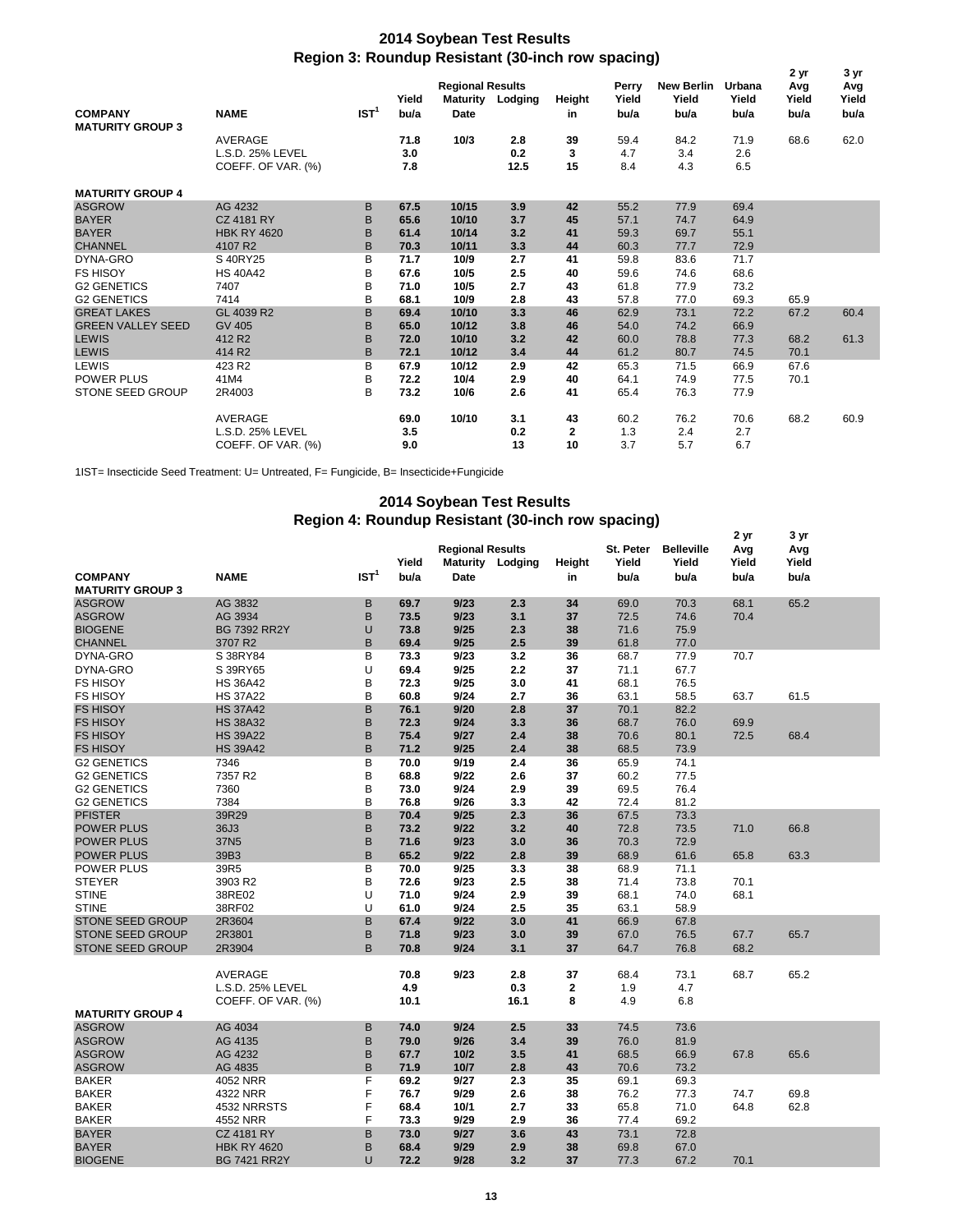## **Region 4: Roundup Resistant (30-inch row spacing) 2014 Soybean Test Results**

|                         |                    |                  |       |                         |         |        |           |                   | 2 yr  | 3 yr  |  |
|-------------------------|--------------------|------------------|-------|-------------------------|---------|--------|-----------|-------------------|-------|-------|--|
|                         |                    |                  |       | <b>Regional Results</b> |         |        | St. Peter | <b>Belleville</b> | Avg   | Avg   |  |
|                         |                    |                  | Yield | <b>Maturity</b>         | Lodging | Height | Yield     | Yield             | Yield | Yield |  |
| <b>COMPANY</b>          | <b>NAME</b>        | IST <sup>1</sup> | bu/a  | Date                    |         | in     | bu/a      | bu/a              | bu/a  | bu/a  |  |
| <b>MATURITY GROUP 4</b> |                    |                  |       |                         |         |        |           |                   |       |       |  |
| <b>CHANNEL</b>          | 4306 R2            | B                | 61.5  | 9/28                    | 3.0     | 38     | 68.3      | 54.8              | 65.2  | 63.8  |  |
| <b>CHANNEL</b>          | 4508 R2            | B                | 68.3  | 9/27                    | 3.1     | 41     | 66.4      | 70.1              |       |       |  |
| <b>DAIRYLAND</b>        | DSR-4330 R2Y       | B                | 70.8  | 9/29                    | 3.3     | 40     | 68.4      | 73.3              | 67.6  |       |  |
| <b>DAIRYLAND</b>        | DSR-4490 R2Y       | B                | 71.5  | 9/29                    | 3.7     | 37     | 74.0      | 69.1              |       |       |  |
| DYNA-GRO                | 39RY43             | B                | 75.8  | 9/29                    | 3.1     | 36     | 73.7      | 77.9              | 73.2  | 70.0  |  |
| DYNA-GRO                | S 40RY25           | B                | 73.5  | 9/28                    | 2.4     | 38     | 70.5      | 76.5              |       |       |  |
| DYNA-GRO                | S 42RS03           | B                | 66.5  | 9/28                    | 3.0     | 40     | 70.1      | 63.0              | 67.6  |       |  |
| DYNA-GRO                | S 43RY95           | B                | 69.1  | 9/27                    | 4.0     | 41     | 71.0      | 67.2              |       |       |  |
| <b>FS HISOY</b>         | <b>HS 40A42</b>    | B                | 74.9  | 9/27                    | 2.6     | 36     | 69.9      | 79.9              |       |       |  |
| <b>FS HISOY</b>         | <b>HS 42A12</b>    | B                | 76.8  | 9/29                    | 3.2     | 39     | 72.5      | 81.1              | 73.2  |       |  |
| <b>FS HISOY</b>         | <b>HS 43A42</b>    | B                | 74.9  | 9/25                    | 3.8     | 41     | 74.8      | 75.0              |       |       |  |
| <b>G2 GENETICS</b>      | 7407               | B                | 72.1  | 9/22                    | 2.9     | 39     | 77.6      | 66.6              |       |       |  |
| <b>G2 GENETICS</b>      | 7414               | B                | 71.8  | 9/27                    | 3.2     | 41     | 67.5      | 76.0              |       |       |  |
| <b>G2 GENETICS</b>      | 7436 R2            | B                | 74.1  | 9/28                    | 2.6     | 38     | 72.2      | 76.0              |       |       |  |
| <b>HOFFMAN</b>          | H 40-15 CR2        | B                | 70.7  | 10/1                    | 2.3     | 36     | 66.4      | 75.1              |       |       |  |
| <b>HOFFMAN</b>          | H 43-14 CR2        | B                | 70.5  | 9/30                    | 3.3     | 38     | 70.3      | 70.8              | 68.2  |       |  |
| <b>HOFFMAN</b>          | H 45-15 CR2        | B                | 75.5  | 10/1                    | 3.2     | 40     | 75.6      | 75.3              |       |       |  |
| <b>MERSCHMAN</b>        | DENVER 1540RR2     | B                | 70.3  | 9/26                    | 2.7     | 37     | 68.8      | 71.9              |       |       |  |
| <b>MERSCHMAN</b>        | MEMPHIS 1243RR2Y   | B                | 78.5  | 9/29                    | 2.8     | 37     | 72.7      | 84.3              | 74.8  | 71.2  |  |
| <b>MERSCHMAN</b>        | NASHVILLE 1547RR2Y | B                | 72.7  | 10/1                    | 3.1     | 40     | 71.7      | 73.6              |       |       |  |
| <b>MERSCHMAN</b>        | PHOENIX 1545RR2    | B                | 75.7  | 10/2                    | 3.1     | 42     | 78.3      | 73.2              |       |       |  |
| <b>MERSCHMAN</b>        | RICHMOND 1442RR2   | B                | 77.7  | 10/2                    | 3.1     | 40     | 73.2      | 82.2              | 74.4  |       |  |
| <b>PFISTER</b>          | 43R29              | B                | 78.4  | 9/29                    | 3.0     | 38     | 73.9      | 82.8              |       |       |  |
| <b>PFISTER</b>          | 45R22              | B                | 73.0  | 9/29                    | 3.7     | 33     | 71.3      | 74.8              |       |       |  |
| <b>POWER PLUS</b>       | 41M4               | B                | 74.7  | 9/24                    | 2.9     | 35     | 75.5      | 73.9              | 71.7  |       |  |
| <b>STEYER</b>           | 4002 R2            | B                | 73.2  | 9/26                    | 2.4     | 37     | 72.2      | 74.2              |       |       |  |
| <b>STEYER</b>           | 4203 R2            | B                | 75.0  | 9/29                    | 2.7     | 35     | 71.7      | 78.4              | 72.7  |       |  |
| <b>STINE</b>            | 40RF22             | U                | 74.7  | 9/26                    | 2.7     | 38     | 76.2      | 73.2              |       |       |  |
| <b>STINE</b>            | 43RE02             | U                | 75.9  | 9/29                    | 2.8     | 38     | 71.8      | 79.9              | 72.5  |       |  |
| STONE SEED GROUP        | 2R4003             | B                | 73.7  | 9/25                    | 2.4     | 38     | 71.0      | 76.4              | 70.9  | 67.6  |  |
| <b>STONE SEED GROUP</b> | 2R4204             | B                | 78.5  | 10/2                    | 3.3     | 41     | 76.7      | 80.3              | 72.9  |       |  |
| <b>STONE SEED GROUP</b> | 2R4302             | B                | 80.2  | 9/29                    | 2.9     | 39     | 77.0      | 83.5              | 74.0  | 71.1  |  |
| <b>STONE SEED GROUP</b> | 2R4415-SR          | B                | 72.4  | 9/28                    | 3.1     | 37     | 69.7      | 75.1              |       |       |  |
|                         |                    |                  |       |                         |         |        |           |                   |       |       |  |
|                         | AVERAGE            |                  | 73.1  | 9/28                    | 3.0     | 38     | 72.3      | 74.0              | 70.9  | 67.7  |  |
|                         | L.S.D. 25% LEVEL   |                  | 4.9   |                         | 0.4     | 2      | 2.8       | 2.9               |       |       |  |
|                         | COEFF. OF VAR. (%) |                  | 9.9   |                         | 18.5    | 9      | 4.1       | 7.1               |       |       |  |

1IST= Insecticide Seed Treatment: U= Untreated, F= Fungicide, B= Insecticide+Fungicide

## **2014 Soybean Test Results Region 5: Roundup Resistant (30-inch row spacing)**

|                            |                    |                  |              |                         |            |          |                 |              | 2 yr  | 3 yr  |
|----------------------------|--------------------|------------------|--------------|-------------------------|------------|----------|-----------------|--------------|-------|-------|
|                            |                    |                  |              | <b>Regional Results</b> |            |          | <b>Elkville</b> | Harrisburg   | Avg   | Avg   |
|                            |                    |                  | Yield        | <b>Maturity Lodging</b> |            | Height   | Yield           | Yield        | Yield | Yield |
| <b>COMPANY</b>             | <b>NAME</b>        | IST <sup>1</sup> | bu/a         | Date                    |            | in       | bu/a            | bu/a         | bu/a  | bu/a  |
| <b>MATURITY GROUP 3</b>    |                    |                  |              |                         |            |          |                 |              |       |       |
| <b>ASGROW</b>              | AG 3934            | B                | 72.2         | 9/20                    | 2.0        | 34       | 69.0            | 75.3         |       |       |
| <b>CHANNEL</b><br>DYNA-GRO | 3707 R2            | B<br>B           | 71.6<br>68.1 | 9/24<br>9/22            | 1.8<br>1.8 | 38       | 68.1<br>67.4    | 75.1         |       |       |
| <b>DYNA-GRO</b>            | S 38RY84           | U                | 69.2         | 9/21                    | 1.8        | 35       | 65.8            | 68.9<br>72.5 | 73.1  |       |
| <b>G2 GENETICS</b>         | S 39RY65<br>7360   |                  | 71.0         | 9/22                    | 2.0        | 35<br>39 | 70.2            | 71.8         |       |       |
| <b>G2 GENETICS</b>         | 7384               | B<br>B           | 71.2         | 9/22                    | 2.2        | 40       | 68.6            | 73.9         |       |       |
| POWER PLUS                 | 37N <sub>5</sub>   | B                | 71.9         | 9/20                    | 2.1        | 37       | 67.5            | 76.2         |       |       |
| POWER PLUS                 | 39B3               | B                | 64.7         | 9/24                    | 2.0        | 41       | 65.7            | 63.6         |       |       |
| <b>POWER PLUS</b>          | 39R5               | B                | 70.9         | 9/21                    | 2.1        | 36       | 69.9            | 72.0         |       |       |
|                            |                    |                  |              |                         |            |          |                 |              |       |       |
|                            | AVERAGE            |                  | 69.9         | 9/21                    | 2.0        | 37       | 67.7            | 72.0         | 73.1  |       |
|                            | L.S.D. 25% LEVEL   |                  | 2.9          |                         | 0.2        | 3        | 1.7             | 1.9          |       |       |
|                            | COEFF. OF VAR. (%) |                  | 5.8          |                         | 17.1       | 10       | 4.6             | 4.7          |       |       |
| <b>MATURITY GROUP 4</b>    |                    |                  |              |                         |            |          |                 |              |       |       |
| <b>ASGROW</b>              | AG 4034            | B                | 64.8         | 9/24                    | 1.8        | 35       | 60.6            | 68.9         |       |       |
| <b>ASGROW</b>              | AG 4135            | B                | 69.1         | 9/24                    | 2.5        | 38       | 63.6            | 74.5         |       |       |
| <b>ASGROW</b>              | AG 4232            | B                | 61.4         | 10/5                    | 2.6        | 44       | 58.2            | 64.7         | 65.8  | 67.2  |
| <b>ASGROW</b>              | AG 4632            | B                | 63.3         | $10/2$                  | 2.5        | 47       | 59.6            | 66.9         | 66.2  | 66.5  |
| <b>ASGROW</b>              | AG 4934            | B                | 60.2         | 10/4                    | 2.2        | 48       | 60.1            | 60.2         |       |       |
| <b>BAKER</b>               | 4322 NRR           | F                | 63.5         | 9/27                    | 2.3        | 38       | 60.8            | 66.3         | 70.1  | 69.7  |
| <b>BAKER</b>               | 4732 NRR           | F                | 64.8         | 10/1                    | 2.1        | 42       | 61.0            | 68.7         | 68.4  | 67.5  |
| <b>BAKER</b>               | 4842 NRRSTS        | F                | 60.5         | 10/5                    | 2.7        | 41       | 62.9            | 58.1         | 66.1  |       |
| <b>BAKER</b>               | 4852 NRRSTS        | F                | 63.9         | 10/3                    | 2.3        | 45       | 64.5            | 63.3         |       |       |
| <b>BAYER</b>               | <b>CZ 4181 RY</b>  | B                | 64.8         | 9/25                    | 2.7        | 45       | 65.3            | 64.4         |       |       |
| <b>BAYER</b>               | <b>HBK RY 4620</b> | B                | 53.6         | 10/7                    | 2.3        | 38       | 52.6            | 54.6         |       |       |
| <b>CHANNEL</b>             | 4306 R2            | B                | 63.3         | 9/24                    | 2.2        | 42       | 63.7            | 62.9         | 68.7  | 67.4  |
| CHANNEL                    | 4508 R2            | B                | 66.7         | 9/29                    | 2.2        | 40       | 61.2            | 72.2         |       |       |
| DAIRYLAND                  | DSR-4490 R2Y       | B                | 65.7         | 10/5                    | 2.5        | 41       | 59.7            | 71.7         |       |       |
| <b>DAIRYLAND</b>           | DSR-4633 R2Y       | B                | 64.9         | 10/4                    | 2.4        | 44       | 57.1            | 72.7         | 68.7  |       |
| DYNA-GRO                   | 31RY45             | B                | 64.8         | 10/4                    | 2.6        | 44       | 61.3            | 68.4         | 67.9  | 67.1  |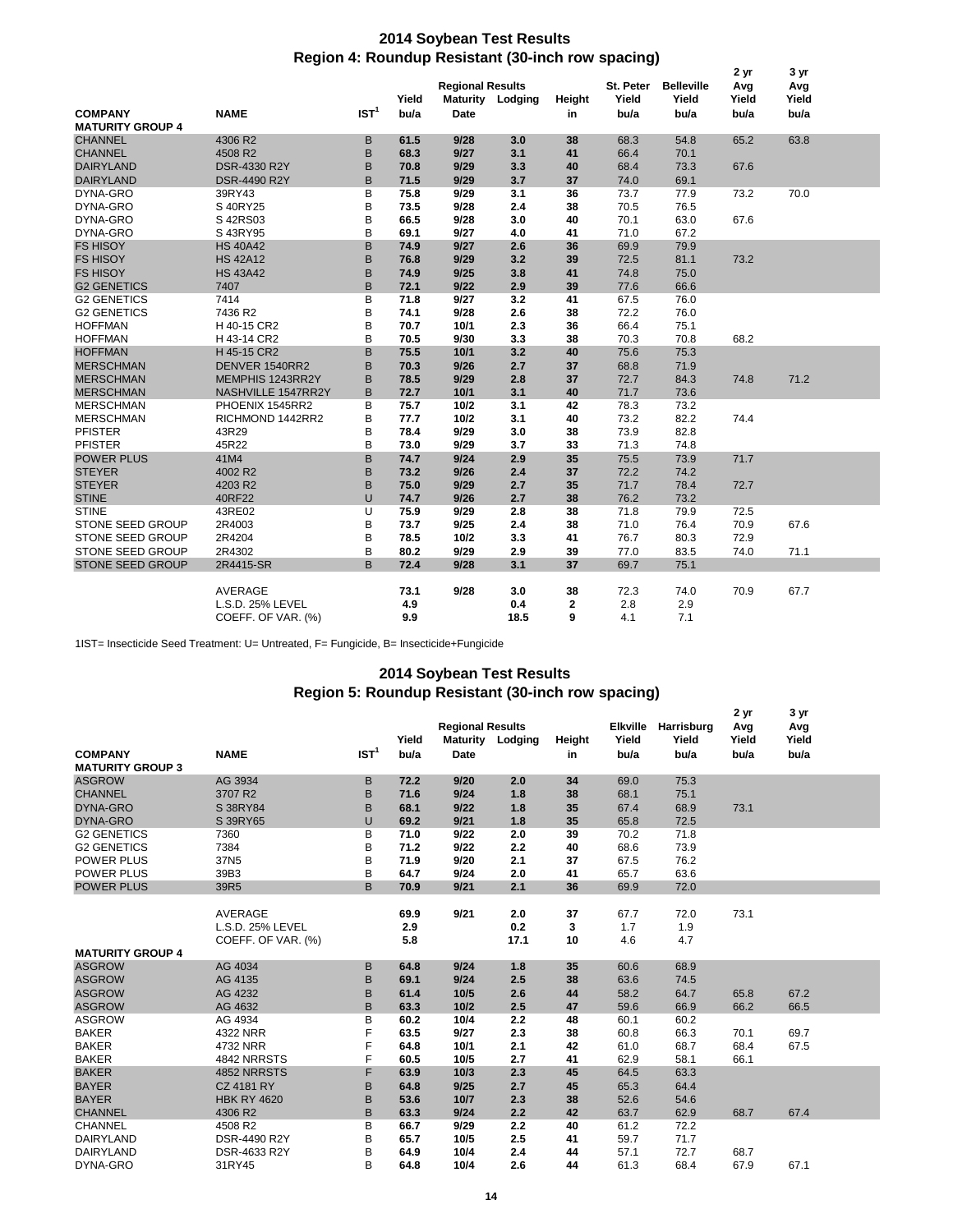## **2014 Soybean Test Results Region 5: Roundup Resistant (30-inch row spacing)**

|                         |                    |                  | <b>Regional Results</b> |                 |         | <b>Elkville</b> | Harrisburg 2 yr Avg |       | 3 yr Avg |       |  |
|-------------------------|--------------------|------------------|-------------------------|-----------------|---------|-----------------|---------------------|-------|----------|-------|--|
| <b>COMPANY</b>          |                    |                  | Yield                   | <b>Maturity</b> | Lodging | Height          | Yield               | Yield | Yield    | Yield |  |
| <b>MATURITY GROUP 4</b> | <b>NAME</b>        | IST <sup>1</sup> | bu/a                    | Date            |         | in              | bu/a                | bu/a  | bu/a     | bu/a  |  |
| <b>DYNA-GRO</b>         | 39RY43             | B                | 66.0                    | 9/28            | 2.2     | 37              | 60.3                | 71.8  | 70.9     | 70.5  |  |
| DYNA-GRO                | S 43RY95           | B                | 63.8                    | 10/4            | 2.9     | 45              | 58.5                | 69.1  |          |       |  |
| <b>DYNA-GRO</b>         | S 46RY85           | B                | 60.4                    | 9/29            | 2.5     | 42              | 58.3                | 62.5  |          |       |  |
| <b>FS HISOY</b>         | <b>HS 40A42</b>    | B                | 66.2                    | 9/27            | 2.1     | 35              | 64.7                | 67.6  |          |       |  |
| <b>FS HISOY</b>         | <b>HS 42A12</b>    | B                | 67.2                    | 9/28            | 2.4     | 38              | 61.8                | 72.6  | 71.1     | 70.7  |  |
| <b>FS HISOY</b>         | <b>HS 43A42</b>    | B                | 65.5                    | 9/28            | 2.3     | 42              | 60.6                | 70.4  |          |       |  |
| <b>FS HISOY</b>         | <b>HS 44A22</b>    | B                | 61.1                    | 9/27            | 1.9     | 34              | 60.3                | 61.8  | 66.4     | 65.7  |  |
| <b>FS HISOY</b>         | <b>HS 45A12</b>    | B                | 62.7                    | 10/5            | 2.8     | 41              | 59.5                | 65.9  | 66.0     | 66.7  |  |
| <b>FS HISOY</b>         | <b>HS 45A42</b>    | B                | 63.4                    | 9/30            | 2.7     | 40              | 59.1                | 67.7  |          |       |  |
| <b>FS HISOY</b>         | <b>HS 47A42</b>    | B                | 61.4                    | 10/5            | 2.5     | 45              | 63.7                | 59.2  |          |       |  |
| <b>FS HISOY</b>         | <b>HS 48A22</b>    | B                | 62.0                    | 10/5            | 2.8     | 42              | 63.8                | 60.2  | 64.8     | 65.2  |  |
| <b>FS HISOY</b>         | <b>HS 49A42</b>    | B                | 56.9                    | 10/5            | 2.5     | 44              | 59.4                | 54.3  |          |       |  |
| <b>G2 GENETICS</b>      | 7407               | B                | 63.5                    | 9/26            | 2.2     | 38              | 60.8                | 66.1  |          |       |  |
| <b>G2 GENETICS</b>      | 7414               | B                | 66.0                    | 9/29            | 2.6     | 39              | 62.8                | 69.2  |          |       |  |
| <b>G2 GENETICS</b>      | 7436 R2            | B                | 67.6                    | 10/2            | 2.3     | 45              | 65.0                | 70.1  |          |       |  |
| <b>G2 GENETICS</b>      | 7465               | B                | 65.1                    | 10/3            | 2.4     | 42              | 62.8                | 67.3  |          |       |  |
| <b>HOFFMAN</b>          | H 40-15 CR2        | B                | 64.3                    | 9/24            | 1.9     | 35              | 58.0                | 70.6  |          |       |  |
| <b>HOFFMAN</b>          | H 43-14 CR2        | B                | 65.7                    | 10/5            | 2.5     | 40              | 63.4                | 68.0  | 67.7     |       |  |
| <b>HOFFMAN</b>          | H 45-15 CR2        | B                | 63.5                    | 9/26            | 2.6     | 40              | 62.8                | 64.2  |          |       |  |
| <b>MERSCHMAN</b>        | DENVER 1540RR2     | B                | 67.2                    | 9/27            | 2.1     | 39              | 61.8                | 72.5  |          |       |  |
| <b>MERSCHMAN</b>        | MEMPHIS 1243RR2Y   | B                | 67.0                    | 10/2            | 2.2     | 39              | 61.2                | 72.8  | 71.9     | 71.3  |  |
| <b>MERSCHMAN</b>        | NASHVILLE 1547RR2Y | B                | 62.7                    | 10/4            | 2.1     | 45              | 60.3                | 65.0  |          |       |  |
| <b>MERSCHMAN</b>        | PHOENIX 1545RR2    | B                | 62.6                    | 9/30            | 2.8     | 45              | 61.9                | 63.3  |          |       |  |
| <b>MERSCHMAN</b>        | RICHMOND 1442RR2   | B                | 62.8                    | 9/30            | 2.1     | 41              | 59.3                | 66.3  | 67.3     |       |  |
| <b>PFISTER</b>          | 43R29              | B                | 69.5                    | 9/30            | 2.4     | 39              | 68.0                | 71.1  |          |       |  |
| <b>PFISTER</b>          | 45R22              | B                | 63.6                    | 10/6            | 2.8     | 40              | 62.5                | 64.7  |          |       |  |
| <b>POWER PLUS</b>       | 41M4               | B                | 66.2                    | 9/27            | 2.3     | 39              | 64.1                | 68.3  |          |       |  |
| <b>POWER PLUS</b>       | 46A5               | B                | 68.2                    | 10/1            | 2.5     | 42              | 64.2                | 72.1  |          |       |  |
| STONE SEED GROUP        | 2R4003             | B                | 68.3                    | 9/24            | 2.3     | 40              | 62.8                | 73.8  | 71.8     |       |  |
| <b>STONE SEED GROUP</b> | 2R4204             | B                | 64.1                    | 9/29            | 2.5     | 42              | 63.3                | 64.9  | 67.9     |       |  |
| STONE SEED GROUP        | 2R4302             | B                | 64.3                    | 10/1            | 2.5     | 38              | 63.6                | 64.9  | 69.7     | 69.3  |  |
| <b>STONE SEED GROUP</b> | 2R4415-SR          | B                | 65.1                    | 9/30            | 2.4     | 43              | 61.1                | 69.1  |          |       |  |
| <b>STONE SEED GROUP</b> | 2R4500 STS         | B                | 60.6                    | 10/3            | 2.3     | 40              | 60.7                | 60.5  | 65.1     | 66.0  |  |
| <b>STONE SEED GROUP</b> | 2R4903 STS         | B                | 64.0                    | 10/6            | 2.4     | 51              | 61.4                | 66.5  | 64.8     | 65.2  |  |
| STONE SEED GROUP        | 2R4915-SR          | B                | 57.2                    | 10/4            | 2.4     | 44              | 57.1                | 57.4  |          |       |  |
|                         |                    |                  |                         |                 |         |                 |                     |       |          |       |  |
|                         | AVERAGE            |                  | 64.0                    | 9/30            | 2.4     | 41              | 61.4                | 66.6  | 68.1     | 67.9  |  |
|                         | L.S.D. 25% LEVEL   |                  | 4.0                     |                 | 0.2     | 3               | 4.5                 | 3.3   |          |       |  |
|                         |                    |                  | 9.2                     |                 | 13.2    |                 | 7.7                 | 5.2   |          |       |  |
|                         | COEFF. OF VAR. (%) |                  |                         |                 |         | 9               |                     |       |          |       |  |

1IST= Insecticide Seed Treatment: U= Untreated, F= Fungicide, B= Insecticide+Fungicide

## **2014 Soybean Test Results Region 1: Conventional (30-inch row spacing)**

|                         | <b>Regional Results</b> |                  |       |             | Erie    | Mt. Morris   | <b>DeKalb</b> | 2 yr Avg | 3 yr Avg |       |       |
|-------------------------|-------------------------|------------------|-------|-------------|---------|--------------|---------------|----------|----------|-------|-------|
| <b>COMPANY</b>          |                         |                  | Yield | Maturity    | Lodging | Height       | Yield         | Yield    | Yield    | Yield | Yield |
| <b>MATURITY GROUP 2</b> | <b>NAME</b>             | IST <sup>1</sup> | bu/a  | <b>Date</b> |         | in           | bu/a          | bu/a     | bu/a     | bu/a  | bu/a  |
| <b>BAYER</b>            | <b>CZ 2810 LL</b>       | В                | 69.7  | $10/2$      | 2.9     | 36           | 68.6          | 69.5     | 71.1     |       |       |
| <b>EMERGE</b>           | e2993                   | U                | 65.5  | 9/28        | 2.8     | 33           | 62.2          | 68.8     | 65.6     | 66.3  |       |
| <b>FS HISOY</b>         | <b>HS 29C42</b>         | B                | 66.4  | 9/28        | 2.8     | 32           | 64.5          | 70.0     | 64.6     |       |       |
| <b>MERSCHMAN</b>        | CHIPPEWA 1523LL         | B                | 68.3  | 9/23        | 2.7     | 38           | 68.0          | 74.8     | 62.1     |       |       |
| <b>MERSCHMAN</b>        | COMANCHE 1426LL         | B                | 69.3  | 10/1        | 2.8     | 36           | 69.8          | 70.8     | 67.2     | 68.7  |       |
| <b>MERSCHMAN</b>        | MUNSEE 1520LL           | B                | 70.9  | 9/21        | 2.2     | 33           | 72.8          | 68.5     | 71.4     |       |       |
| <b>MERSCHMAN</b>        | SIOUX 1327LL            | B                | 70.7  | 10/2        | 2.9     | 40           | 72.2          | 72.0     | 67.9     | 67.9  | 65.2  |
| <b>PUBLIC</b>           | <b>DWIGHT</b>           | B                | 64.6  | 9/28        | 2.7     | 34           | 65.2          | 64.9     | 63.9     | 61.5  | 60.3  |
| <b>PUBLIC</b>           | <b>JACK</b>             | B                | 63.9  | 10/1        | 3.7     | 45           | 65.9          | 66.1     | 59.5     | 60.7  | 58.3  |
| <b>STINE</b>            | 23LF32                  | U                | 70.5  | 9/24        | 2.6     | 32           | 69.1          | 75.4     | 67.2     |       |       |
| <b>WILLIAMSFIELD</b>    | <b>ILLINI 2158 N</b>    | B                | 65.1  | 9/22        | 2.7     | 33           | 64.4          | 63.9     | 67.1     |       |       |
| <b>WILLIAMSFIELD</b>    | <b>ILLINI 2403 N</b>    | B                | 65.4  | 9/27        | 3.1     | 31           | 62.1          | 65.3     | 68.8     | 63.8  |       |
| <b>WILLIAMSFIELD</b>    | ILLINI 2643 N           | B                | 68.9  | 9/28        | 2.5     | 36           | 64.2          | 71.7     | 71.0     |       |       |
| WILLIAMSFIELD           | ILLINI 2696 N           | B                | 69.4  | 9/27        | 2.9     | 32           | 66.5          | 70.7     | 71.2     | 67.0  |       |
| <b>WILLIAMSFIELD</b>    | ILLINI 2880a            | B                | 70.7  | 9/28        | 2.7     | 34           | 71.8          | 68.9     | 71.6     | 67.9  | 65.2  |
| WILLIAMSFIELD           | ILLINI 6265 N           | B                | 70.5  | 9/26        | 2.9     | 34           | 68.2          | 70.5     | 73.0     | 66.7  | 65.7  |
|                         | AVERAGE                 |                  | 67.9  | 9/26        | 2.7     | 34           | 67.7          | 69.4     | 66.6     | 65.6  | 63.0  |
|                         | L.S.D. 25% LEVEL        |                  | 3.1   |             | 0.3     | $\mathbf{2}$ | 3.5           | 2.6      | 3.6      |       |       |
|                         | COEFF. OF VAR. (%)      |                  | 8.3   |             | 16.8    | 10           | 5.3           | 3.8      | 5.6      |       |       |
| <b>MATURITY GROUP 3</b> |                         |                  |       |             |         |              |               |          |          |       |       |
| <b>BAYER</b>            | CZ 3233 LL              | B                | 66.5  | 10/1        | 2.6     | 38           | 69.2          | 57.7     | 72.7     |       |       |
| <b>BAYER</b>            | CZ 3539 LL              | B                | 56.6  | 10/3        | 2.1     | 32           | 61.0          | 53.2     | 55.6     |       |       |
| <b>BAYER</b>            | CZ 3841 LL              | B                | 65.6  | 10/6        | 2.8     | 39           | 71.7          | 62.3     | 62.9     |       |       |
| <b>BAYER</b>            | CZ 3945 LL              | B                | 62.6  | 10/8        | 2.4     | 40           | 66.8          | 56.9     | 64.1     |       |       |
| <b>STINE</b>            | 31LE32                  | B                | 70.3  | 10/2        | 2.6     | 38           | 73.3          | 61.3     | 76.3     |       |       |
| <b>STINE</b>            | 36LE32                  | U                | 68.4  | 10/6        | 2.6     | 38           | 69.6          | 65.7     | 70.0     |       |       |
|                         | AVERAGE                 |                  | 65.0  | 10/5        | 2.5     | 38           | 68.6          | 59.5     | 66.9     |       |       |
|                         | L.S.D. 25% LEVEL        |                  | 3.5   |             | 0.2     | $\mathbf{2}$ | 2.0           | 2.2      | 2.0      |       |       |
|                         | COEFF. OF VAR. (%)      |                  | 9.2   |             | 17.1    | 9            | 5.0           | 6.6      | 5.3      |       |       |

1IST= Insecticide Seed Treatment: U= Untreated, F= Fungicide, B= Insecticide+Fungicide

**Varieties with an L (Liberty) designation in the variety name are GMO VARIETIES.**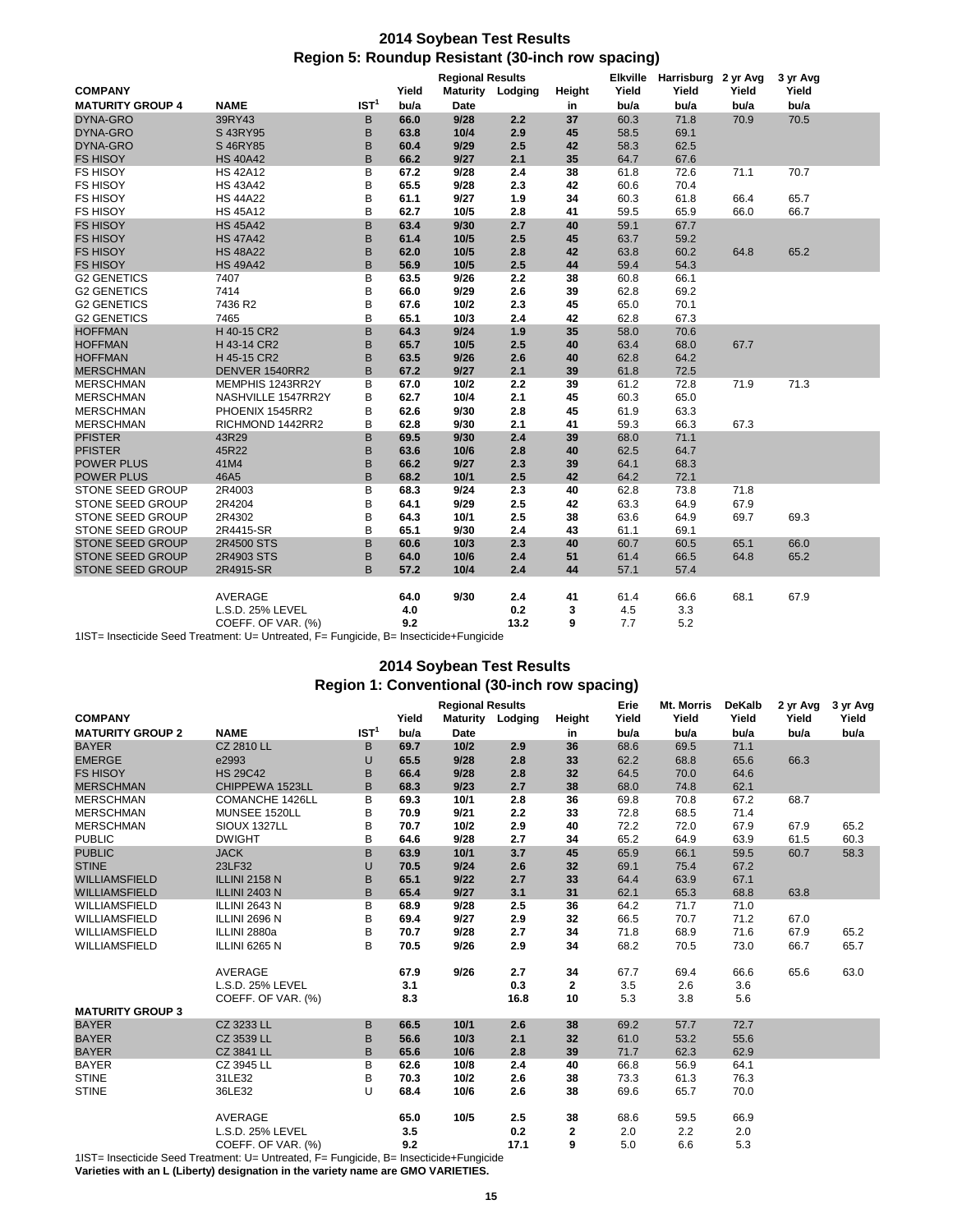## **2014 Soybean Test Results Region 2: Conventional (30-inch row spacing)**

|                                           |                      |                  |       |                         |                  |              |                           |       |        | 2 yr  | 3 yr  |
|-------------------------------------------|----------------------|------------------|-------|-------------------------|------------------|--------------|---------------------------|-------|--------|-------|-------|
|                                           |                      |                  | Yield | <b>Regional Results</b> |                  |              | <b>Monmouth Goodfield</b> |       | Dwight | Avg   | Avg   |
|                                           |                      | IST <sup>1</sup> |       |                         | Maturity Lodging | Height       | Yield                     | Yield | Yield  | Yield | Yield |
| <b>COMPANY</b><br><b>MATURITY GROUP 2</b> | <b>NAME</b>          |                  | bu/a  | <b>Date</b>             |                  | in           | bu/a                      | bu/a  | bu/a   | bu/a  | bu/a  |
| <b>EMERGE</b>                             | e2993                | U                | 60.9  | 9/23                    | 2.4              | 34           | 57.9                      | 63.7  | 61.0   | 66.0  |       |
| <b>FS HISOY</b>                           | <b>HS 29C42</b>      | B                | 64.6  | 9/22                    | 2.4              | 33           | 58.4                      | 70.2  | 65.3   |       |       |
| <b>MERSCHMAN</b>                          | SIOUX 1327LL         | B                | 69.8  | 9/26                    | 2.8              | 39           | 66.3                      | 70.9  | 72.2   |       |       |
| <b>PRAIRIE HYBRIDS</b>                    | IP2991               | B                | 62.0  | 9/22                    | 2.1              | 36           | 51.9                      | 64.0  | 70.2   | 64.2  | 62.8  |
| <b>PUBLIC</b>                             | <b>DWIGHT</b>        | B                | 63.8  | 9/22                    | 2.6              | 36           | 56.7                      | 62.5  | 72.2   | 61.8  | 59.7  |
| <b>PUBLIC</b>                             | <b>JACK</b>          | B                | 61.1  | 9/26                    | 3.6              | 49           | 56.9                      | 59.5  | 66.9   | 62.3  | 58.6  |
| WILLIAMSFIELD                             | ILLINI 2158 N        | B                | 63.4  | 9/14                    | 3.1              | 34           | 59.3                      | 65.7  | 65.2   |       |       |
| WILLIAMSFIELD                             | <b>ILLINI 2403 N</b> | B                | 68.2  | 9/21                    | 3.0              | 31           | 66.5                      | 67.5  | 70.7   | 64.7  |       |
| WILLIAMSFIELD                             | ILLINI 2643 N        | B                | 68.6  | 9/19                    | 2.5              | 37           | 62.0                      | 66.7  | 77.1   |       |       |
| <b>WILLIAMSFIELD</b>                      | ILLINI 2696 N        | B                | 69.2  | 9/20                    | 3.3              | 34           | 61.7                      | 70.3  | 75.7   | 70.8  |       |
| WILLIAMSFIELD                             | ILLINI 2880a         | B                | 67.1  | 9/21                    | 2.9              | 35           | 59.3                      | 67.8  | 74.3   | 70.1  | 67.3  |
| WILLIAMSFIELD                             | ILLINI 6265 N        | B                | 67.7  | 9/20                    | 2.9              | 34           | 61.9                      | 65.2  | 76.1   | 69.5  | 66.6  |
|                                           | AVERAGE              |                  | 65.5  | 9/21                    | 2.8              | 36           | 59.9                      | 66.2  | 70.6   | 66.2  | 63.0  |
|                                           | L.S.D. 25% LEVEL     |                  | 3.2   |                         | 0.2              | $\mathbf 2$  | 2.1                       | 1.9   | 2.6    |       |       |
|                                           | COEFF. OF VAR. (%)   |                  | 8.8   |                         | 11.8             | 11           | 6.3                       | 5.2   | 6.6    |       |       |
|                                           |                      |                  |       |                         |                  |              |                           |       |        |       |       |
| <b>MATURITY GROUP 3</b>                   |                      |                  |       |                         |                  |              |                           |       |        |       |       |
| <b>ASGROW</b>                             | A 3253               | B                | 65.4  | 9/24                    | 2.6              | 37           | 50.5                      | 77.0  | 68.7   | 68.2  | 66.9  |
| <b>ASGROW</b>                             | A 3555               | B                | 62.3  | 9/27                    | 2.6              | 39           | 53.6                      | 67.5  | 65.7   | 64.9  | 66.5  |
| <b>BAYER</b>                              | CZ 3233 LL           | B                | 64.4  | 9/25                    | 2.4              | 37           | 50.9                      | 77.6  | 64.6   |       |       |
| <b>BAYER</b>                              | CZ 3539 LL           | B                | 46.3  | 9/24                    | 1.9              | 32           | 29.5                      | 52.2  | 57.1   |       |       |
| <b>BAYER</b>                              | CZ 3841 LL           | B                | 58.6  | 9/30                    | 2.7              | 40           | 42.8                      | 69.4  | 63.5   |       |       |
| <b>BAYER</b>                              | CZ 3945 LL           | в                | 66.0  | 10/5                    | 2.7              | 40           | 54.6                      | 74.2  | 69.3   |       |       |
| <b>EMERGE</b>                             | 348.TCS              | U                | 51.8  | 9/27                    | 2.5              | 37           | 34.2                      | 59.3  | 61.9   | 61.4  | 61.5  |
| <b>EMERGE</b>                             | e3494                | U                | 54.4  | 9/29                    | 2.4              | 34           | 31.2                      | 69.7  | 62.2   |       |       |
| <b>EMERGE</b>                             | e3553                | U                | 48.0  | 10/1                    | 2.3              | 37           | 37.3                      | 53.5  | 53.2   |       |       |
| <b>EMERGE</b>                             | e3692                | U                | 57.0  | 9/28                    | 2.7              | 36           | 41.2                      | 65.1  | 64.6   |       |       |
| <b>EMERGE</b>                             | e3782 S              | U                | 56.2  | 10/1                    | 2.5              | 37           | 41.9                      | 58.1  | 68.8   |       |       |
| <b>FS HISOY</b>                           | <b>HS 34C90</b>      | B                | 56.9  | 9/27                    | 2.6              | 35           | 38.9                      | 65.7  | 66.1   |       |       |
| <b>FS HISOY</b>                           | <b>HS 38L32</b>      | B                | 63.8  | 10/2                    | 2.3              | 37           | 46.9                      | 71.2  | 73.2   | 66.1  |       |
| <b>FS HISOY</b>                           | <b>HS 39C42</b>      | B                | 68.7  | 10/8                    | 2.8              | 35           | 56.3                      | 79.0  | 70.7   |       |       |
| <b>MERSCHMAN</b>                          | ADAMS 1434LL         | B                | 68.3  | 9/30                    | 2.5              | 36           | 62.4                      | 77.5  | 65.0   | 69.9  |       |
| <b>MERSCHMAN</b>                          | FILMORE 1534LL       | B                | 63.6  | 9/29                    | 2.3              | 33           | 55.2                      | 70.8  | 64.8   |       |       |
| <b>MERSCHMAN</b>                          | GRANT 1536LL         | B                | 56.1  | 9/30                    | 2.3              | 37           | 39.6                      | 63.5  | 65.2   |       |       |
| <b>MERSCHMAN</b>                          | JEFFERSON 1436LL     | B                | 57.7  | 9/28                    | 2.2              | 34           | 39.5                      | 64.6  | 69.1   | 62.9  |       |
| <b>MERSCHMAN</b>                          | MADISON 1539LL       | B                | 64.1  | 10/3                    | 2.7              | 36           | 49.0                      | 71.0  | 72.4   |       |       |
| <b>MERSCHMAN</b>                          | MCKINLEY 1531LL      | B                | 66.5  | 9/26                    | 2.4              | 37           | 59.1                      | 73.2  | 67.2   |       |       |
| <b>MERSCHMAN</b>                          | MONROE 1536LL        | B                | 61.9  | 10/1                    | 2.7              | 39           | 50.5                      | 68.4  | 66.8   |       |       |
| <b>MERSCHMAN</b>                          | TRUMAN 1438LL        | B                | 59.1  | 10/5                    | 2.8              | 38           | 56.6                      | 63.8  | 56.8   | 63.5  |       |
| PRAIRIE HYBRIDS                           | IP3891               | B                | 51.7  | 10/3                    | 2.8              | 42           | 29.5                      | 66.0  | 59.5   | 60.3  |       |
| <b>STINE</b>                              | 34LF22               | U                | 58.5  | 9/29                    | 2.6              | 41           | 43.8                      | 65.5  | 66.3   |       |       |
| <b>STINE</b>                              | 35LF22               | U                | 65.0  | 10/3                    | 2.7              | 38           | 57.5                      | 68.5  | 68.9   |       |       |
| <b>STINE</b>                              | 38LE02               | U                | 68.4  | 9/29                    | 2.5              | 36           | 56.5                      | 72.8  | 76.0   |       |       |
| <b>STINE</b>                              | 39LF22               | U                | 66.2  | 10/3                    | 2.5              | 36           | 56.5                      | 75.8  | 66.2   |       |       |
| <b>SUN PRAIRIE</b>                        | SP 3023 N            | U                | 57.3  | 9/24                    | 2.0              | 34           | 48.2                      | 66.9  | 56.9   |       |       |
|                                           | AVERAGE              |                  | 60.1  | 9/30                    | 2.5              | 37           | 46.9                      | 68.1  | 65.4   | 64.6  | 64.9  |
|                                           | L.S.D. 25% LEVEL     |                  | 4.8   |                         | 0.2              | $\mathbf{2}$ | 5.6                       | 2.6   | 3.7    |       |       |
|                                           | COEFF. OF VAR. (%)   |                  | 14.7  |                         | 14.3             | 9            | 12.5                      | 6.8   | 5.9    |       |       |
|                                           |                      |                  |       |                         |                  |              |                           |       |        |       |       |

1IST= Insecticide Seed Treatment: U= Untreated, F= Fungicide, B= Insecticide+Fungicide **Varieties with an L (Liberty) designation in the variety name are GMO VARIETIES.**

## **2014 Soybean Test Results Region 3: Conventional (30-inch row spacing)**

|                         |                    |                  |       |                         |         | <u>.</u>     |       |                   | 2 yr   | 3 yr  |       |
|-------------------------|--------------------|------------------|-------|-------------------------|---------|--------------|-------|-------------------|--------|-------|-------|
|                         |                    |                  |       | <b>Regional Results</b> |         |              | Perry | <b>New Berlin</b> | Urbana | Avg   | Avg   |
|                         |                    |                  | Yield | <b>Maturity</b>         | Lodging | Height       | Yield | Yield             | Yield  | Yield | Yield |
| <b>COMPANY</b>          | <b>NAME</b>        | IST <sup>1</sup> | bu/a  | Date                    |         | in           | bu/a  | bu/a              | bu/a   | bu/a  | bu/a  |
| <b>MATURITY GROUP 2</b> |                    |                  |       |                         |         |              |       |                   |        |       |       |
| <b>PRAIRIE HYBRIDS</b>  | <b>IP2991</b>      | B                | 60.2  | 9/24                    | 2.5     | 38           | 50.1  | 69.0              | 61.4   | 57.9  | 52.0  |
| <b>PUBLIC</b>           | <b>DWIGHT</b>      | B                | 60.8  | 9/21                    | 3.1     | 36           | 50.2  | 73.7              | 58.6   | 56.9  | 49.5  |
| <b>PUBLIC</b>           | <b>JACK</b>        | B                | 56.9  | 9/25                    | 4.1     | 44           | 46.7  | 64.4              | 59.6   | 53.5  | 46.2  |
| <b>WILLIAMSFIELD</b>    | ILLINI 2643 N      | B                | 71.0  | 9/21                    | 2.6     | 36           | 60.7  | 79.4              | 73.0   |       |       |
| <b>WILLIAMSFIELD</b>    | ILLINI 2696 N      | в                | 72.8  | 9/20                    | 3.3     | 36           | 61.2  | 83.0              | 74.2   | 68.0  |       |
| <b>WILLIAMSFIELD</b>    | ILLINI 2880a       | В                | 70.1  | 9/23                    | 3.2     | 36           | 61.6  | 79.8              | 68.8   | 67.6  | 58.2  |
| <b>WILLIAMSFIELD</b>    | ILLINI 6265 N      | в                | 71.3  | 9/24                    | 3.4     | 37           | 57.3  | 83.1              | 73.4   | 65.6  | 57.9  |
|                         | AVERAGE            |                  | 66.2  | 9/23                    | 3.2     | 38           | 55.4  | 76.1              | 67.0   | 61.6  | 52.8  |
|                         | L.S.D. 25% LEVEL   |                  | 2.2   |                         | 0.3     | $\mathbf{2}$ | 1.7   | 1.4               | 2.5    |       |       |
|                         | COEFF. OF VAR. (%) |                  | 5.9   |                         | 14.4    | 11           | 5.3   | 3.1               | 6.6    |       |       |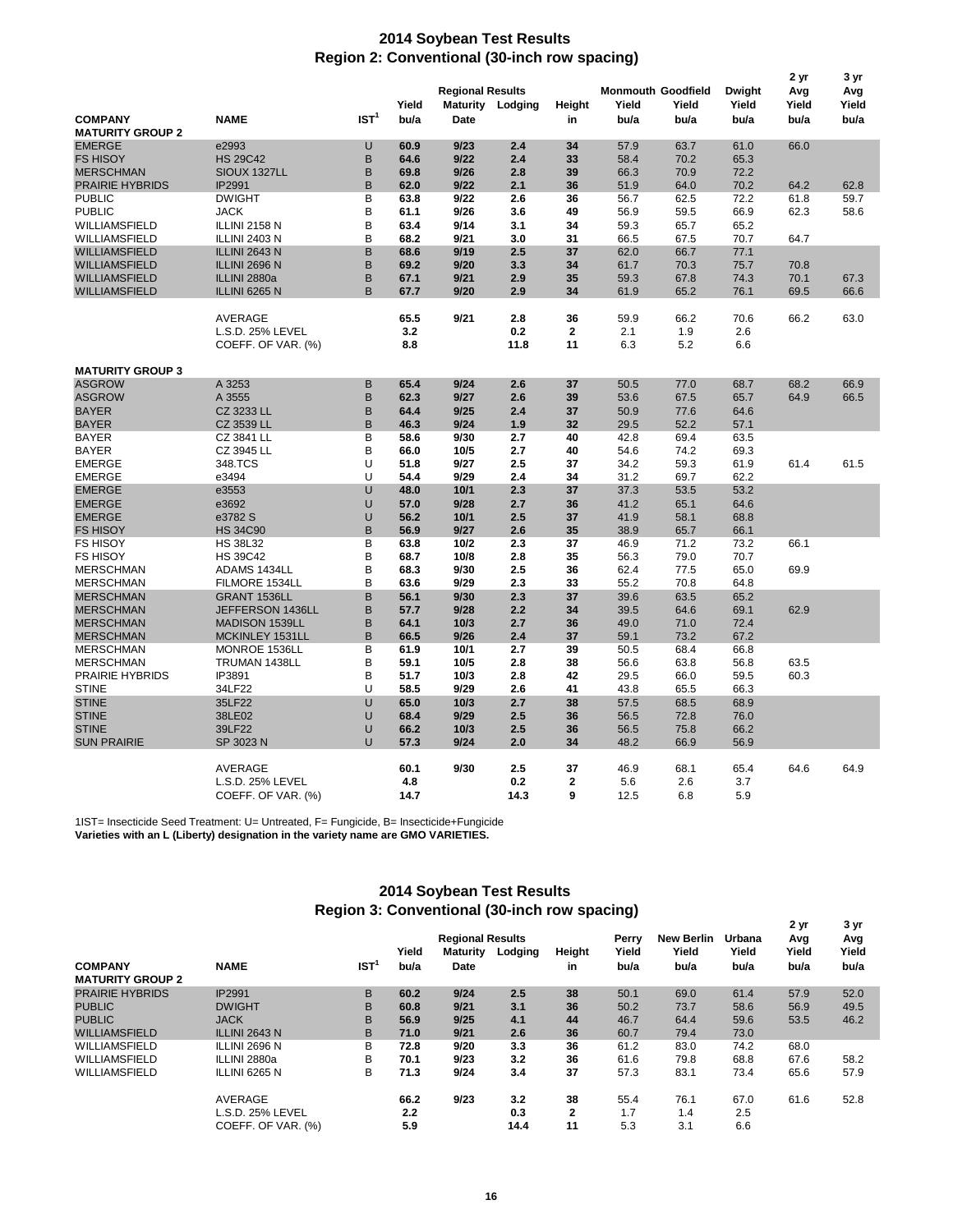## **2014 Soybean Test Results Region 3: Conventional (30-inch row spacing)**

| 2 yr                    |                      |                  |              |                         |                  |              |              | 3 yr              |        |       |       |
|-------------------------|----------------------|------------------|--------------|-------------------------|------------------|--------------|--------------|-------------------|--------|-------|-------|
|                         |                      |                  |              | <b>Regional Results</b> |                  |              | Perry        | <b>New Berlin</b> | Urbana | Avg   | Avg   |
|                         |                      |                  | Yield        |                         | Maturity Lodging | Height       | Yield        | Yield             | Yield  | Yield | Yield |
| <b>COMPANY</b>          | <b>NAME</b>          | IST <sup>1</sup> | bu/a         | <b>Date</b>             |                  | in           | bu/a         | bu/a              | bu/a   | bu/a  | bu/a  |
| <b>MATURITY GROUP 3</b> |                      |                  |              |                         |                  |              |              |                   |        |       |       |
| <b>ASGROW</b>           | A 3555               | в                | 66.6         | 9/28                    | 3.0              | 39           | 56.7         | 80.0              | 63.0   | 64.4  | 58.2  |
| <b>BAYER</b>            | CZ 3233 LL           | B                | 69.3         | 9/25                    | 3.2              | 39           | 51.3         | 81.1              | 75.5   |       |       |
| <b>BAYER</b>            | CZ 3539 LL           | B                | 61.9         | 9/26                    | 2.4              | 33           | 46.4         | 75.5              | 63.9   |       |       |
| <b>BAYER</b>            | CZ 3841 LL           | B                | 69.8         | 10/1                    | 3.0              | 38           | 55.3         | 81.1              | 73.1   |       |       |
| <b>BAYER</b>            | CZ 3945 LL           | В                | 64.9         | 10/3                    | 2.8              | 39           | 52.1         | 75.7              | 66.7   |       |       |
| DYNA-GRO                | S 3305 N             | B                | 72.0         | 9/27                    | 3.7              | 39           | 57.7         | 82.1              | 76.1   |       |       |
| DYNA-GRO                | S 35LS15             | B                | 72.9         | 9/29                    | 2.5              | 38           | 57.0         | 84.0              | 77.6   |       |       |
| DYNA-GRO                | S 38LL54             | B                | 71.8         | 10/2                    | 2.4              | 39           | 57.1         | 83.1              | 75.2   |       |       |
| <b>EMERGE</b>           | 348.TCS              | U                | 58.8         | 9/27                    | 2.9              | 40           | 45.7         | 67.4              | 63.3   | 61.7  | 56.8  |
| <b>EMERGE</b>           | e3494                | U                | 63.5         | 9/30                    | 2.6              | 36           | 48.5         | 71.0              | 71.1   |       |       |
| <b>EMERGE</b>           | e3553                | U                | 58.9         | 9/30                    | 2.5              | 40           | 42.3         | 71.4              | 63.0   | 60.6  |       |
| <b>EMERGE</b>           | e3692                | U                | 59.6         | 9/27                    | 2.6              | 38           | 44.5         | 64.6              | 69.7   | 62.5  | 56.8  |
| <b>EMERGE</b>           | e3782 S              | U                | 62.8         | 10/3                    | 2.9              | 40           | 52.8         | 76.5              | 59.0   | 62.4  | 57.1  |
| <b>FS HISOY</b>         | <b>HS 38L32</b>      | B                | 72.0         | 9/30                    | 2.6              | 38           | 57.8         | 82.6              | 75.5   | 67.1  |       |
| <b>FS HISOY</b>         | <b>HS 39C42</b>      | B                | 71.8         | 10/7                    | 3.1              | 40           | 56.4         | 85.9              | 73.1   |       |       |
| <b>HOBLIT</b>           | 384 LL               | B                | 73.7         | 10/1                    | 2.5              | 39           | 62.5         | 85.2              | 73.3   | 69.1  |       |
| <b>MERSCHMAN</b>        | ADAMS 1434LL         | B                | 75.3         | 9/29                    | 2.6              | 38           | 59.2         | 89.3              | 77.4   | 71.7  |       |
| <b>MERSCHMAN</b>        | FILMORE 1534LL       | B                | 69.4         | 9/27                    | 2.7              | 33           | 60.5         | 77.5              | 70.2   |       |       |
| <b>MERSCHMAN</b>        | GRANT 1536LL         | B                | 65.9         | 10/1                    | 2.9              | 36           | 56.8         | 71.6              | 69.3   |       |       |
| <b>MERSCHMAN</b>        | JEFFERSON 1436LL     | B                | 68.6         | 9/30                    | 2.4              | 37           | 54.6         | 86.7              | 64.5   | 66.1  |       |
|                         |                      | B                |              | 10/3                    | 2.9              | 39           |              |                   |        |       |       |
| <b>MERSCHMAN</b>        | MADISON 1539LL       | B                | 69.0<br>71.4 |                         | 3.2              |              | 61.8         | 79.2              | 65.9   |       |       |
| <b>MERSCHMAN</b>        | MCKINLEY 1531LL      | B                | 66.7         | 9/26<br>10/1            | 3.0              | 39           | 60.1<br>60.4 | 82.7              | 71.4   |       |       |
| <b>MERSCHMAN</b>        | MONROE 1536LL        |                  |              |                         |                  | 39           |              | 77.2              | 62.4   |       |       |
| <b>MERSCHMAN</b>        | TRUMAN 1438LL        | В                | 61.8         | 10/1                    | 3.2              | 41           | 52.7         | 71.7              | 60.9   | 62.2  |       |
| <b>PRAIRIE HYBRIDS</b>  | IP3502               | B<br>B           | 61.0         | 10/3                    | 3.1              | 43           | 48.2         | 73.6              | 61.2   | 60.3  | 53.5  |
| <b>PRAIRIE HYBRIDS</b>  | IP3891               |                  | 60.3         | 10/4                    | 3.2              | 45           | 45.5         | 70.9              | 64.6   | 60.9  | 56.8  |
| <b>PUBLIC</b>           | <b>MAVERICK</b>      | B                | 56.6         | 10/4                    | 3.9              | 48           | 46.1         | 62.1              | 61.7   | 55.8  | 50.0  |
| <b>PUBLIC</b>           | <b>WILLIAMS 82</b>   | B                | 48.4         | 10/1                    | 3.6              | 43           | 39.8         | 55.7              | 49.8   | 46.7  | 43.3  |
| <b>STINE</b>            | 31LE32               | B                | 72.0         | 9/26                    | 3.2              | 42           | 60.6         | 78.2              | 77.2   |       |       |
| <b>STINE</b>            | 34LF22               | U                | 65.8         | 9/28                    | 2.8              | 41           | 56.7         | 72.0              | 68.7   |       |       |
| <b>STINE</b>            | 36LE32               | U                | 71.0         | 10/1                    | 2.6              | 38           | 55.1         | 88.6              | 69.4   |       |       |
| <b>SUN PRAIRIE</b>      | SP 3623 N            | U                | 61.4         | 10/2                    | 2.7              | 40           | 48.2         | 71.8              | 64.1   |       |       |
| <b>WILLIAMSFIELD</b>    | ILLINI 3118 N        | B                | 62.7         | 9/25                    | 3.5              | 38           | 46.0         | 74.9              | 67.2   |       |       |
| <b>WILLIAMSFIELD</b>    | ILLINI 3222 N        | B                | 67.1         | 9/23                    | 3.3              | 35           | 55.2         | 73.2              | 72.8   |       |       |
| <b>WILLIAMSFIELD</b>    | <b>ILLINI 3255 N</b> | B                | 69.8         | 9/23                    | 2.9              | 37           | 58.4         | 81.9              | 69.1   |       |       |
| <b>WILLIAMSFIELD</b>    | ILLINI 3264 N        | B                | 69.2         | 9/27                    | 2.2              | 31           | 53.2         | 84.1              | 70.4   |       |       |
| WILLIAMSFIELD           | ILLINI 3271 N        | B                | 70.2         | 9/24                    | 2.5              | 37           | 57.5         | 79.8              | 73.3   |       |       |
| WILLIAMSFIELD           | ILLINI 3279 N        | B                | 71.0         | 9/28                    | 3.2              | 39           | 58.8         | 79.1              | 75.0   |       |       |
| WILLIAMSFIELD           | ILLINI 3455 N        | B                | 68.5         | 9/25                    | 3.0              | 35           | 57.9         | 77.4              | 70.3   |       |       |
| WILLIAMSFIELD           | ILLINI 3477 N        | B                | 66.6         | 9/28                    | 3.4              | 40           | 49.7         | 78.0              | 72.0   | 64.8  | 59.4  |
| <b>WILLIAMSFIELD</b>    | ILLINI 3613 N        | B                | 70.4         | 9/28                    | 3.2              | 40           | 57.2         | 81.9              | 71.9   |       |       |
| <b>WILLIAMSFIELD</b>    | ILLINI 3754 N        | B                | 62.4         | 10/2                    | 3.3              | 40           | 51.4         | 76.6              | 59.2   |       |       |
| <b>WILLIAMSFIELD</b>    | ILLINI 3849 N        | B                | 74.5         | 9/29                    | 2.8              | 36           | 59.5         | 85.9              | 78.0   | 70.3  |       |
| WILLIAMSFIELD           | ILLINI 3880 B        | B                | 66.2         | 10/7                    | 3.0              | 41           | 55.0         | 81.3              | 62.2   | 65.8  | 58.5  |
|                         |                      |                  |              |                         |                  |              |              |                   |        |       |       |
|                         | <b>AVERAGE</b>       |                  | 66.8         | 9/29                    | 2.9              | 39           | 54.0         | 77.6              | 68.7   | 63.1  | 55.1  |
|                         | L.S.D. 25% LEVEL     |                  | 3.6          |                         | 0.2              | $\mathbf{2}$ | 3.5          | 3.6               | 2.2    |       |       |
|                         | COEFF. OF VAR. (%)   |                  | 9.8          |                         | 15.6             | 10           | 6.9          | 4.9               | 5.9    |       |       |
|                         |                      |                  |              |                         |                  |              |              |                   |        |       |       |
| <b>MATURITY GROUP 4</b> |                      |                  |              |                         |                  |              |              |                   |        |       |       |
| <b>BAYER</b>            | CZ 4105 LL           | B                | 64.5         | 10/9                    | 2.9              | 40           | 57.6         | 73.3              | 62.5   |       |       |
| <b>FS HISOY</b>         | <b>HS 41L42</b>      | В                | 66.2         | 10/10                   | 3.0              | 38           | 55.8         | 75.0              | 67.8   |       |       |
| <b>FS HISOY</b>         | <b>HS 43C42</b>      | В                | 62.9         | 10/12                   | 3.7              | 43           | 50.4         | 73.7              | 64.6   |       |       |
| <b>HOBLIT</b>           | 405 LL               | B                | 68.7         | 10/6                    | 3.1              | 37           | 62.4         | 81.0              | 62.7   |       |       |
|                         |                      |                  |              |                         |                  |              |              |                   |        |       |       |
|                         | AVERAGE              |                  | 66.4         | 10/10                   | 3.2              | 40           | 56.6         | 76.7              | 65.8   |       |       |
|                         | L.S.D. 25% LEVEL     |                  | 3.5          |                         | 0.3              | $\mathbf{2}$ | 2.3          | 2.4               | 2.1    |       |       |
|                         | COEFF. OF VAR. (%)   |                  | 8.9          |                         | 14.1             | 10           | 6.9          | 5.5               | 5.6    |       |       |

1IST= Insecticide Seed Treatment: U= Untreated, F= Fungicide, B= Insecticide+Fungicide **Varieties with an L (Liberty) designation in the variety name are GMO VARIETIES.**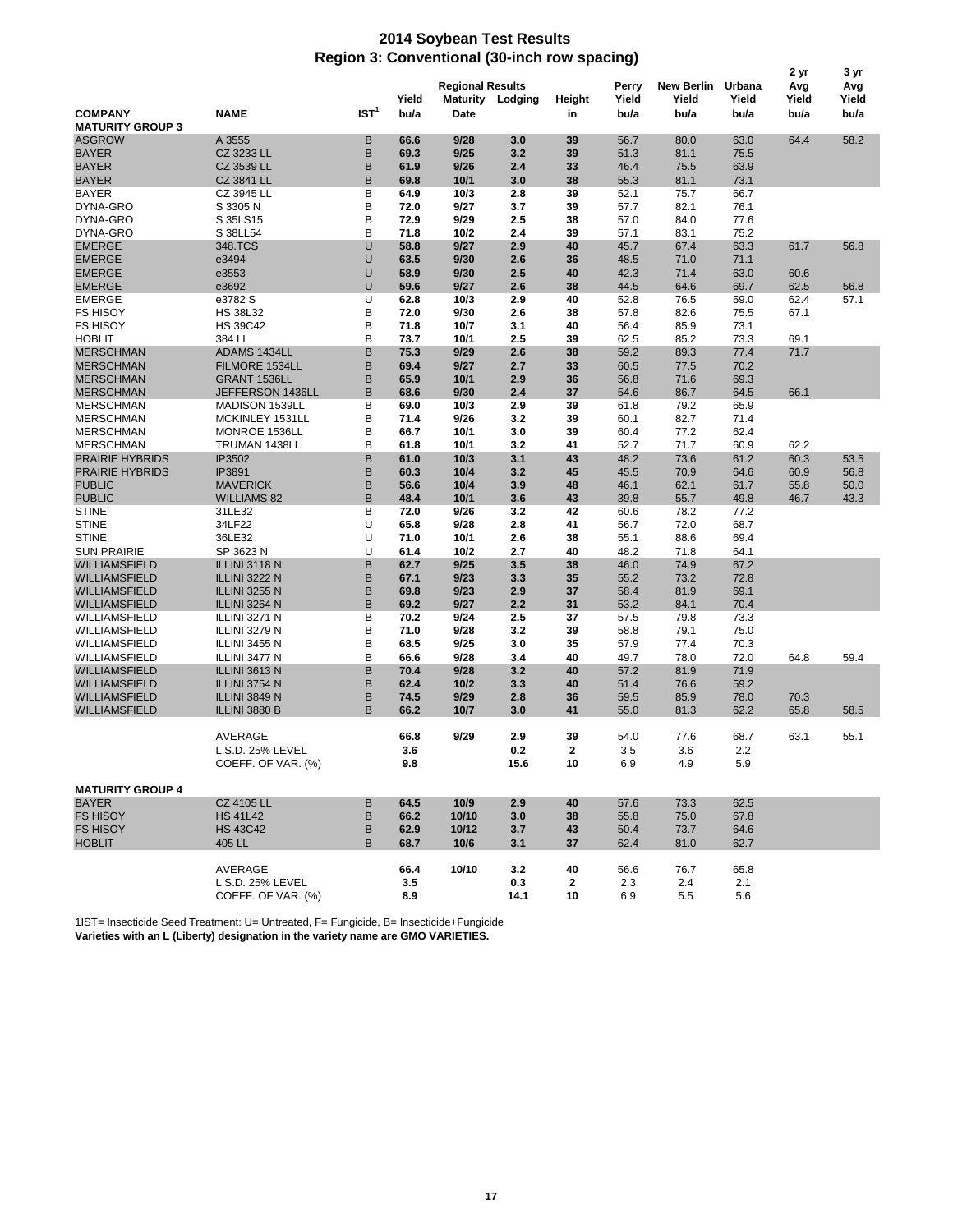## **2014 Soybean Test Results Region 4: Conventional (30-inch row spacing)**

|                                           | 2 yr<br>3 yr         |                  |              |                         |                  |              |                    |                            |              |              |  |
|-------------------------------------------|----------------------|------------------|--------------|-------------------------|------------------|--------------|--------------------|----------------------------|--------------|--------------|--|
|                                           |                      |                  | Yield        | <b>Regional Results</b> | Maturity Lodging | Height       | St. Peter<br>Yield | <b>Belleville</b><br>Yield | Avg<br>Yield | Avg<br>Yield |  |
| <b>COMPANY</b><br><b>MATURITY GROUP 3</b> | <b>NAME</b>          | IST <sup>1</sup> | bu/a         | Date                    |                  | in           | bu/a               | bu/a                       | bu/a         | bu/a         |  |
| DYNA-GRO                                  | S 38LL54             | в                | 76.5         | 9/25                    | 2.9              | 36           | 72.9               | 80.1                       |              |              |  |
| <b>EMERGE</b>                             | e3782 S              | U                | 71.1         | 9/22                    | 3.0              | 34           | 66.6               | 75.5                       | 67.2         |              |  |
| <b>HOBLIT</b>                             | 384 LL               | B                | 71.6         | 9/21                    | 2.8              | 35           | 73.0               | 70.2                       | 69.8         |              |  |
| <b>HOFFMAN</b>                            | H 38L15              | B                | 73.1         | 9/25                    | 2.5              | 37           | 72.1               | 74.0                       |              |              |  |
| <b>HOFFMAN</b>                            | H 393 N              | В                | 72.4         | 9/26                    | 2.9              | 36           | 66.6               | 78.3                       | 71.0         |              |  |
| <b>PRAIRIE HYBRIDS</b>                    | IP3902               | B                | 66.0         | 9/25                    | 3.1              | 33           | 64.5               | 67.6                       | 63.3         | 57.2         |  |
| <b>PUBLIC</b>                             | <b>MAVERICK</b>      | B                | 57.5         | 9/27                    | 3.8              | 43           | 55.8               | 59.1                       | 57.2         | 53.1         |  |
| <b>PUBLIC</b>                             | <b>WILLIAMS 82</b>   | B                | 49.8         | 9/20                    | 3.9              | 43           | 51.6               | 47.9                       | 55.1         | 51.5         |  |
| <b>STINE</b>                              | 38LE02               | U                | 74.2         | 9/22                    | 2.9              | 37           | 71.4               | 76.9                       |              |              |  |
| <b>STINE</b>                              | 39LF22               | U                | 64.1         | 9/24                    | 2.6              | 35           | 66.0               | 62.1                       |              |              |  |
| <b>WILLIAMSFIELD</b>                      | ILLINI 3118 N        | B                | 64.3         | 9/17                    | 3.6              | 33           | 59.9               | 68.7                       |              |              |  |
| WILLIAMSFIELD                             | ILLINI 3222 N        | B                | 69.0         | 9/17                    | 3.4              | 32           | 63.9               | 74.0                       |              |              |  |
| WILLIAMSFIELD                             | <b>ILLINI 3255 N</b> | B                | 72.5         | 9/17                    | 2.5              | 31           | 68.9               | 76.2                       |              |              |  |
| WILLIAMSFIELD                             | ILLINI 3264 N        | B                | 71.2         | 9/18                    | 1.9              | 30           | 69.4               | 73.0                       |              |              |  |
| WILLIAMSFIELD                             | ILLINI 3271 N        | B                | 69.6         | 9/17                    | 2.5              | 32           | 68.2               | 70.9                       |              |              |  |
| WILLIAMSFIELD                             | ILLINI 3279 N        | B                | 68.6         | 9/20                    | 3.9              | 34           | 63.8               | 73.5                       |              |              |  |
| <b>WILLIAMSFIELD</b>                      | <b>ILLINI 3455 N</b> | B                | 72.6         | 9/16                    | 3.1              | 34           | 70.1               | 75.2                       |              |              |  |
| <b>WILLIAMSFIELD</b>                      | ILLINI 3477 N        | B                | 66.6         | 9/16                    | 3.8              | 36           | 68.0               | 65.1                       | 65.6         | 61.8         |  |
| <b>WILLIAMSFIELD</b>                      | ILLINI 3613 N        | B                | 67.9         | 9/18                    | 3.9              | 34           | 68.7               | 67.2                       |              |              |  |
| WILLIAMSFIELD                             | ILLINI 3754 N        | B                | 72.0         | 9/23                    | 3.5              | 34           | 65.3               | 78.7                       |              |              |  |
| WILLIAMSFIELD                             | ILLINI 3849 N        | B                | 78.0         | 9/23                    | 2.5              | 31           | 70.3               | 85.7                       | 73.4         |              |  |
| WILLIAMSFIELD                             | ILLINI 3880 B        | в                | 74.1         | 9/26                    | 3.0              | 36           | 73.7               | 74.6                       | 70.6         | 62.8         |  |
|                                           | AVERAGE              |                  | 69.5         | 9/21                    | 3.0              | 35           | 67.2               | 71.8                       | 65.9         | 57.3         |  |
|                                           | L.S.D. 25% LEVEL     |                  | 4.6          |                         | 0.5              | $\mathbf 2$  | 1.6                | 2.9                        |              |              |  |
|                                           | COEFF. OF VAR. (%)   |                  | 9.7          |                         | 23.9             | 8            | 4.2                | 7.3                        |              |              |  |
|                                           |                      |                  |              |                         |                  |              |                    |                            |              |              |  |
| <b>MATURITY GROUP 4</b>                   |                      |                  |              |                         |                  |              |                    |                            |              |              |  |
| <b>BAYER</b>                              | CZ 4105 LL           | в                | 76.3         | 9/25                    | 2.8              | 37           | 70.8               | 81.7                       |              |              |  |
| DYNA-GRO                                  | S 40LL35             | в                | 69.8         | 9/23                    | 3.6              | 36           | 69.7               | 70.0                       |              |              |  |
| DYNA-GRO                                  | S 42LL63             | B                | 71.7         | 9/24                    | 3.4              | 37           | 71.2               | 72.2                       |              |              |  |
| <b>EMERGE</b>                             | e4194                | U                | 71.8         | 9/25                    | 2.8              | 35           | 69.2               | 74.5                       |              |              |  |
| <b>EMERGE</b>                             | e4394                | U                | 68.5         | 9/26                    | 3.1              | 39           | 66.1               | 70.8                       |              |              |  |
| <b>EMERGE</b>                             | e4510 S              | U                | 72.2         | 9/27                    | 3.4              | 38           | 67.7               | 76.7                       | 69.0         | 67.0         |  |
| <b>EMERGE</b>                             | e4892 S              | U                | 67.9         | 9/30                    | 3.2              | 38           | 66.4               | 69.5                       | 67.7         | 66.0         |  |
| <b>FS HISOY</b>                           | <b>HS 41L42</b>      | B                | 74.8         | 9/25                    | 2.8              | 35           | 73.5               | 76.1                       |              |              |  |
| <b>FS HISOY</b>                           | <b>HS 43C42</b>      | B                | 65.9         | 9/26                    | 3.9              | 41           | 68.2               | 63.6                       |              |              |  |
| <b>FS HISOY</b>                           | <b>HS 44L42</b>      | B                | 67.4         | 9/25                    | 2.9              | 38           | 65.6               | 69.2                       |              |              |  |
| <b>HOBLIT</b>                             | 405 LL               | B<br>B           | 71.5         | 9/24                    | 3.8              | 36           | 71.2               | 71.9                       |              |              |  |
| <b>HOBLIT</b><br><b>HOFFMAN</b>           | 423 LL               | В                | 71.5<br>72.7 | 9/25<br>9/27            | 3.1<br>3.4       | 39           | 72.0               | 71.1                       | 65.7<br>65.8 | 64.7         |  |
| <b>HOFFMAN</b>                            | H 42L12<br>H 43L15   | B                | 67.2         | 9/26                    | 3.1              | 38<br>38     | 71.4<br>69.8       | 74.0<br>64.5               |              | 63.4         |  |
| <b>HOFFMAN</b>                            | H 451 N              | B                | 68.3         | 10/1                    | 3.2              | 42           | 67.1               | 69.6                       | 67.0         | 65.0         |  |
| <b>HOFFMAN</b>                            | H 45L13              | B                | 65.6         | 10/1                    | 3.7              | 43           | 67.6               | 63.6                       | 66.0         | 64.1         |  |
| <b>MERSCHMAN</b>                          | <b>AUSTIN 1342LL</b> | B                | 68.6         | 9/23                    | 3.1              | 37           | 71.2               | 65.9                       | 64.5         | 63.1         |  |
| <b>MERSCHMAN</b>                          | NORFOLK 1541LL       | B                | 78.9         | 9/26                    | 3.1              | 36           | 76.8               | 81.1                       |              |              |  |
| <b>MERSCHMAN</b>                          | ORLANDO 1346LL       | B                | 67.5         | 9/25                    | 3.0              | 41           | 66.9               | 68.0                       | 65.6         | 64.7         |  |
| <b>MERSCHMAN</b>                          | <b>IAMPA 1545LL</b>  | в                | 64.9         | 9/28                    | 3.1              | 37           | 66.7               | 63.2                       |              |              |  |
| <b>MERSCHMAN</b>                          | TULSA 1545LL         | В                | 71.1         | 9/27                    | 3.0              | 36           | 71.2               | 71.0                       |              |              |  |
| <b>PUBLIC</b>                             | S10-11227            | В                | 64.3         | 9/26                    | 3.4              | 37           | 62.0               | 66.6                       |              |              |  |
| <b>STINE</b>                              | 40LF23               | U                | 69.0         | 9/24                    | 3.6              | 33           | 69.0               | 68.9                       |              |              |  |
| <b>STINE</b>                              | 45LF22               | U                | 68.9         | 9/26                    | 2.7              | 35           | 68.6               | 69.2                       |              |              |  |
|                                           |                      |                  |              |                         |                  |              |                    |                            |              |              |  |
|                                           | AVERAGE              |                  | 70.1         | 9/26                    | 3.2              | 37           | 69.3               | 70.9                       | 66.4         | 64.7         |  |
|                                           | L.S.D. 25% LEVEL     |                  | 3.4          |                         | 0.2              | $\mathbf{2}$ | 2.5                | 2.8                        |              |              |  |
|                                           | COEFF. OF VAR. (%)   |                  | 7.2          |                         | 11.0             | 8            | 3.8                | 7.2                        |              |              |  |

1IST= Insecticide Seed Treatment: U= Untreated, F= Fungicide, B= Insecticide+Fungicide **Varieties with an L (Liberty) designation in the variety name are GMO VARIETIES.**